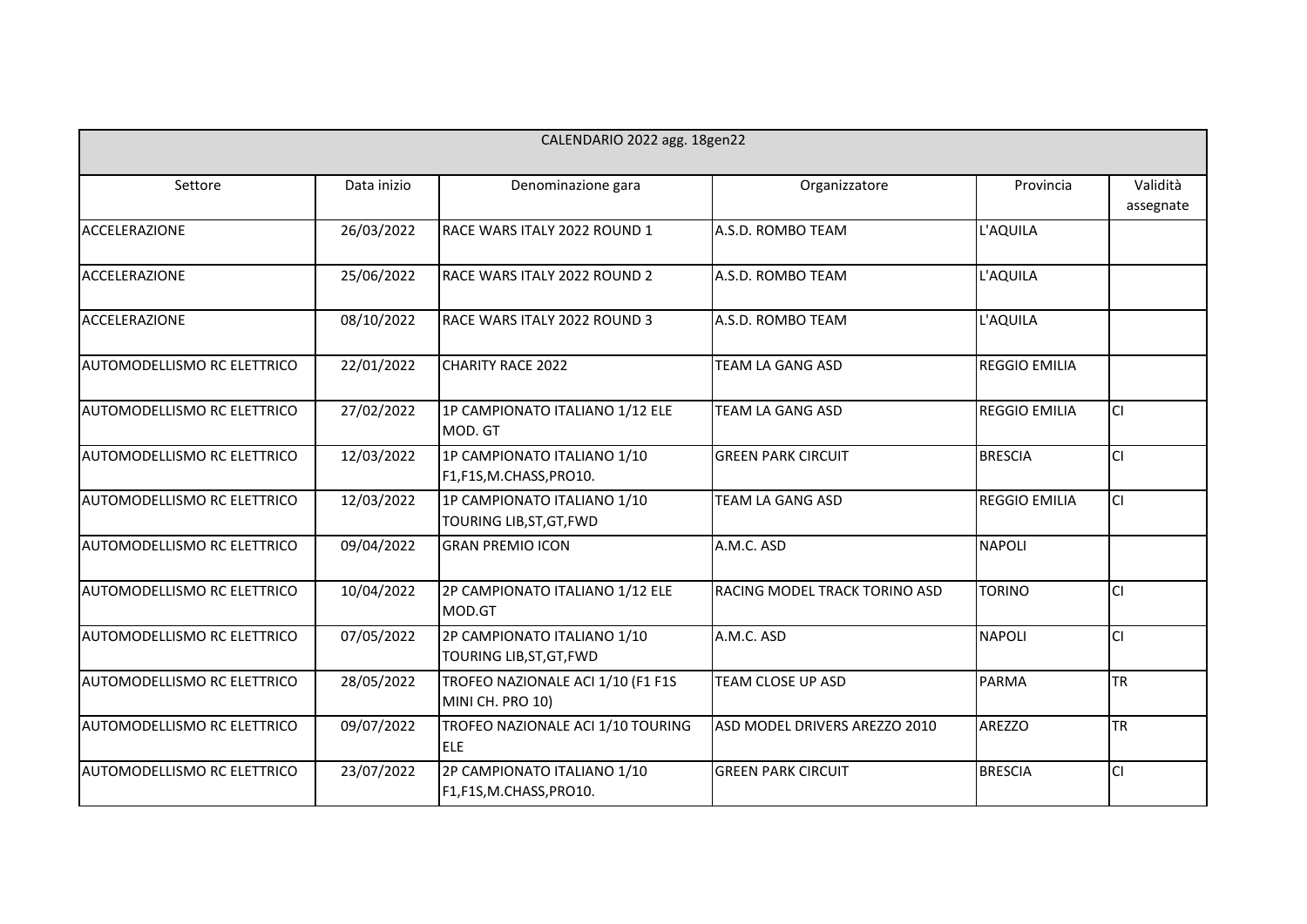| AUTOMODELLISMO RC ELETTRICO | 03/09/2022 | 3P. CAMPIONATO ITALIANO 1/10<br>TOURING LIB, ST, GT, FWD                          | TEAM CLOSE UP ASD                                  | PARMA                | lcı       |
|-----------------------------|------------|-----------------------------------------------------------------------------------|----------------------------------------------------|----------------------|-----------|
| AUTOMODELLISMO RC ELETTRICO | 08/10/2022 | 3P CAMPIONATO ITALIANO 1/10<br>F1,F1S,M.CHASS,PRO10.                              | ASD MODEL DRIVERS AREZZO 2010                      | AREZZO               | <b>TR</b> |
| AUTOMODELLISMO RC ELETTRICO | 30/10/2022 | 3P CAMPIONATO ITALIANO 1/12 ELE<br>MOD.GT                                         | <b>TEAM LA GANG ASD</b>                            | <b>REGGIO EMILIA</b> | lcı       |
| AUTOMODELLISMO RC SCOPPIO   | 29/01/2022 | GRAN PREMIO SRC-MAX 1/10-1/8<br><b>SCOPPIO</b>                                    | A.M.C. ASD                                         | <b>NAPOLI</b>        |           |
| AUTOMODELLISMO RC SCOPPIO   | 05/03/2022 | MEMORIAL PICCO 2022                                                               | A.S.D. IBR PADOVA                                  | PADOVA               |           |
| AUTOMODELLISMO RC SCOPPIO   | 05/03/2022 | TROFEO NAZIONALE VELOCITA' ACI 1/5 TC ASD MODELRACING SCALIGERA<br>$-F1$          |                                                    | <b>VERONA</b>        | <b>TR</b> |
| AUTOMODELLISMO RC SCOPPIO   | 12/03/2022 | TROFEO NAZIONALE ACI 1/8 GT                                                       | A.M.C. ASD                                         | <b>NAPOLI</b>        | <b>TR</b> |
| AUTOMODELLISMO RC SCOPPIO   | 19/03/2022 | 1P CAMPIONATO ITALIANO 1/18 PISTA<br>1/10 TOURING                                 | <b>TQ RACING ASD</b>                               | <b>CASERTA</b>       | lcı       |
| AUTOMODELLISMO RC SCOPPIO   | 26/03/2022 | 1P CAMPIONATO ITALIANO 1/5 GT, F1                                                 | <b>GRUPPO AUTOMODELLISTICO</b><br><b>CREMONESE</b> | <b>CREMONA</b>       | lcı       |
| AUTOMODELLISMO RC SCOPPIO   | 23/04/2022 | 1P CAMPIONATO ITALIANO 1/8 OFF ROAD A.S.D. IBR PADOVA<br>NITRO, BRUSH.            |                                                    | PADOVA               | CI.       |
| AUTOMODELLISMO RC SCOPPIO   | 23/04/2022 | 2P CAMPIONATO ITALIANO 1/5 GT, F1                                                 | ASD APS RACING MINI CAR FIORANO                    | MODENA               | lcı       |
| AUTOMODELLISMO RC SCOPPIO   | 21/05/2022 | GRAN PREMIO CAPRICORN 1/10 - 1/8<br><b>SCOPPIO</b>                                | A.M.C. ASD                                         | <b>NAPOLI</b>        |           |
| AUTOMODELLISMO RC SCOPPIO   | 28/05/2022 | 2P CAMPIONATO ITALIANO 1/8 OFF ROAD ASD AUTOMODELLISTI BASSO<br>NITRO, BRUSH.     | <b>LODIGIANO</b>                                   | <b>LODI</b>          | CI.       |
| AUTOMODELLISMO RC SCOPPIO   | 25/06/2022 | 2P CAMPIONATO ITALIANO 1/18 PISTA<br>1/10 TOURING                                 | ASD APS RACING MINI CAR FIORANO                    | MODENA               | lcı       |
| AUTOMODELLISMO RC SCOPPIO   | 23/07/2022 | 3P CAMPIONATO ITALIANO 1/8 OFF ROAD ASD SRB SPORT'S RACE BERGAMO<br>NITRO, BRUSH. |                                                    | <b>BERGAMO</b>       | CI        |
| AUTOMODELLISMO RC SCOPPIO   | 24/09/2022 | 3P CAMPIONATO ITALIANO 1/5 GT, F1                                                 | <b>ASD MINICAR LUCCA</b>                           | <b>LUCCA</b>         | <b>CI</b> |
|                             |            |                                                                                   |                                                    |                      |           |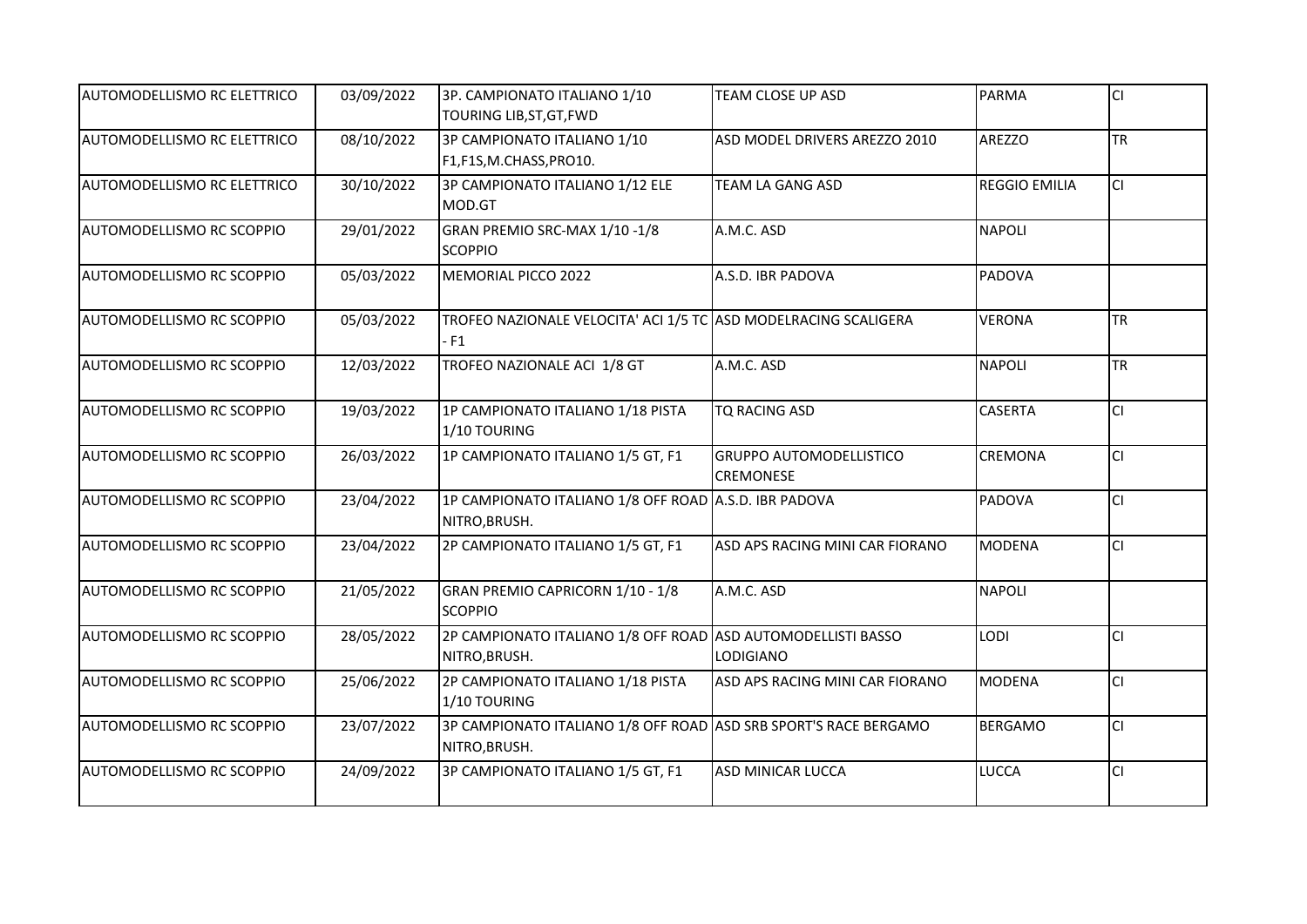| AUTOMODELLISMO RC SCOPPIO  | 01/10/2022 | TROFEO NAZIONALE ACI 1/8 PISTA - 1/10 A.M.C. ASD<br><b>TOURING</b>        |                                                   | <b>NAPOLI</b>         | <b>TR</b> |
|----------------------------|------------|---------------------------------------------------------------------------|---------------------------------------------------|-----------------------|-----------|
| AUTOMODELLISMO RC SCOPPIO  | 08/10/2022 | TROFEO NAZIONALE ACI 1/8 OFF ROAD - A.S.D. IBR PADOVA<br><b>NEW TRACK</b> |                                                   | <b>PADOVA</b>         | <b>TR</b> |
| AUTOMODELLISMO RC SCOPPIO  | 22/10/2022 | 3P CAMPIONATO ITALIANO 1/18 PISTA<br>1/10 TOURING                         | <b>GRUPPO LENESE AUTOMODELLISMO</b><br><b>ASD</b> | <b>BRESCIA</b>        | <b>CI</b> |
| <b>CROSS COUNTRY RALLY</b> | 25/03/2022 | 12° ITALIAN BAJA DI PRIMAVERA                                             | FUORISTRADA CLUB 4X4 PORDENONE<br><b>ASD</b>      | PORDENONE             |           |
| <b>CROSS COUNTRY RALLY</b> | 15/05/2022 | <b>BAJA 29° RALLY ADRIATICO</b>                                           | <b>PRS GROUP SRL</b>                              | <b>ANCONA</b>         |           |
| <b>CROSS COUNTRY RALLY</b> | 26/05/2022 | RALLY GREECE OFF ROAD 2022                                                | <b>R TEAM SRL</b>                                 | <b>STATO ESTERO</b>   |           |
| <b>CROSS COUNTRY RALLY</b> | 07/07/2022 | 29° ITALIAN BAJA                                                          | FUORISTRADA CLUB 4X4 PORDENONE<br><b>ASD</b>      | <b>PORDENONE</b>      |           |
| <b>CROSS COUNTRY RALLY</b> | 17/09/2022 | 3° BAJA VERMENTINO TERRE DI GALLURA A.S.D. RASSINABY RACING               |                                                   | <b>OLBIA - TEMPIO</b> |           |
| <b>CROSS COUNTRY RALLY</b> | 16/10/2022 | 3°CROSS C. RALLY CITTÀ DI AREZZO CRETE M33 SRL<br><b>SENESI VALT</b>      |                                                   | <b>SIENA</b>          |           |
| <b>DRIFTING</b>            | 22/01/2022 | <b>TEST COLLETTIVO CID 1</b>                                              | D-RACE S.R.L.                                     | <b>BRESCIA</b>        |           |
| <b>DRIFTING</b>            | 26/02/2022 | <b>TEST COLLETTIVO CID 2</b>                                              | D-RACE S.R.L.                                     | <b>BRESCIA</b>        |           |
| <b>DRIFTING</b>            | 21/05/2022 | ROUND 1 CAMPIONATO ITALIANO<br><b>DRIFTING</b>                            | D-RACE S.R.L.                                     | <b>MONZA BRIANZA</b>  |           |
| <b>DRIFTING</b>            | 12/06/2022 | 2° MASTER SHOW TERRA DEI PILOTI                                           | <b>PRS GROUP SRL</b>                              | PESARO-URBINO         |           |
| <b>DRIFTING</b>            | 25/06/2022 | ROUND 2 CAMPIONATO ITALIANO<br><b>DRIFTING</b>                            | D-RACE S.R.L.                                     | <b>BRESCIA</b>        |           |
| <b>DRIFTING</b>            | 06/08/2022 | ROUND 3 CAMPIONATO ITALIANO<br><b>DRIFTING</b>                            | D-RACE S.R.L.                                     | <b>STATO ESTERO</b>   |           |
| <b>DRIFTING</b>            | 24/09/2022 | ITALIAN DRIFT TOUGE TROPHY DT7                                            | D-RACE S.R.L.                                     | <b>TRENTO</b>         |           |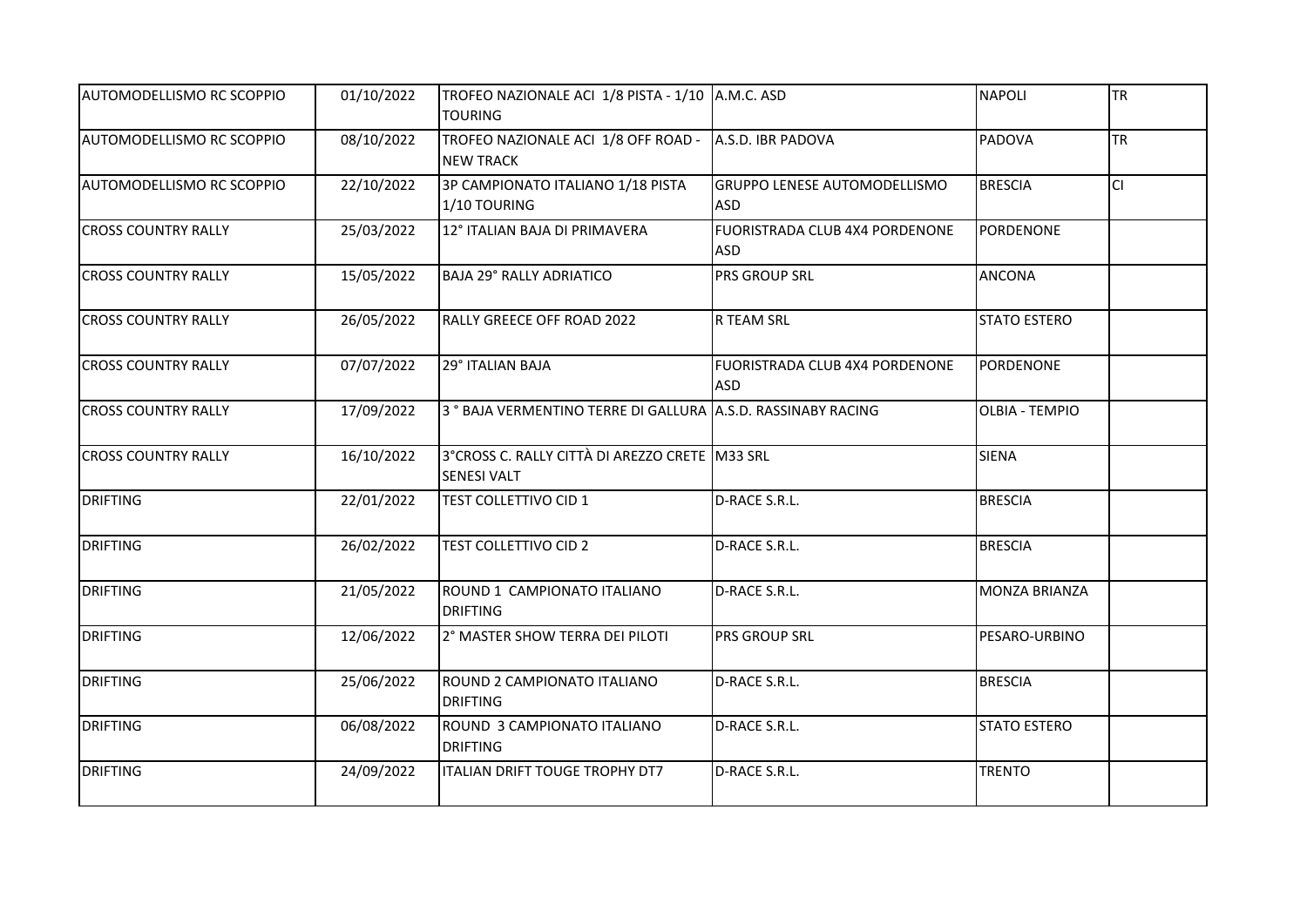| <b>DRIFTING</b>            | 22/10/2022 | ROUND 4 CAMPIONATO ITALIANO<br><b>DRIFTING</b>                     | D-RACE S.R.L.                                | <b>PARMA</b>   |           |
|----------------------------|------------|--------------------------------------------------------------------|----------------------------------------------|----------------|-----------|
| <b>ENERGIE ALTERNATIVE</b> | 08/04/2022 | 4° ECO RALLY SANREMO                                               | AUTOMOBILE CLUB DEL PONENTE<br><b>LIGURE</b> | <b>IMPERIA</b> |           |
| <b>ENERGIE ALTERNATIVE</b> | 23/04/2022 | ECORALLY SAN MARINO REVIVAL - GREEN Federazione Auto Motoristica   | Sammarinese                                  | RIMINI         |           |
| <b>ENERGIE ALTERNATIVE</b> | 13/06/2022 | 1000 MIGLIA GREEN 2022                                             | 1000 MIGLIA SRL                              | <b>BRESCIA</b> |           |
| <b>ENERGIE ALTERNATIVE</b> | 14/09/2022 | 8° RIVIERA ELECTRIC CHALLENGE                                      | AUTOMOBILE CLUB DEL PONENTE<br><b>LIGURE</b> | <b>IMPERIA</b> |           |
| <b>ESPORT</b>              | 07/02/2022 | CAMPIONATO ITALIANO GT3   PRO -<br>ROUND <sub>1</sub>              | SPQRACING ASD                                | <b>ROMA</b>    | lcı       |
| <b>ESPORT</b>              | 09/02/2022 | CAMPIONATO ITALIANO GT3   AM -<br>ROUND <sub>1</sub>               | SPQRACING ASD                                | <b>ROMA</b>    | INT.      |
| <b>ESPORT</b>              | 16/02/2022 | CAMPIONATO ITALIANO GT ENDURANCE - TRIVILINO<br>ROUND <sub>1</sub> |                                              | <b>ROMA</b>    | <b>CI</b> |
| <b>ESPORT</b>              | 21/02/2022 | CAMPIONATO ITALIANO GT3   PRO -<br><b>ROUND 2</b>                  | <b>SPQRACING ASD</b>                         | <b>ROMA</b>    | lcı       |
| <b>ESPORT</b>              | 23/02/2022 | CAMPIONATO ITALIANO GT3   AM -<br><b>ROUND 2</b>                   | SPQRACING ASD                                | <b>ROMA</b>    | INT.      |
| <b>ESPORT</b>              | 02/03/2022 | CAMPIONATO ITALIANO GT ENDURANCE - TRIVILINO<br><b>ROUND 2</b>     |                                              | <b>ROMA</b>    | <b>CI</b> |
| <b>ESPORT</b>              | 07/03/2022 | CAMPIONATO ITALIANO GT3   PRO -<br><b>ROUND 3</b>                  | SPQRACING ASD                                | <b>ROMA</b>    | lcı       |
| <b>ESPORT</b>              | 09/03/2022 | CAMPIONATO ITALIANO GT3   AM -<br>ROUND <sub>3</sub>               | SPQRACING ASD                                | <b>ROMA</b>    | INT.      |
| <b>ESPORT</b>              | 16/03/2022 | CAMPIONATO ITALIANO GT ENDURANCE - TRIVILINO<br>ROUND <sub>3</sub> |                                              | <b>ROMA</b>    | <b>CI</b> |
| <b>ESPORT</b>              | 21/03/2022 | CAMPIONATO ITALIANO GT3   PRO -<br>ROUND <sub>4</sub>              | <b>SPQRACING ASD</b>                         | <b>ROMA</b>    | <b>CI</b> |
| <b>ESPORT</b>              | 23/03/2022 | CAMPIONATO ITALIANO GT3   AM -<br>ROUND 4                          | SPQRACING ASD                                | <b>ROMA</b>    | <b>NT</b> |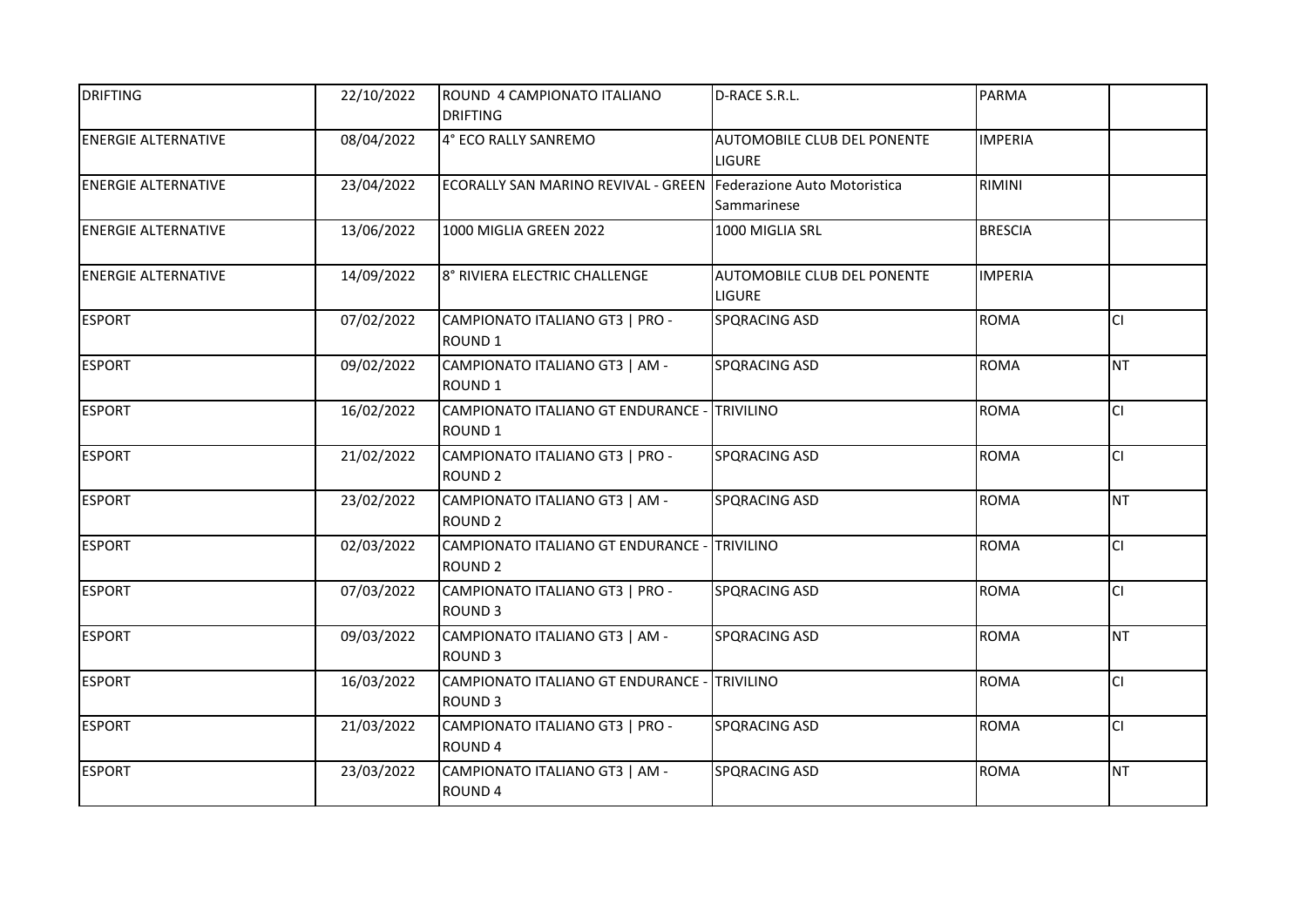| <b>ESPORT</b>            | 30/03/2022 | CAMPIONATO ITALIANO GT ENDURANCE - TRIVILINO |                                      | <b>ROMA</b>    | lcı       |
|--------------------------|------------|----------------------------------------------|--------------------------------------|----------------|-----------|
|                          |            | ROUND <sub>4</sub>                           |                                      |                |           |
| <b>ESPORT</b>            | 04/04/2022 | CAMPIONATO ITALIANO GT3   PRO -              | <b>SPQRACING ASD</b>                 | <b>ROMA</b>    | <b>CI</b> |
|                          |            | <b>ROUND 5</b>                               |                                      |                |           |
| <b>ESPORT</b>            | 06/04/2022 | CAMPIONATO ITALIANO GT3   AM -               | <b>SPQRACING ASD</b>                 | <b>ROMA</b>    | <b>NT</b> |
|                          |            | <b>ROUND 5</b>                               |                                      |                |           |
| <b>ESPORT</b>            | 13/04/2022 | CAMPIONATO ITALIANO GT ENDURANCE - TRIVILINO |                                      | <b>ROMA</b>    | <b>CI</b> |
|                          |            | <b>ROUND 5</b>                               |                                      |                |           |
| <b>ESPORT</b>            | 19/04/2022 | CAMPIONATO ITALIANO GT3   PRO -              | <b>SPQRACING ASD</b>                 | <b>ROMA</b>    | lcı.      |
|                          |            | ROUND 6                                      |                                      |                |           |
| <b>ESPORT</b>            | 20/04/2022 | CAMPIONATO ITALIANO GT3   AM -               | <b>SPQRACING ASD</b>                 | <b>ROMA</b>    | INT.      |
|                          |            | ROUND 6                                      |                                      |                |           |
| <b>ESPORT</b>            | 27/04/2022 | CAMPIONATO ITALIANO GT ENDURANCE - TRIVILINO |                                      | <b>ROMA</b>    | <b>CI</b> |
|                          |            | ROUND 6                                      |                                      |                |           |
| <b>ESPORT</b>            | 04/05/2022 | TROFEO MAZDA CUP - ROUND 1                   | <b>ASD ATK SIM RACING</b>            | <b>ROMA</b>    | <b>TR</b> |
|                          |            |                                              |                                      |                |           |
| <b>ESPORT</b>            | 11/05/2022 | TROFEO MAZDA CUP - ROUND 2                   | <b>ASD ATK SIM RACING</b>            | <b>ROMA</b>    | <b>TR</b> |
|                          |            |                                              |                                      |                |           |
| <b>ESPORT</b>            | 18/05/2022 | TROFEO MAZDA CUP - ROUND 3                   | <b>ASD ATK SIM RACING</b>            | <b>ROMA</b>    | <b>TR</b> |
|                          |            |                                              |                                      |                |           |
| <b>ESPORT</b>            | 25/05/2022 | TROFEO MAZDA CUP - ROUND 4                   | <b>ASD ATK SIM RACING</b>            | <b>ROMA</b>    | <b>TR</b> |
|                          |            |                                              |                                      |                |           |
| <b>FORMULA CHALLENGE</b> | 12/02/2022 | LA GRANDE SFIDA 2022                         | CINZANO RALLY TEAM A.S.D.            | <b>TORINO</b>  |           |
|                          |            |                                              |                                      |                |           |
| <b>FORMULA CHALLENGE</b> | 06/03/2022 | 3° EVENT SHOW PISTA SALENTINA                | A.S.D MOTORSPORT SCORRANO            | <b>LECCE</b>   |           |
|                          |            |                                              |                                      |                |           |
| <b>FORMULA CHALLENGE</b> | 13/03/2022 | 1^ PROVA TROFEO DEL LEVANTE MX               | ASD Scuderia Automobilistica Driving | <b>BARI</b>    | <b>CI</b> |
|                          |            |                                              | Experience                           |                |           |
| <b>FORMULA CHALLENGE</b> | 27/03/2022 | 4° F.C. ROTTACAPOZZA-TR. D'AUTUNNO           | <b>ASD LA FENICE</b>                 | <b>TARANTO</b> | <b>CI</b> |
|                          |            |                                              |                                      |                |           |
| <b>FORMULA CHALLENGE</b> | 09/04/2022 | PREALPI ASFALTO SHOW                         | A. S. D. MOTORING CLUB               | <b>TREVISO</b> |           |
|                          |            |                                              |                                      |                |           |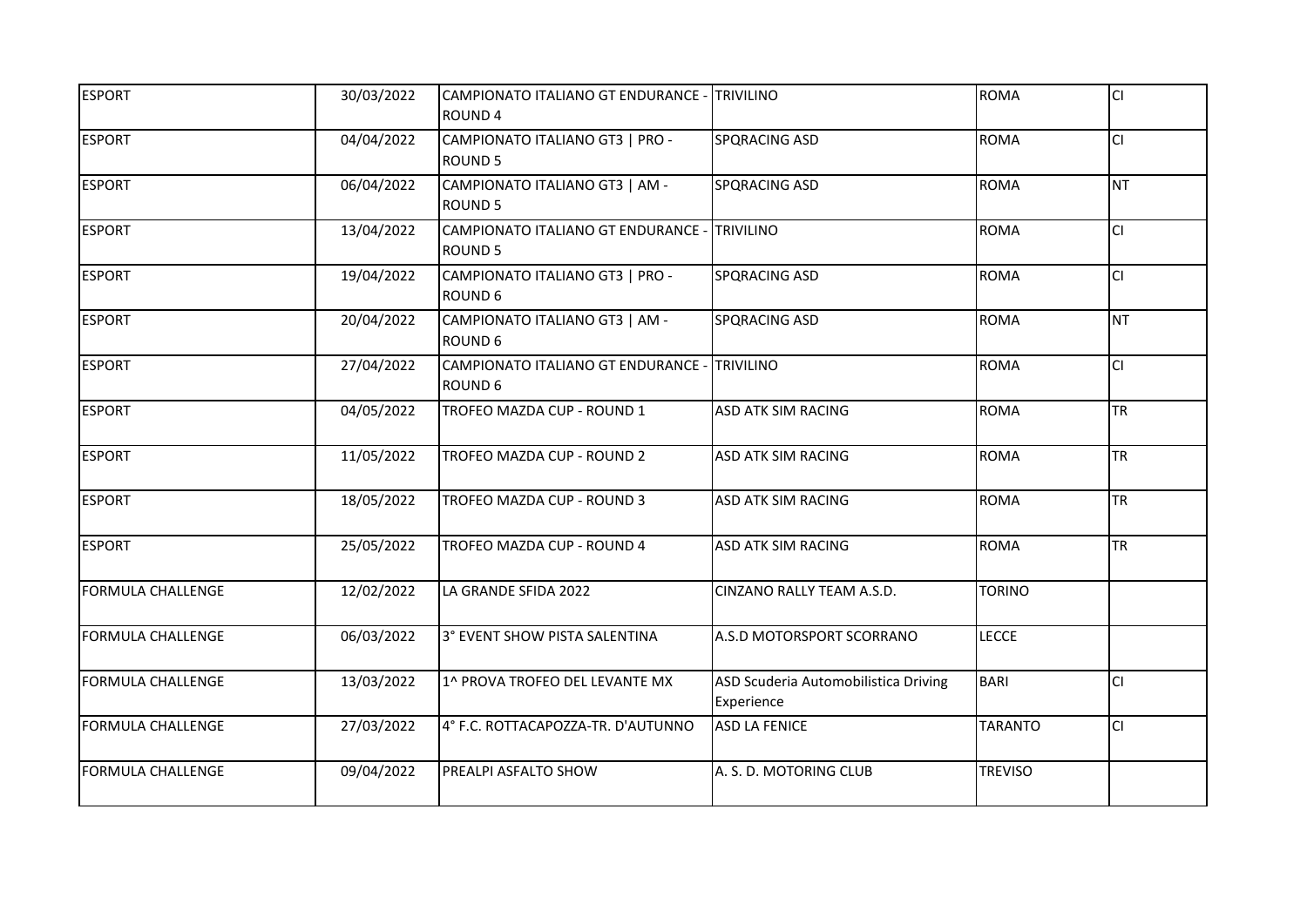| <b>FORMULA CHALLENGE</b> | 17/04/2022 | 1° FORMULA CHALLENGE TR. PISTA<br><b>FANELLI</b>                | <b>ASD LA FENICE</b>                                | <b>TARANTO</b>   |               |
|--------------------------|------------|-----------------------------------------------------------------|-----------------------------------------------------|------------------|---------------|
| <b>FORMULA CHALLENGE</b> | 07/05/2022 | 13° SANTAMARIA CHALLENGE-AIROLA                                 | A.S.D. ROMBO TEAM                                   | <b>BENEVENTO</b> | <b>CI</b>     |
| <b>FORMULA CHALLENGE</b> | 14/05/2022 | 1° FORMULA CHALLENGE PISTA DI<br><b>TRAMATZA</b>                | Racing Experience Team ASD                          | <b>ORISTANO</b>  |               |
| <b>FORMULA CHALLENGE</b> | 05/06/2022 | 5° TROFEO POLICORO VILLAGE-MARE E<br><b>MOTORI</b>              | <b>ASSOCIAZIONE BASILICATA</b><br><b>MOTORSPORT</b> | <b>MATERA</b>    |               |
| <b>FORMULA CHALLENGE</b> | 02/07/2022 | 1º MASTER SHOW FORMULA CHALLENGE SCUDERIA SALENTO MOTOR SPORT   |                                                     | <b>LECCE</b>     |               |
| <b>FORMULA CHALLENGE</b> | 04/09/2022 | 6° FORMULA CHALLENGE MAGNA GRECIA SSCUDERIA SALENTO MOTOR SPORT |                                                     | <b>TARANTO</b>   | <b>CI</b>     |
| <b>FORMULA CHALLENGE</b> | 08/10/2022 | 35° NAPOLI CHALLENGE-SARNO                                      | KARTING CLUB SARNO S.S.D A R.L.                     | SALERNO          | lcı           |
| <b>FORMULA CHALLENGE</b> | 23/10/2022 | 4° F.C. MARE E MOTORI-TR. PISTA FANELLI ASD LA FENICE           |                                                     | <b>TARANTO</b>   | <b>RIS CI</b> |
| <b>FORMULA CHALLENGE</b> | 05/11/2022 | 2 EVENT SHOW SALENTO CIRCUIT                                    | A.S.D MOTORSPORT SCORRANO                           | <b>LECCE</b>     |               |
| <b>FORMULA CHALLENGE</b> | 20/11/2022 | 6° FORMULA CHALLENGE TERRE JONICHE SCUDERIA SALENTO MOTOR SPORT |                                                     | <b>LECCE</b>     | <b>CI</b>     |
| <b>FORMULA CHALLENGE</b> | 26/11/2022 | 2° F.CHALLENGE OGLIASTRA-MEM S.<br><b>DEMURTAS</b>              | ASSOCIAZIONE OGLIASTRA RACING                       | <b>NUORO</b>     |               |
| <b>FORMULA CHALLENGE</b> | 11/12/2022 | 4° FORMULA CHALLENGE RIVIERA DEL<br><b>CORALLO</b>              | TEAM ALGHERO CORSE A.S.D.                           | SASSARI          | lcı           |
| <b>KARTING</b>           | 16/01/2022 | 1° PROVA TROFEO CLUB REGIONALE                                  | PKS ITALIA MOTORSPORT S.S.D.A.R.L                   | <b>TRAPANI</b>   |               |
| <b>KARTING</b>           | 19/01/2022 | <b>WSK CHAMPIONS CUP</b>                                        | Wsk Promotion S.R.L.                                | <b>BRESCIA</b>   | ENPEA, INT NT |
| <b>KARTING</b>           | 25/01/2022 | 1^ WSK SUPER MASTER SERIES                                      | Wsk Promotion S.R.L.                                | <b>BRESCIA</b>   | ENPEA, INT NT |
| <b>KARTING</b>           | 30/01/2022 | <b>GP PRESTIGE</b>                                              | LIRI MOTORSPORT A.S.D.                              | <b>FROSINONE</b> | <b>REG CM</b> |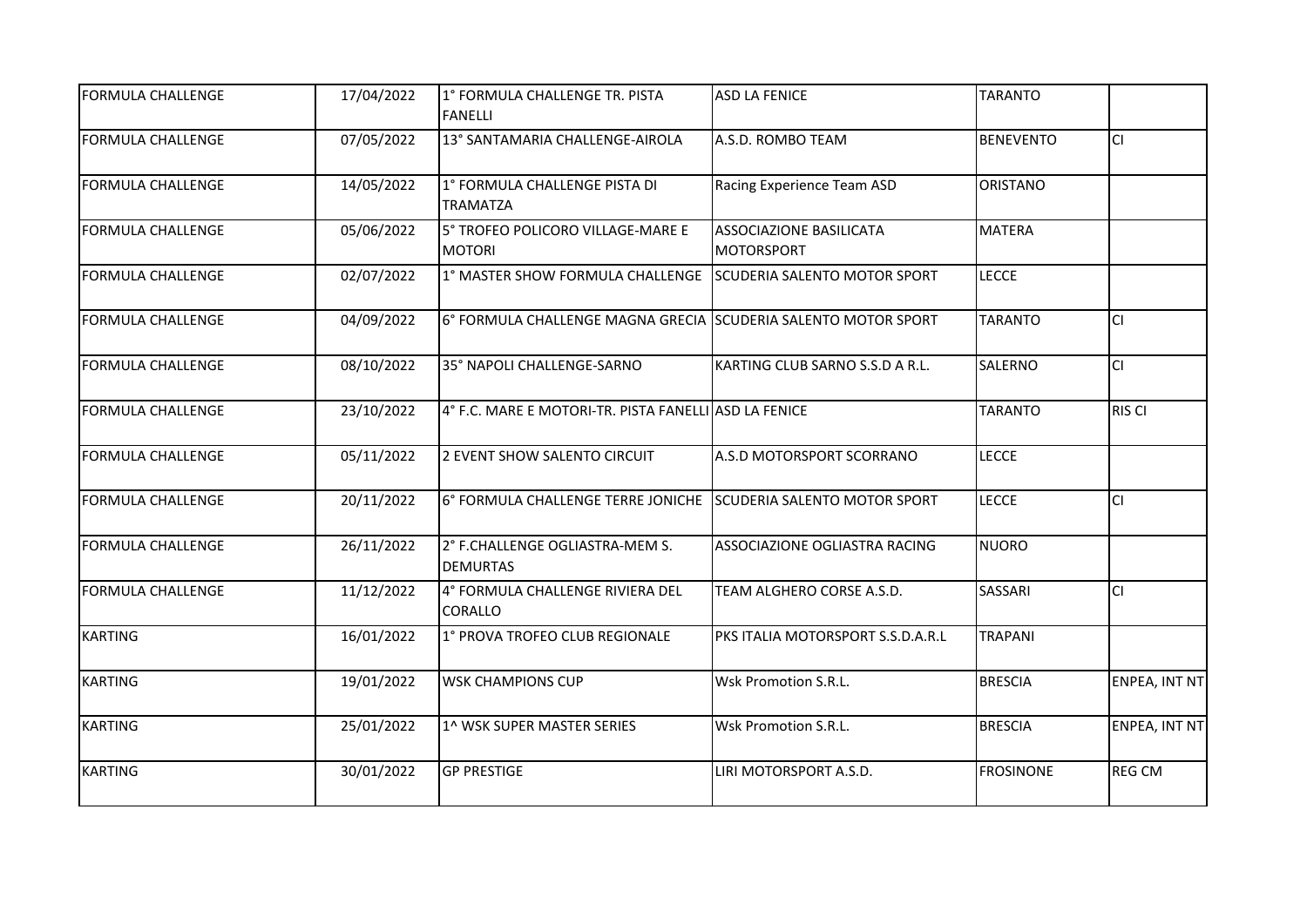| <b>KARTING</b> | 03/02/2022 | 27^ WINTER CUP                                                  | South Garda Karting A.S.D.                            | <b>BRESCIA</b>   |                      |
|----------------|------------|-----------------------------------------------------------------|-------------------------------------------------------|------------------|----------------------|
| <b>KARTING</b> | 06/02/2022 | 1 PROVA TROFEO REGIONALE KARTING<br><b>SICILIA</b>              | PKS ITALIA MOTORSPORT S.S.D.A.R.L                     | <b>SIRACUSA</b>  |                      |
| <b>KARTING</b> | 08/02/2022 | 2^ WSK SUPER MASTER SERIES                                      | Wsk Promotion S.R.L.                                  | <b>BRESCIA</b>   | <b>ENPEA, INT NT</b> |
| <b>KARTING</b> | 13/02/2022 | 17' TROFEO ALBORETO                                             | <b>SELEGEST SRL</b>                                   | SALERNO          |                      |
| <b>KARTING</b> | 13/02/2022 | 1^PROVA CAMPIONATO CLUB TRIVENETO A.S.D. TRIVENETO KARTING CLUB |                                                       | <b>VENEZIA</b>   |                      |
| <b>KARTING</b> | 13/02/2022 | 1° PROVA TROFEO REGIONALE 6H<br><b>ENDURANCE</b>                | PKS ITALIA MOTORSPORT S.S.D.A.R.L                     | <b>SIRACUSA</b>  |                      |
| <b>KARTING</b> | 13/02/2022 | <b>TROFEO DEI CAMPIONI</b>                                      | SSD MOTORSPORT S.R.L.                                 | <b>VITERBO</b>   |                      |
| <b>KARTING</b> | 13/02/2022 | <b>WINTER TROPHY PUGLIA - 2 PROVA</b><br>ENDURANCE              | <b>RACING SPORT ASD</b>                               | BARI             | <b>END</b>           |
| <b>KARTING</b> | 15/02/2022 | 1^ WSK EURO SERIES                                              | Wsk Promotion S.R.L.                                  | <b>BRESCIA</b>   | <b>ENPEA, INT NT</b> |
| <b>KARTING</b> | 19/02/2022 | 1^PROVA CAMPIONATO REGIONALE<br>KARTING SARDEGNA 2022           | NEW KART DI FOIS NICOLA E SOTGIA<br>MICHELE& C.S.N.C. | NUORO            |                      |
| <b>KARTING</b> | 20/02/2022 | 1^PROVA CAMPIONATO CLUB LAZIO                                   | LIRI MOTORSPORT A.S.D.                                | <b>FROSINONE</b> |                      |
| <b>KARTING</b> | 20/02/2022 | 2° PROVA TROFEO REGIONALE CLUB                                  | PKS ITALIA MOTORSPORT S.S.D.A.R.L                     | <b>MESSINA</b>   |                      |
| <b>KARTING</b> | 20/02/2022 | CAMPIONATO REGIONALE PUGLIA 1^                                  | <b>RACING SPORT ASD</b>                               | <b>TARANTO</b>   | <b>REG CM</b>        |
| <b>KARTING</b> | 26/02/2022 | <b>CHAMPIONS OF THE FUTURE WINTER</b><br><b>SERIES</b>          | Franciacorta Eventi S.r.l.                            | <b>BRESCIA</b>   |                      |
| <b>KARTING</b> | 27/02/2022 | 1° PROVA T.E.R.                                                 | Pista Del Mare S.R.L.                                 | <b>LIVORNO</b>   |                      |
| <b>KARTING</b> | 27/02/2022 | 2 PROVA TROFEO REGIONALE KARTING<br><b>SICILIA</b>              | PKS ITALIA MOTORSPORT S.S.D.A.R.L                     | <b>AGRIGENTO</b> |                      |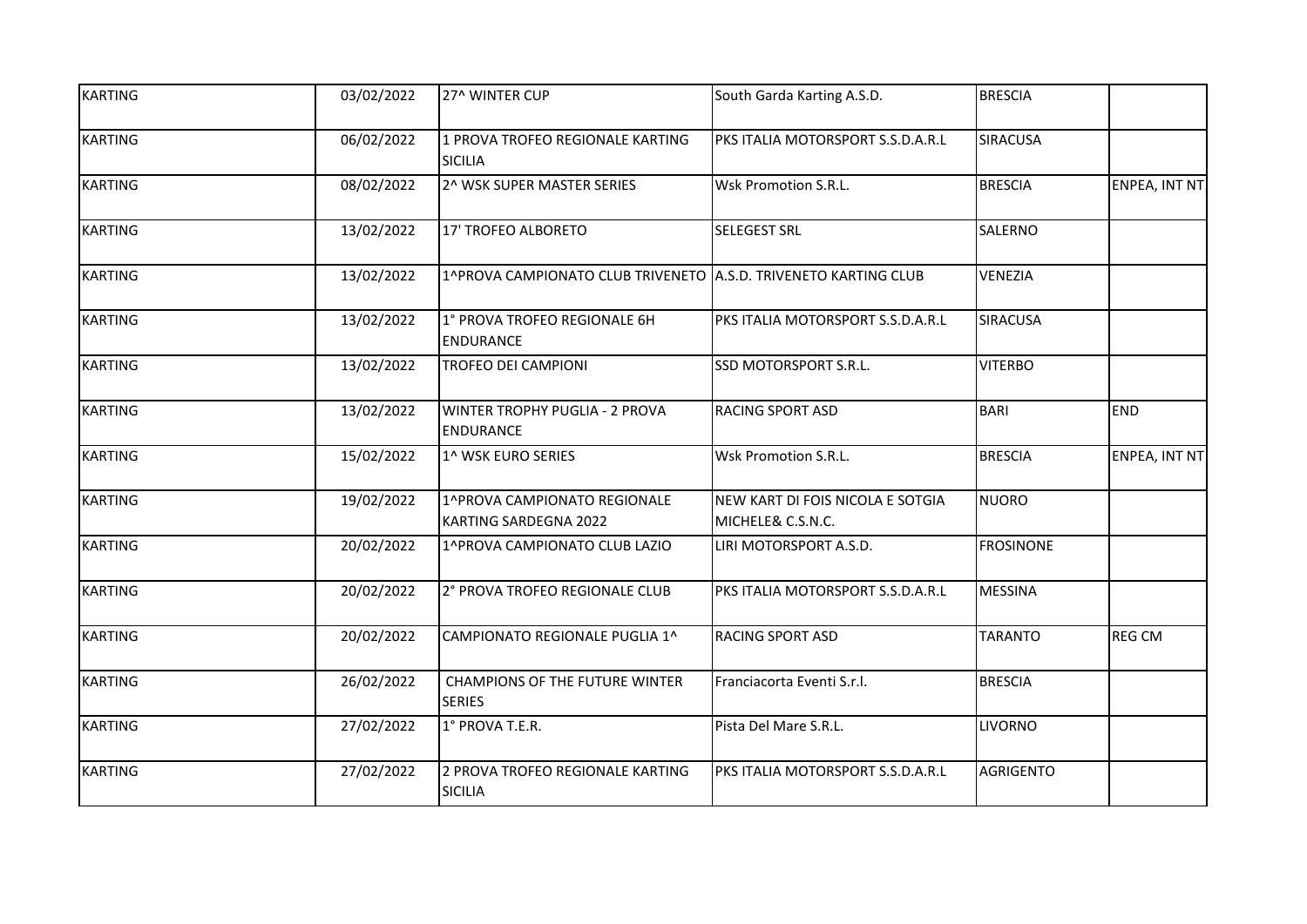| <b>KARTING</b> | 27/02/2022 | IAME SERIES ITALY ROUND 1                             | X30 PROMOTION S.R.L                               | SALERNO        |
|----------------|------------|-------------------------------------------------------|---------------------------------------------------|----------------|
| <b>KARTING</b> | 27/02/2022 | <b>ROK WINTER TROPHY</b>                              | South Garda Karting A.S.D.                        | <b>BRESCIA</b> |
| <b>KARTING</b> | 27/02/2022 | TROFEO ROTAX CEZ - AUSTRIA SLOVENIA                   | ASD Scuderia Bassano Corse Karting                | VENEZIA        |
| <b>KARTING</b> | 01/03/2022 | 3^ WSK SUPER MASTER SERIES                            | Wsk Promotion S.R.L.                              | <b>LECCE</b>   |
| <b>KARTING</b> | 05/03/2022 | 33^ TROFEO DI PRIMAVERA 1^ PROVA                      | South Garda Karting A.S.D.                        | <b>BRESCIA</b> |
| <b>KARTING</b> | 06/03/2022 | 15° TROFEO PISTA WINNER                               | K.C. Winner                                       | <b>ASTI</b>    |
| <b>KARTING</b> | 06/03/2022 | 1^ TAPPA V.A.L.L.P.                                   | KARTSPORT CIRCUIT A.S.D.                          | <b>PAVIA</b>   |
| <b>KARTING</b> | 06/03/2022 | 1° PROVA TROFEO ITALIA CIRCUITI<br><b>CITTADINI</b>   | PKS ITALIA MOTORSPORT S.S.D.A.R.L                 | <b>TRAPANI</b> |
| <b>KARTING</b> | 06/03/2022 | <b>BONUS CUP ROTAX CEE</b>                            | ASD Scuderia Bassano Corse Karting                | VENEZIA        |
| <b>KARTING</b> | 06/03/2022 | TROFEO CITTA' DI VITERBO                              | SSD MOTORSPORT S.R.L.                             | <b>VITERBO</b> |
| <b>KARTING</b> | 08/03/2022 | 4^ WSK SUPER MASTER SERIES                            | <b>Wsk Promotion S.R.L.</b>                       | SALERNO        |
| <b>KARTING</b> | 12/03/2022 | <b>6 ORE ENDURANCE SOUTH GARDA</b><br><b>KARTING</b>  | South Garda Karting A.S.D.                        | <b>BRESCIA</b> |
| <b>KARTING</b> | 12/03/2022 | TROFEO FRANCIACORTA DI PRIMAVERA                      | Franciacorta Eventi S.r.l.                        | <b>BRESCIA</b> |
| <b>KARTING</b> | 13/03/2022 | 1ST EVENT OF THE CEE ROTAX MAX<br>CHALLENGE           | ASD Scuderia Bassano Corse Karting                | VENEZIA        |
| <b>KARTING</b> | 13/03/2022 | 1ª PROVA CAMP. REG. CAL./BAS. + 1ª<br>PROVA GARA CLUB | A.S.D RACEWAY KARTING RIVIERA DEI<br><b>CEDRI</b> | CATANZARO      |
| <b>KARTING</b> | 13/03/2022 | 2^ GARA CAMPIONATO REGIONALE<br>PUGLIA ZONA 9         | Sporting Club Martina Srl                         | <b>TARANTO</b> |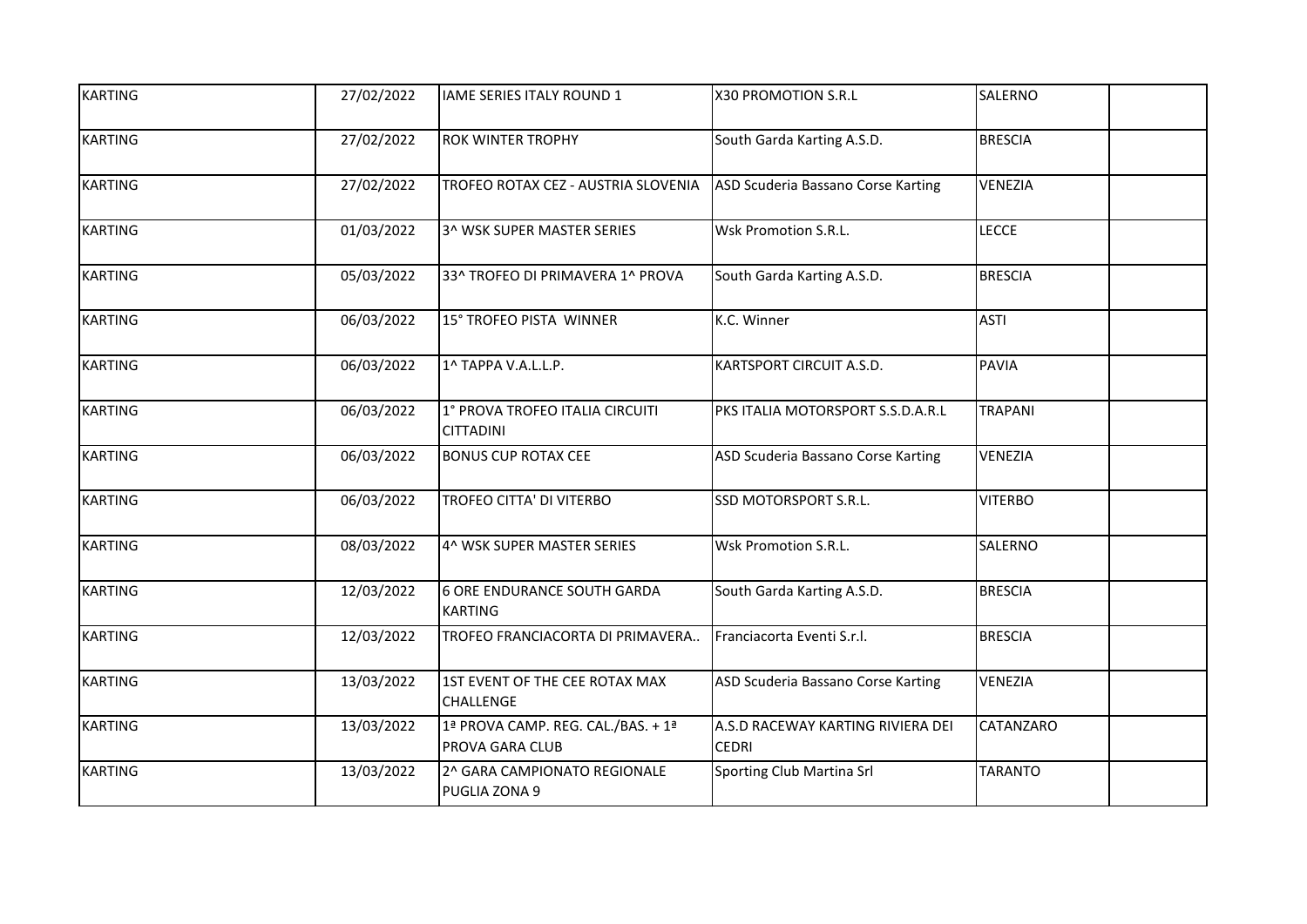| <b>KARTING</b> | 13/03/2022 | 2^PROVA CAMPIONATO CLUB TRIVENETO A.S.D. TRIVENETO KARTING CLUB |                                    | <b>UDINE</b>   |
|----------------|------------|-----------------------------------------------------------------|------------------------------------|----------------|
| <b>KARTING</b> | 13/03/2022 | TROFEO DI SAN GIUSEPPE                                          | <b>CIRCUITO DI POMPOSA</b>         | <b>FERRARA</b> |
| <b>KARTING</b> | 13/03/2022 | TROFEO KINISIA 1 PROVA                                          | KINISIA KARTING CLUB A.S.D.        | <b>TRAPANI</b> |
| <b>KARTING</b> | 19/03/2022 | <b>TROFEO PRIMAVERA</b>                                         | A.S.D. 4 Mori Karting              | SASSARI        |
| <b>KARTING</b> | 20/03/2022 | 1^PROVA GARA NAZIONALE                                          | <b>Racing Kart</b>                 | <b>CASERTA</b> |
| <b>KARTING</b> | 20/03/2022 | 1° PROVA CAMP CLUB U.M.M.A                                      | Kartodromo Val Vibrata S.R.L.      | <b>TERAMO</b>  |
| <b>KARTING</b> | 20/03/2022 | 3 PROVA TROFEO REGIONALE KARTING<br><b>SICILIA</b>              | PKS ITALIA MOTORSPORT S.S.D.A.R.L  | <b>RAGUSA</b>  |
| <b>KARTING</b> | 20/03/2022 | 33^ TROFEO DI PRIMAVERA FINALE                                  | South Garda Karting A.S.D.         | <b>BRESCIA</b> |
| <b>KARTING</b> | 20/03/2022 | TROFEO VALVOLINE 2022 (1 PROVA)                                 | Pista Del Mare S.R.L.              | <b>LIVORNO</b> |
| <b>KARTING</b> | 27/03/2022 | 2^PROVA CAMPIONATO CLUB LAZIO                                   | U.P.N. International S.r.l.s       | <b>ROMA</b>    |
| <b>KARTING</b> | 27/03/2022 | 2^TAPPA V.A.L.L.P.                                              | KARTSPORT CIRCUIT A.S.D.           | <b>BRESCIA</b> |
| <b>KARTING</b> | 27/03/2022 | 2° PROVA TROFEO ITALIA CIRCUITI<br><b>CITTADINI</b>             | PKS ITALIA MOTORSPORT S.S.D.A.R.L  | <b>TRAPANI</b> |
| <b>KARTING</b> | 27/03/2022 | <b>CAMPIONATO TER CLUB</b>                                      | Happy Valley Kart Club             | <b>RAVENNA</b> |
| <b>KARTING</b> | 27/03/2022 | <b>IAME SERIES ITALY ROUND 2</b>                                | X30 PROMOTION S.R.L                | <b>BRESCIA</b> |
| <b>KARTING</b> | 27/03/2022 | PRIMA DI CAMPIONATO ROTAX ITALIA E<br><b>EASY KART BIREL</b>    | ASD Scuderia Bassano Corse Karting | VENEZIA        |
| <b>KARTING</b> | 01/04/2022 | 33° TROFEO ANDREA MARGUTTI                                      | PARMA MOTORSPORT SSDARL            | <b>BRESCIA</b> |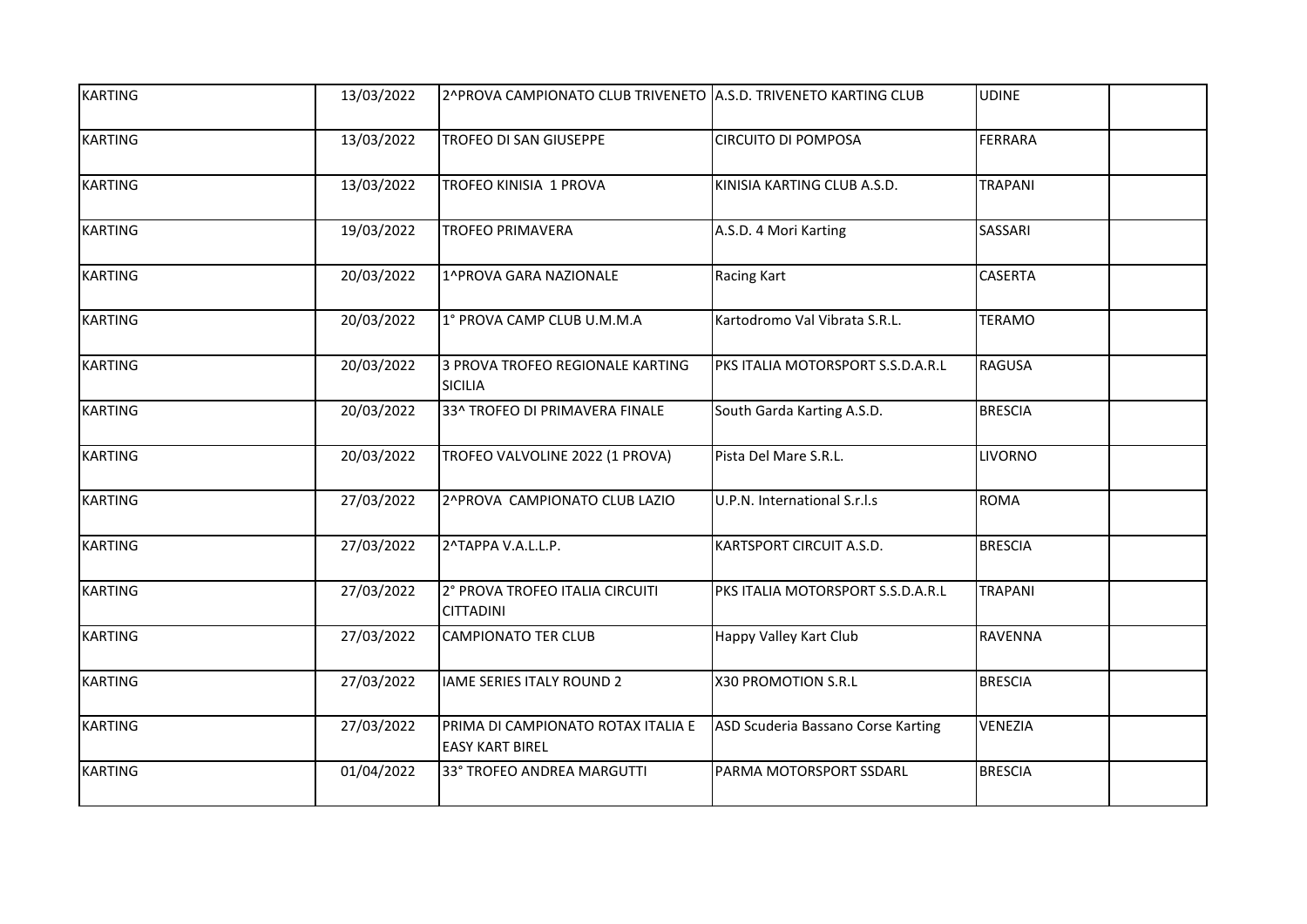| <b>KARTING</b> | 03/04/2022 | 2^PROVA CAMPIONATO CLUB U.M.M.A.                             | ASD TEAM KART PARADISO                            | <b>ISERNIA</b>   |                          |
|----------------|------------|--------------------------------------------------------------|---------------------------------------------------|------------------|--------------------------|
| <b>KARTING</b> | 03/04/2022 | 2^PROVA GARA NAZIONALE                                       | A.S.R.R. S.R.L.                                   | <b>AVELLINO</b>  |                          |
| <b>KARTING</b> | 03/04/2022 | 2ª PROVA CAMP. REG. CAL./BAS. + 2ª<br>PROVA GARA CLUB        | A.S.D RACEWAY KARTING RIVIERA DEI<br><b>CEDRI</b> | <b>COSENZA</b>   |                          |
| <b>KARTING</b> | 03/04/2022 | 3° PROVA TROFEO REGIONALE CLUB                               | PKS ITALIA MOTORSPORT S.S.D.A.R.L                 | <b>ENNA</b>      |                          |
| <b>KARTING</b> | 03/04/2022 | CAMPIONATO REGIONALE PUGLIA 4^                               | <b>RACING SPORT ASD</b>                           | BARI             | REG CM, REG<br><b>CM</b> |
| <b>KARTING</b> | 03/04/2022 | <b>GP PRIMAVERA</b>                                          | LIRI MOTORSPORT A.S.D.                            | <b>FROSINONE</b> |                          |
| <b>KARTING</b> | 09/04/2022 | 4H ENDURANCE PISTA ROSSA                                     | Franciacorta Eventi S.r.l.                        | <b>BRESCIA</b>   |                          |
| <b>KARTING</b> | 10/04/2022 | 3^PROVA CLUB TRIVENETO 3^PROVA<br>CLUB T.E.R.                | A.S.D. TRIVENETO KARTING CLUB                     | <b>FERRARA</b>   |                          |
| <b>KARTING</b> | 10/04/2022 | 3^TAPPA V.A.L.L.P.                                           | KARTSPORT CIRCUIT A.S.D.                          | BIELLA           |                          |
| <b>KARTING</b> | 10/04/2022 | 4 PROVA TROFEO REGIONALE KARTING<br><b>SICILIA</b>           | PKS ITALIA MOTORSPORT S.S.D.A.R.L                 | <b>TRAPANI</b>   |                          |
| <b>KARTING</b> | 10/04/2022 | PRIMO TROFEO CREMONA KARTING                                 | <b>CREMONA CIRCUIT SRL</b>                        | <b>CREMONA</b>   |                          |
| <b>KARTING</b> | 16/04/2022 | AUTOBAU SCHWEIZER KART<br>MEISTERSCHAFT                      | Franciacorta Eventi S.r.l.                        | <b>BRESCIA</b>   |                          |
| <b>KARTING</b> | 17/04/2022 | <b>IAME SERIES ITALY ROUND 3</b>                             | X30 PROMOTION S.R.L                               | <b>VENEZIA</b>   |                          |
| <b>KARTING</b> | 17/04/2022 | MONOMARCA BIREL E ROTA                                       | <b>CIRCUITO DI POMPOSA</b>                        | FERRARA          |                          |
| <b>KARTING</b> | 23/04/2022 | 2^PROVA CAMPIONATO REGIONALE<br><b>KARTING SARDEGNA 2022</b> | A.S.D. 4 Mori Karting                             | <b>ORISTANO</b>  |                          |
| <b>KARTING</b> | 23/04/2022 | 7 ORE ENDURANCE SOUTH GARDA<br><b>KARTING</b>                | South Garda Karting A.S.D.                        | <b>BRESCIA</b>   |                          |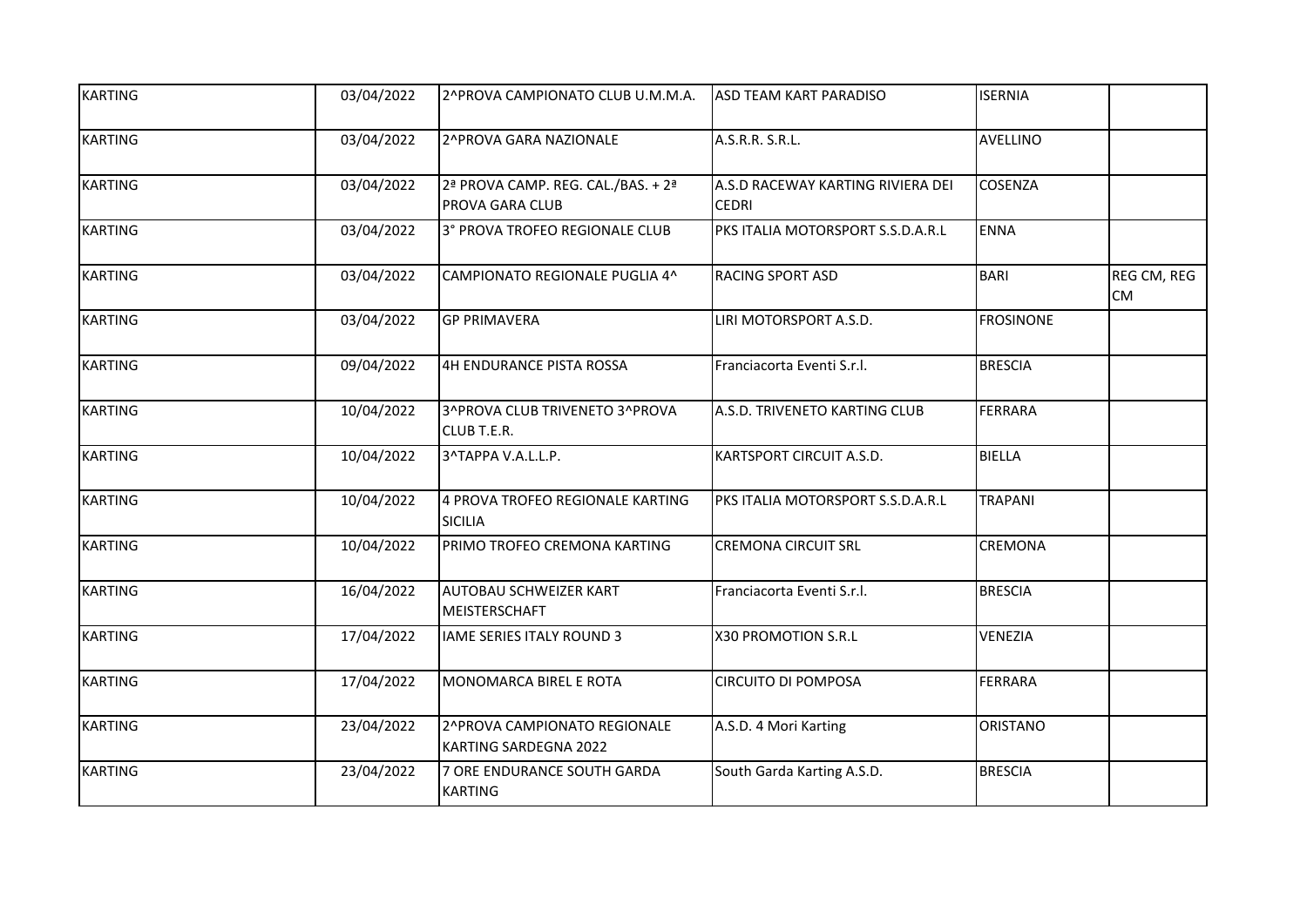| <b>KARTING</b> | 23/04/2022 | DA DEFINIRE CLUB                                           | <b>COGIS KART SRL</b>                             | MACERATA               |
|----------------|------------|------------------------------------------------------------|---------------------------------------------------|------------------------|
| <b>KARTING</b> | 23/04/2022 | <b>ROK CUP ITALIA</b>                                      | Franciacorta Eventi S.r.l.                        | <b>BRESCIA</b>         |
| <b>KARTING</b> | 24/04/2022 | 3° PROVA TROFEO ITALIA CIRCUITI<br><b>CITTADINI</b>        | PKS ITALIA MOTORSPORT S.S.D.A.R.L                 | <b>REGGIO EMILIA</b>   |
| <b>KARTING</b> | 24/04/2022 | 4^TAPPA V.A.L.L.P.                                         | KARTSPORT CIRCUIT A.S.D.                          | <b>PAVIA</b>           |
| <b>KARTING</b> | 24/04/2022 | XXIV TROFEO DEL GRIFONE                                    | KARTING CLUB SARNO S.S.D A R.L.                   | SALERNO                |
| <b>KARTING</b> | 25/04/2022 | TROFEO DI PRIMAVERA 2022                                   | Kartodromo Val Vibrata S.R.L.                     | <b>TERAMO</b>          |
| <b>KARTING</b> | 01/05/2022 | 3^PROVA CAMPIONATO CLUB LAZIO                              | U.P.N. International S.r.l.s                      | LATINA                 |
| <b>KARTING</b> | 01/05/2022 | 3^PROVA GARA NAZIONALE                                     | <b>Racing Kart</b>                                | <b>CASERTA</b>         |
| <b>KARTING</b> | 01/05/2022 | 3ª PROVA CAMP. REG. CAL./BAS. + 3ª<br>PROVA GARA CLUB      | A.S.D RACEWAY KARTING RIVIERA DEI<br><b>CEDRI</b> | <b>REGGIO CALABRIA</b> |
| <b>KARTING</b> | 01/05/2022 | <b>IAME SERIES ITALY ROUND 4</b>                           | X30 PROMOTION S.R.L                               | <b>PAVIA</b>           |
| <b>KARTING</b> | 07/05/2022 | CAMPIONATO SVIZZERO ROTAX MAX<br><b>CHALLENGE SUISSE 1</b> | Franciacorta Eventi S.r.l.                        | <b>BRESCIA</b>         |
| <b>KARTING</b> | 08/05/2022 | 13° MEMORIAL GIANFRANCO<br><b>MINOCCHERI</b>               | Happy Valley Kart Club                            | RAVENNA                |
| <b>KARTING</b> | 08/05/2022 | 20° TROFEO DI PRIMAVERA                                    | K.C. Winner                                       | <b>ASTI</b>            |
| <b>KARTING</b> | 08/05/2022 | 5 PROVA TROFEO REGIONALE KARTING<br><b>SICILIA</b>         | PKS ITALIA MOTORSPORT S.S.D.A.R.L                 | <b>ENNA</b>            |
| <b>KARTING</b> | 08/05/2022 | 5^TAPPA V.A.L.L.P.                                         | KARTSPORT CIRCUIT A.S.D.                          | CREMONA                |
| <b>KARTING</b> | 14/05/2022 | 3° PROVA 6 H ENDURANCE                                     | PKS ITALIA MOTORSPORT S.S.D.A.R.L                 | <b>ENNA</b>            |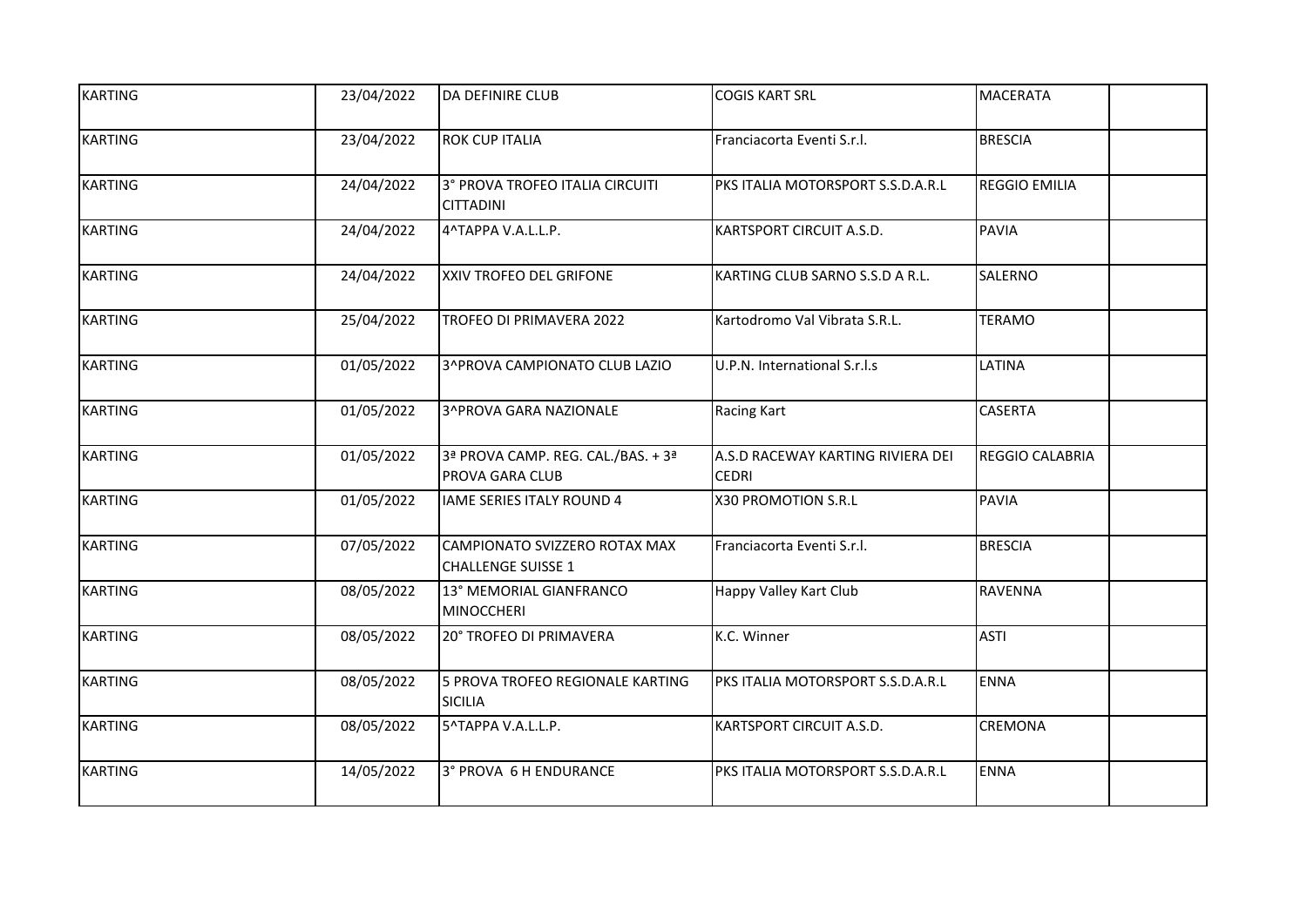| <b>KARTING</b> | 14/05/2022 | 8 ORE ENDURANCE SOUTH GARDA<br><b>KARTING</b>                   | South Garda Karting A.S.D.         | <b>BRESCIA</b>  |
|----------------|------------|-----------------------------------------------------------------|------------------------------------|-----------------|
| <b>KARTING</b> | 15/05/2022 | 4^PROVA CAMPIONATO CLUB TRIVENETO A.S.D. TRIVENETO KARTING CLUB |                                    | <b>TRENTO</b>   |
| <b>KARTING</b> | 15/05/2022 | 4° PROVA TROFEO REGIONALE CLUB                                  | PKS ITALIA MOTORSPORT S.S.D.A.R.L  | <b>TRAPANI</b>  |
| <b>KARTING</b> | 15/05/2022 | ACI CLUB 4° TAPPA TER COOP KARTING<br>RIOVEGGIO - BO-           | Coop. Karting Rioveggio            | <b>BOLOGNA</b>  |
| <b>KARTING</b> | 15/05/2022 | CAMPIONATO REGIONALE- TROFEO ROK                                | ASD Scuderia Bassano Corse Karting | VENEZIA         |
| <b>KARTING</b> | 15/05/2022 | <b>EASY KART / ROTAX ITALIA</b>                                 | <b>BIOITALIA S.P.A.</b>            | <b>ROVIGO</b>   |
| <b>KARTING</b> | 15/05/2022 | <b>GARA NAZIONALE 2 2022</b>                                    | Kartodromo Val Vibrata S.R.L.      | <b>TERAMO</b>   |
| <b>KARTING</b> | 15/05/2022 | <b>IAME SERIES ITALY</b>                                        | <b>BIOITALIA S.P.A.</b>            | <b>ROVIGO</b>   |
| <b>KARTING</b> | 15/05/2022 | IAME SERIES ITALY ROUND 5                                       | X30 PROMOTION S.R.L                | <b>BRESCIA</b>  |
| <b>KARTING</b> | 15/05/2022 | PROVA REGIONALE EURO KART                                       | <b>ASD EURO KART</b>               | <b>LECCE</b>    |
| <b>KARTING</b> | 21/05/2022 | 1^ PROVA CAMPIONATO ITALIANO ACI<br><b>KARTING</b>              | Franciacorta Eventi S.r.l.         | <b>BRESCIA</b>  |
| <b>KARTING</b> | 22/05/2022 | 3^PROVA CAMPIONATO CLUB U.M.M.A.                                | <b>COGIS KART SRL</b>              | <b>MACERATA</b> |
| <b>KARTING</b> | 22/05/2022 | 4° PROVA TROFEO ITALIA CIRCUITI<br><b>CITTADINI</b>             | PKS ITALIA MOTORSPORT S.S.D.A.R.L  | PALERMO         |
| <b>KARTING</b> | 22/05/2022 | 6^TAPPA V.A.L.L.P.                                              | <b>KARTSPORT CIRCUIT A.S.D.</b>    | <b>PAVIA</b>    |
| <b>KARTING</b> | 27/05/2022 | ROTAX EURO TROPHY                                               | <b>BIOITALIA S.P.A.</b>            | <b>ROVIGO</b>   |
| <b>KARTING</b> | 29/05/2022 | <b>10' TROFEO FREE DRIVER</b>                                   | <b>SELEGEST SRL</b>                | SALERNO         |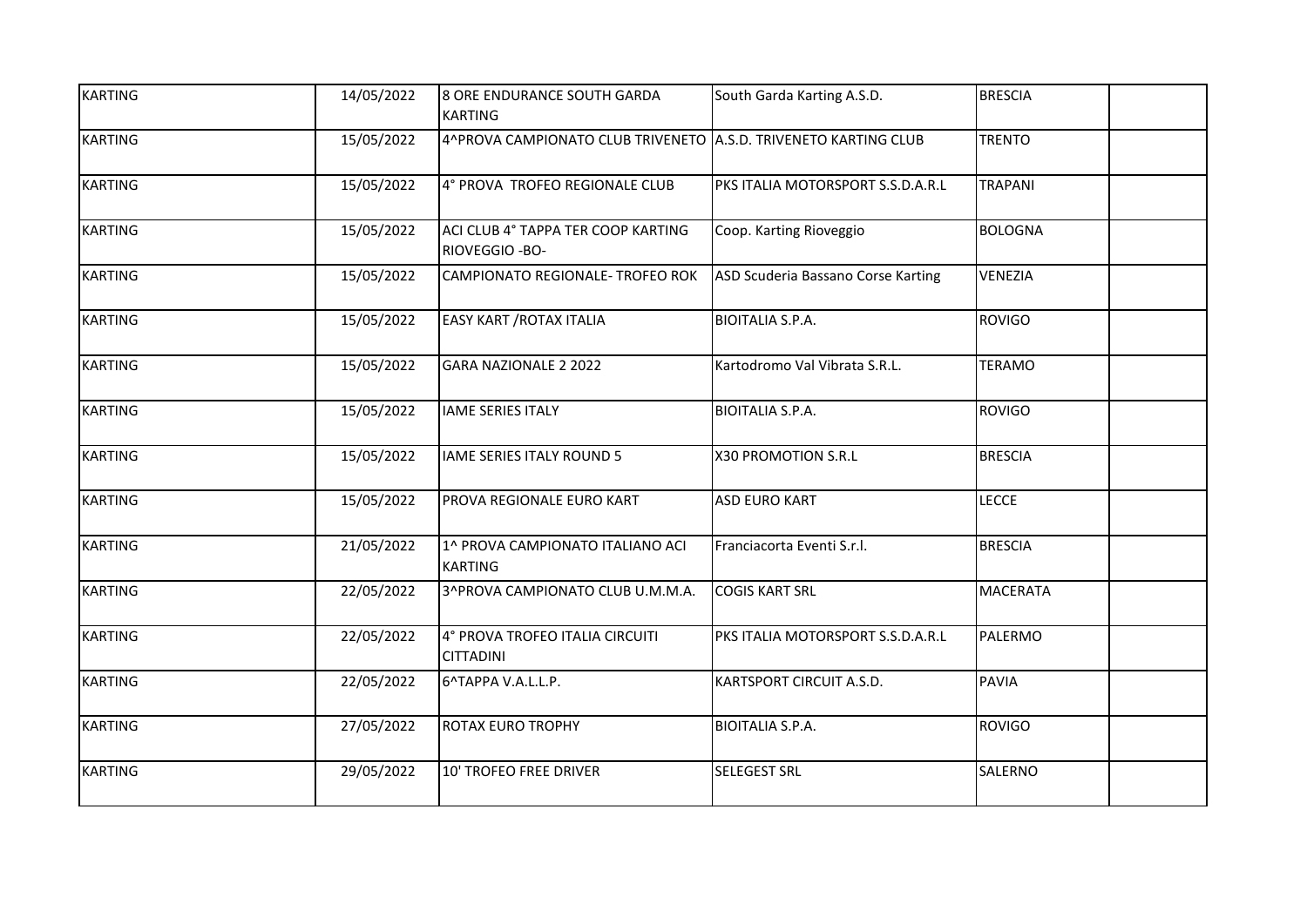| <b>KARTING</b> | 29/05/2022 | 3^PROVA CAMPIONATO REGIONALE<br>KARTING SARDEGNA 2022 | A.S.D. 4 Mori Karting                             | SASSARI          |               |
|----------------|------------|-------------------------------------------------------|---------------------------------------------------|------------------|---------------|
| <b>KARTING</b> | 29/05/2022 | 4ª PROVA CAMP. REG. CAL./BAS. + 5ª<br>PROVA GARA CLUB | A.S.D RACEWAY KARTING RIVIERA DEI<br><b>CEDRI</b> | COSENZA          |               |
| <b>KARTING</b> | 29/05/2022 | 6 PROVA TROFEO REGIONALE KARTING<br><b>SICILIA</b>    | PKS ITALIA MOTORSPORT S.S.D.A.R.L                 | <b>AGRIGENTO</b> |               |
| <b>KARTING</b> | 29/05/2022 | 6^ TROFEO SOUTH GARDA KARTING                         | South Garda Karting A.S.D.                        | <b>BRESCIA</b>   |               |
| <b>KARTING</b> | 05/06/2022 | 5° PROVA TROFEO ITALIA CIRCUITI<br><b>CITTADINI</b>   | PKS ITALIA MOTORSPORT S.S.D.A.R.L                 | PERUGIA          |               |
| <b>KARTING</b> | 05/06/2022 | CAMPIONATO REGIONALE PUGLIA 5^                        | <b>RACING SPORT ASD</b>                           | <b>BARI</b>      | <b>REG CM</b> |
| <b>KARTING</b> | 05/06/2022 | <b>IAME SERIES ITALY ROUND 6</b>                      | X30 PROMOTION S.R.L                               | <b>ROVIGO</b>    |               |
| <b>KARTING</b> | 05/06/2022 | I° TROFEO LE SIRENE                                   | Le Sirene DI BOSETTO MARCO & C SAS                | BIELLA           |               |
| <b>KARTING</b> | 05/06/2022 | <b>ROK CUP ITALIA-</b>                                | <b>BIOITALIA S.P.A.</b>                           | <b>ROVIGO</b>    |               |
| <b>KARTING</b> | 05/06/2022 | TROFEO KINISIA 2 PROVA                                | KINISIA KARTING CLUB A.S.D.                       | <b>TRAPANI</b>   |               |
| <b>KARTING</b> | 05/06/2022 | TROFEO CITTA DI ARTENA                                | A.S.D. KARTING CLUB ARTENA                        | <b>ROMA</b>      |               |
| <b>KARTING</b> | 05/06/2022 | TROFEO D'ESTATE DI POMPOSA                            | <b>CIRCUITO DI POMPOSA</b>                        | <b>FERRARA</b>   |               |
| <b>KARTING</b> | 05/06/2022 | TROFEO ROTAX - EASYKART                               | South Garda Karting A.S.D.                        | <b>BRESCIA</b>   |               |
| <b>KARTING</b> | 11/06/2022 | 24 ORE ENDURANCE SOUTH GARDA<br><b>KARTING</b>        | South Garda Karting A.S.D.                        | <b>BRESCIA</b>   |               |
| <b>KARTING</b> | 12/06/2022 | 4^PROVA CLUB LAZIO D.P. 4^PROVA<br>CLUB U.M.M.A.      | U.P.N. International S.r.l.s                      | RIETI            |               |
| <b>KARTING</b> | 12/06/2022 | 4^PROVA GARA NAZIONALE                                | Racing Kart                                       | <b>BENEVENTO</b> |               |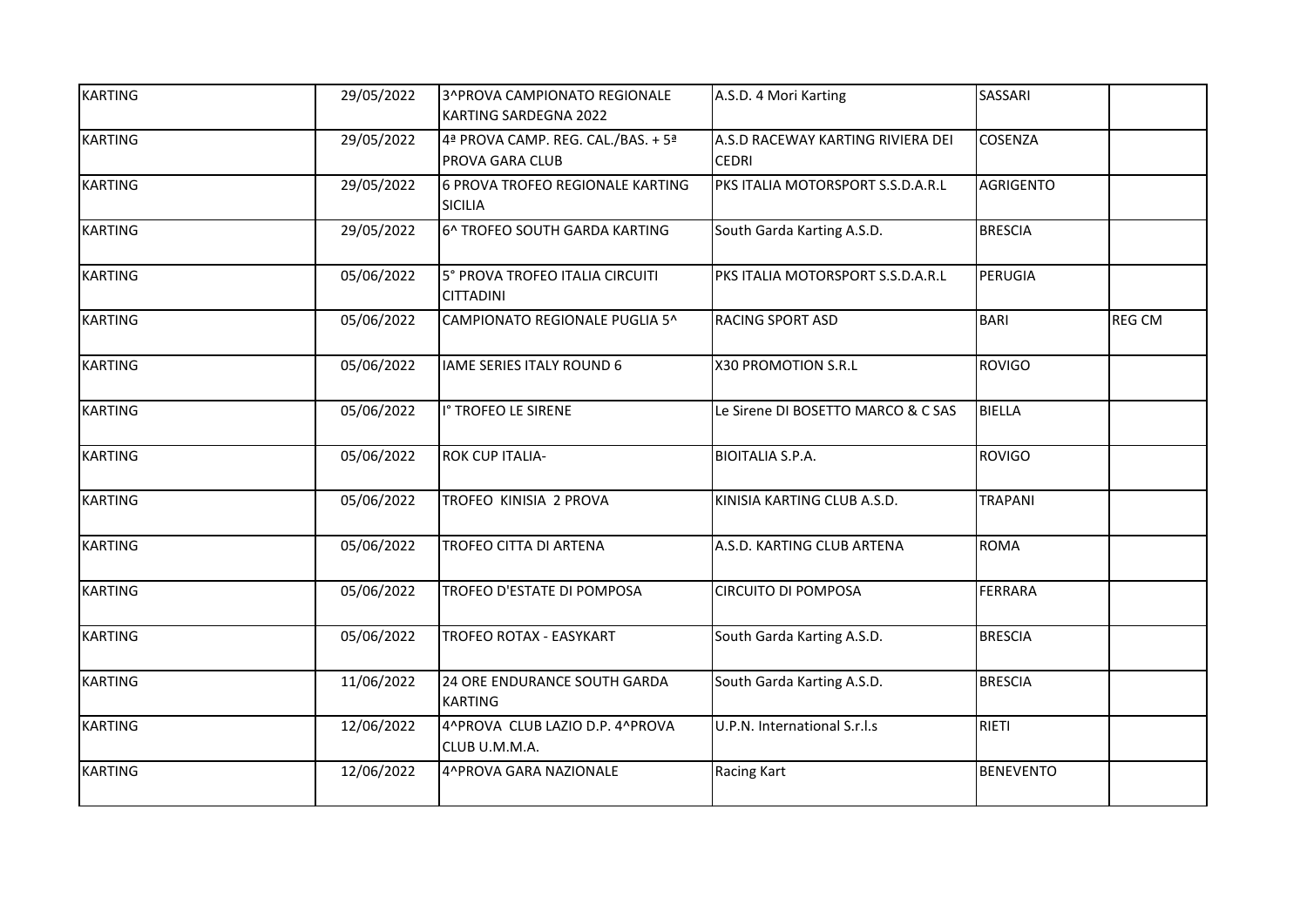| <b>KARTING</b> | 12/06/2022 | 5° PROVA T.E.R. D.P.                                                    | Pista Del Mare S.R.L.             | <b>LIVORNO</b>  |
|----------------|------------|-------------------------------------------------------------------------|-----------------------------------|-----------------|
| <b>KARTING</b> | 12/06/2022 | 7^TAPPA V.A.L.L.P.                                                      | KARTSPORT CIRCUIT A.S.D.          | <b>BRESCIA</b>  |
| <b>KARTING</b> | 12/06/2022 | 9° PROVA TROFEO REGIONALE CLUB                                          | PKS ITALIA MOTORSPORT S.S.D.A.R.L | <b>MESSINA</b>  |
| <b>KARTING</b> | 12/06/2022 | <b>GARA NAZIONALE.</b>                                                  | X30 PROMOTION S.R.L               | VENEZIA         |
| <b>KARTING</b> | 16/06/2022 | FIA KARTING EUROPEAN CHAMPIONSHIP<br>KZ/KZ2/ACADEMY                     | <b>BIOITALIA S.P.A.</b>           | <b>ROVIGO</b>   |
| <b>KARTING</b> | 18/06/2022 | 10H ENDURANCE PISTA ROSSA                                               | Franciacorta Eventi S.r.l.        | <b>BRESCIA</b>  |
| <b>KARTING</b> | 19/06/2022 | 5^PROVA CAMPIONATO CLUB TRIVENETO A.S.D. TRIVENETO KARTING CLUB<br>D.P. |                                   | <b>UDINE</b>    |
| <b>KARTING</b> | 19/06/2022 | 5° P. CAMP REGION.-5°P CAMP CLUB -I°<br><b>TROFEO D'ESTA</b>            | Karting Team Lucania ASD          | <b>MATERA</b>   |
| <b>KARTING</b> | 19/06/2022 | 7 PROVA TROFEO REGIONALE KARTING<br><b>SICILIA</b>                      | PKS ITALIA MOTORSPORT S.S.D.A.R.L | <b>SIRACUSA</b> |
| <b>KARTING</b> | 19/06/2022 | 9^ TROFEO D'ESTATE 1^ PROVA                                             | South Garda Karting A.S.D.        | <b>BRESCIA</b>  |
| <b>KARTING</b> | 19/06/2022 | <b>DRIVER CUP EASY KART</b>                                             | 7 LAGHI KART SSD A R.L.           | <b>PAVIA</b>    |
| <b>KARTING</b> | 19/06/2022 | <b>GARA NAZIONALE 2</b>                                                 | Coop. Karting Rioveggio           | <b>BOLOGNA</b>  |
| <b>KARTING</b> | 19/06/2022 | ROK CUP ITALIA -                                                        | <b>CREMONA CIRCUIT SRL</b>        | CREMONA         |
| <b>KARTING</b> | 19/06/2022 | TROFEO D'ESTATE ALLA KART PLANET                                        | Kart Planet Piemonte S.R.L.       | <b>CUNEO</b>    |
| <b>KARTING</b> | 19/06/2022 | TROFEO VALVOLINE 2022 (2 PROVA)                                         | Pista Del Mare S.R.L.             | <b>LIVORNO</b>  |
| <b>KARTING</b> | 22/06/2022 | <b>CHAMPION OF THE FUTURE</b>                                           | Franciacorta Eventi S.r.l.        | <b>BRESCIA</b>  |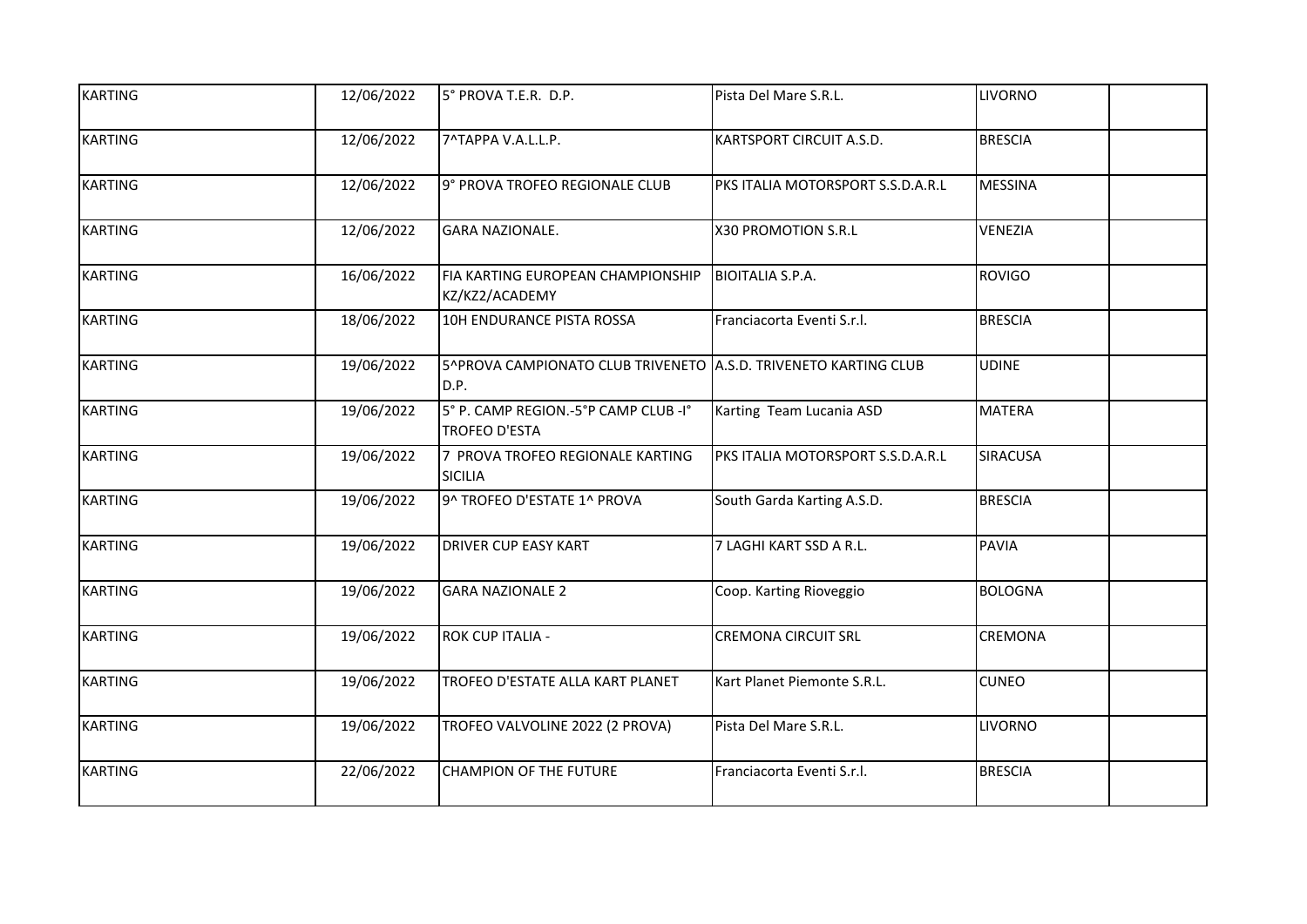| <b>KARTING</b> | 25/06/2022 | 2^ PROVA CAMPIONATO ITALIANO ACI<br>(COEF 1,5)        | Sporting Club Ugento S.R.L.                           | <b>LECCE</b>   |
|----------------|------------|-------------------------------------------------------|-------------------------------------------------------|----------------|
| <b>KARTING</b> | 25/06/2022 | 2° PROVA TROFEO REGIONALE 6 H<br><b>ENDURANCE</b>     | PKS ITALIA MOTORSPORT S.S.D.A.R.L                     | <b>MESSINA</b> |
| <b>KARTING</b> | 26/06/2022 | 5° PROVA CLUB U.M.M.A. D.P.                           | Kartodromo Val Vibrata S.R.L.                         | <b>TERAMO</b>  |
| <b>KARTING</b> | 26/06/2022 | 8^TAPPA V.A.L.L.P.                                    | KARTSPORT CIRCUIT A.S.D.                              | <b>BRESCIA</b> |
| <b>KARTING</b> | 02/07/2022 | 9^ TROFEO D'ESTATE FINALE                             | South Garda Karting A.S.D.                            | <b>BRESCIA</b> |
| <b>KARTING</b> | 03/07/2022 | 15° TROFEO D'ESTATE                                   | K.C. Winner                                           | <b>ASTI</b>    |
| <b>KARTING</b> | 03/07/2022 | 4^PROVA CAMPIONATO REGIONALE<br>KARTING SARDEGNA 2022 | NEW KART DI FOIS NICOLA E SOTGIA<br>MICHELE& C.S.N.C. | <b>NUORO</b>   |
| <b>KARTING</b> | 03/07/2022 | 5^PROVA CAMPIONATO CLUB LAZIO                         | U.P.N. International S.r.l.s                          | <b>ROMA</b>    |
| <b>KARTING</b> | 03/07/2022 | 7° PROVA TROFEO ITALIA CIRCUITI<br><b>CITTADINI</b>   | PKS ITALIA MOTORSPORT S.S.D.A.R.L                     | <b>TRAPANI</b> |
| <b>KARTING</b> | 03/07/2022 | ACI CLUB 6° TAPPA TER COOP KARTING<br>RIOVEGGIO - BO- | Coop. Karting Rioveggio                               | <b>BOLOGNA</b> |
| <b>KARTING</b> | 03/07/2022 | AUTOBAU SCHWEIZER KART<br>MEISTERSCHAFT 2022 ROUND 3  | 7 LAGHI KART SSD A R.L.                               | <b>PAVIA</b>   |
| <b>KARTING</b> | 03/07/2022 | <b>TDM ROTAX</b>                                      | Ass. Sport. Dilett. Trentina Karting                  | <b>TRENTO</b>  |
| <b>KARTING</b> | 03/07/2022 | XXIII TROFEO G. PAGLIUCA                              | KARTING CLUB SARNO S.S.D A R.L.                       | SALERNO        |
| <b>KARTING</b> | 06/07/2022 | EUROPEAN CHAMPIONSHIP OK OKJ                          | Franciacorta Eventi S.r.l.                            | <b>BRESCIA</b> |
| <b>KARTING</b> | 09/07/2022 | <b>IAME SERIES ITALY ROUND 7</b>                      | X30 PROMOTION S.R.L                                   | <b>BRESCIA</b> |
| <b>KARTING</b> | 10/07/2022 | 5° PROVA TROFEO REGIONALE CLUB                        | PKS ITALIA MOTORSPORT S.S.D.A.R.L                     | <b>MESSINA</b> |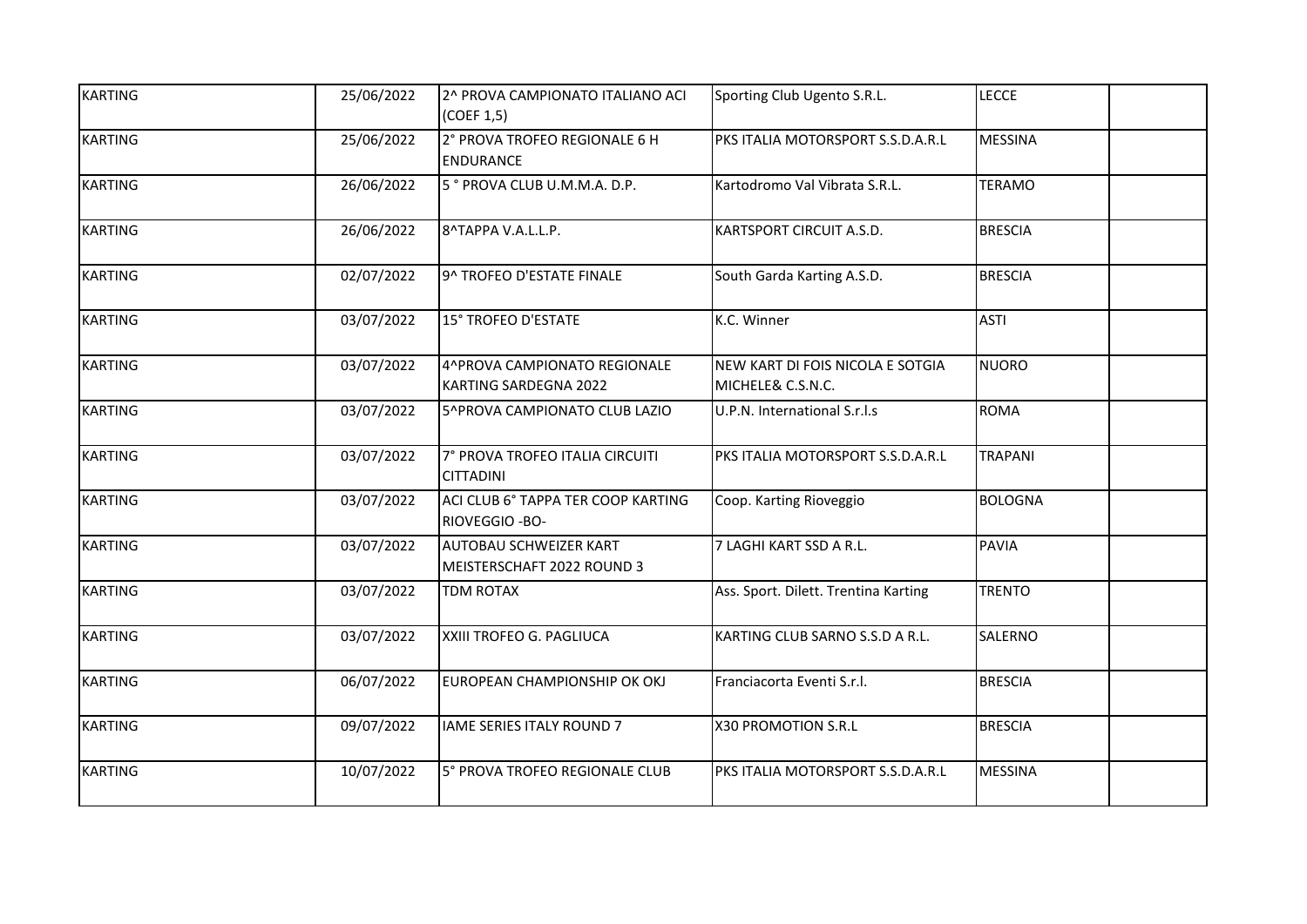| <b>KARTING</b> | 10/07/2022 | 6ª PROVA CAMP. REG. CAL./BAS. + 6ª                          | A.S.D RACEWAY KARTING RIVIERA DEI    | <b>REGGIO CALABRIA</b> |               |
|----------------|------------|-------------------------------------------------------------|--------------------------------------|------------------------|---------------|
|                |            | PROVA GARA CLUB                                             | <b>CEDRI</b>                         |                        |               |
| <b>KARTING</b> | 10/07/2022 | 9^TAPPA V.A.L.L.P.                                          | KARTSPORT CIRCUIT A.S.D.             | BIELLA                 |               |
| <b>KARTING</b> | 10/07/2022 | CAMPIONATO REGIONALE PUGLIA<br>TROFEO 6^                    | <b>RACING SPORT ASD</b>              | <b>TARANTO</b>         | <b>REG CM</b> |
| <b>KARTING</b> | 13/07/2022 | 2^ WSK EURO SERIES                                          | Wsk Promotion S.R.L.                 | <b>ROVIGO</b>          |               |
| <b>KARTING</b> | 16/07/2022 | COPPA ITALIA CLUB ITALY CUP                                 | <b>CIRCUITO DI POMPOSA</b>           | FERRARA                |               |
| <b>KARTING</b> | 16/07/2022 | TDM EASY KART                                               | Ass. Sport. Dilett. Trentina Karting | <b>TRENTO</b>          |               |
| <b>KARTING</b> | 16/07/2022 | TROFEO FRANCIACORTA D' ESTATE                               | Franciacorta Eventi S.r.l.           | <b>BRESCIA</b>         |               |
| <b>KARTING</b> | 17/07/2022 | 5^PROVA GARA NAZIONALE                                      | KARTING CLUB SCAFATI A.S.D.          | <b>BENEVENTO</b>       |               |
| <b>KARTING</b> | 17/07/2022 | 8 PROVA TROFEO REGIONALE KARTING<br><b>SICILIA</b>          | PKS ITALIA MOTORSPORT S.S.D.A.R.L    | <b>TRAPANI</b>         |               |
| <b>KARTING</b> | 23/07/2022 | 10^TAPPA V.A.L.L.P.                                         | KARTSPORT CIRCUIT A.S.D.             | <b>BRESCIA</b>         |               |
| <b>KARTING</b> | 23/07/2022 | 3^ PROVA CAMPIONATO ITALIANO ACI                            | 7 LAGHI KART SSD A R.L.              | PAVIA                  |               |
| <b>KARTING</b> | 24/07/2022 | 5° BIS PROVA TROFEO REGIONALE CLUB                          | PKS ITALIA MOTORSPORT S.S.D.A.R.L    | <b>AGRIGENTO</b>       |               |
| <b>KARTING</b> | 24/07/2022 | 6^PROVA CLUB LAZIO 6^PROVA CLUB<br>U.M.M.A.                 | U.P.N. International S.r.l.s         | RIETI                  |               |
| <b>KARTING</b> | 24/07/2022 | 6^PROVA CAMPIONATO TRIVENETO                                | A.S.D. TRIVENETO KARTING CLUB        | <b>VENEZIA</b>         |               |
| <b>KARTING</b> | 27/07/2022 | 3^ WSK EURO SERIES                                          | Wsk Promotion S.R.L.                 | <b>LECCE</b>           |               |
| <b>KARTING</b> | 30/07/2022 | 6H ENDURANCE SOUTH GARDA KARTING South Garda Karting A.S.D. |                                      | <b>BRESCIA</b>         |               |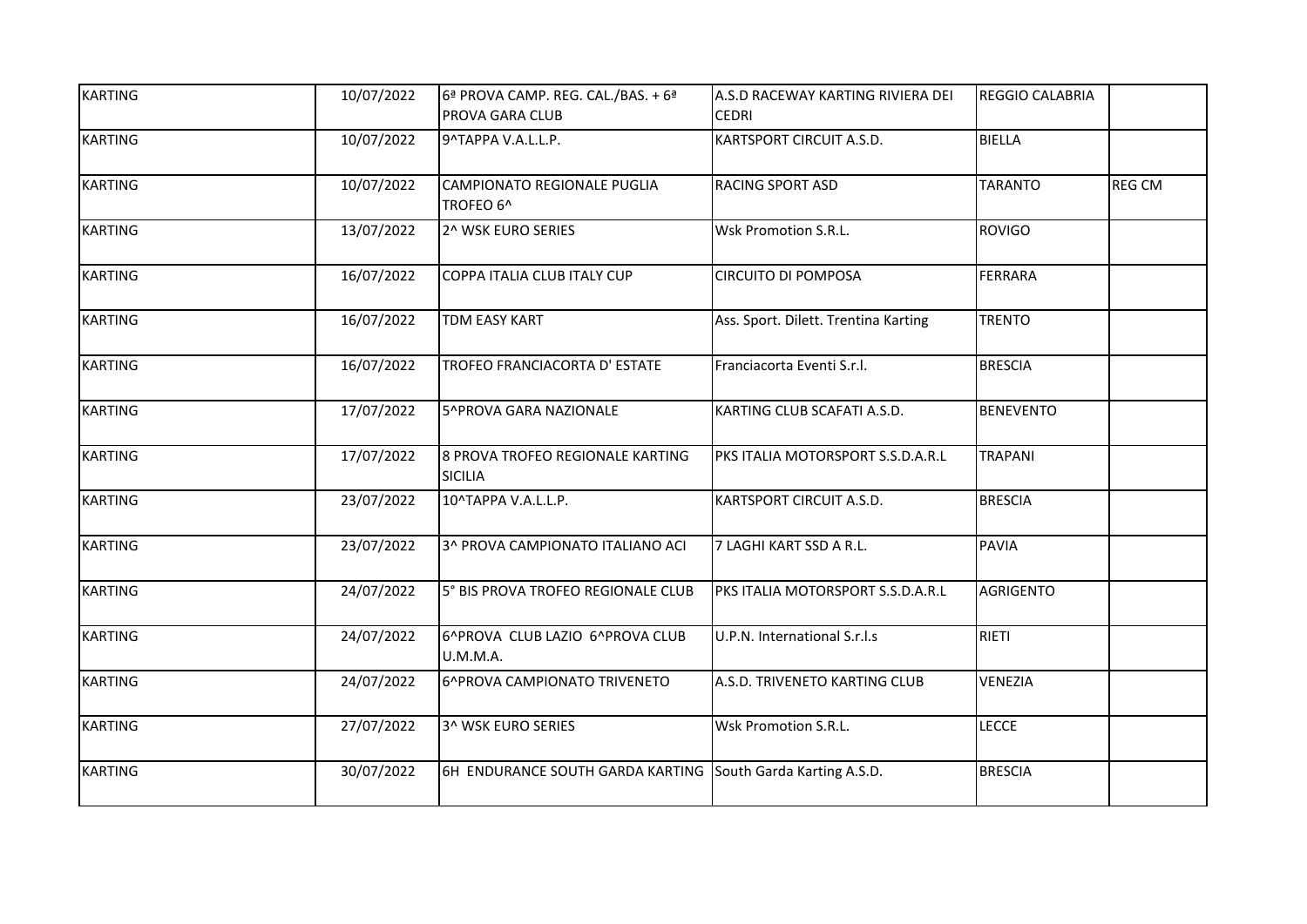| <b>KARTING</b> | 31/07/2022 | 11° PROVA TROFEO ITALIA CIRCUITI<br><b>CITTADINI</b>         | PKS ITALIA MOTORSPORT S.S.D.A.R.L    | <b>TRAPANI</b>   |               |
|----------------|------------|--------------------------------------------------------------|--------------------------------------|------------------|---------------|
| <b>KARTING</b> | 31/07/2022 | CAMPIONATO REGIONALE 8° PROVA                                | KARTING CLUB SCAFATI A.S.D.          | <b>BENEVENTO</b> |               |
| <b>KARTING</b> | 31/07/2022 | CAMPIONATO REGIONALE TRIVENETO                               | PIAVE RACING TEAM A. S. D.           | <b>UDINE</b>     |               |
| <b>KARTING</b> | 31/07/2022 | <b>COPPA CAMPIONI</b>                                        | <b>CREMONA CIRCUIT SRL</b>           | CREMONA          | <b>NT</b>     |
| <b>KARTING</b> | 31/07/2022 | <b>GARA NAZIONALE 3</b>                                      | Coop. Karting Rioveggio              | <b>BOLOGNA</b>   | <b>REG CM</b> |
| <b>KARTING</b> | 31/07/2022 | IAME EURO SERIES ROUND 3                                     | 7 LAGHI KART SSD A R.L.              | PAVIA            |               |
| <b>KARTING</b> | 06/08/2022 | 10 H ENDURANCE PISTA ROSSA                                   | Franciacorta Eventi S.r.l.           | <b>BRESCIA</b>   |               |
| <b>KARTING</b> | 07/08/2022 | 9 PROVA TROFEO REGIONALE KARTING<br><b>SICILIA</b>           | PKS ITALIA MOTORSPORT S.S.D.A.R.L    | ENNA             |               |
| <b>KARTING</b> | 07/08/2022 | XIX TROFEO 7 LAGHI                                           | K.C. 7 Laghi - A.S.D.                | PAVIA            |               |
| <b>KARTING</b> | 20/08/2022 | 2° TROFEO TIZIANO RIZZI                                      | Ass. Sport. Dilett. Trentina Karting | <b>TRENTO</b>    |               |
| <b>KARTING</b> | 27/08/2022 | 4^ PROVA CAMPIONATO ITALIANO ACI<br>(COEF.1,5)               | KARTING CLUB SARNO S.S.D A R.L.      | SALERNO          |               |
| <b>KARTING</b> | 28/08/2022 | 9° PROVA TROFEO ITALIA CIRCUITI<br><b>CITTADINI</b>          | PKS ITALIA MOTORSPORT S.S.D.A.R.L    | <b>CATANIA</b>   |               |
| <b>KARTING</b> | 30/08/2022 | 4^ WSK EURO SERIES                                           | Wsk Promotion S.R.L.                 | SALERNO          |               |
| <b>KARTING</b> | 03/09/2022 | 11^TAPPA V.A.L.L.P.                                          | KARTSPORT CIRCUIT A.S.D.             | <b>BRESCIA</b>   |               |
| <b>KARTING</b> | 03/09/2022 | 5^PROVA CAMPIONATO REGIONALE<br><b>KARTING SARDEGNA 2022</b> | A.S.D. 4 Mori Karting                | <b>CAGLIARI</b>  |               |
| <b>KARTING</b> | 04/09/2022 | 10° PROVA TROFEO ITALIA CIRCUITI<br><b>CITTADINI</b>         | PKS ITALIA MOTORSPORT S.S.D.A.R.L    | <b>TORINO</b>    |               |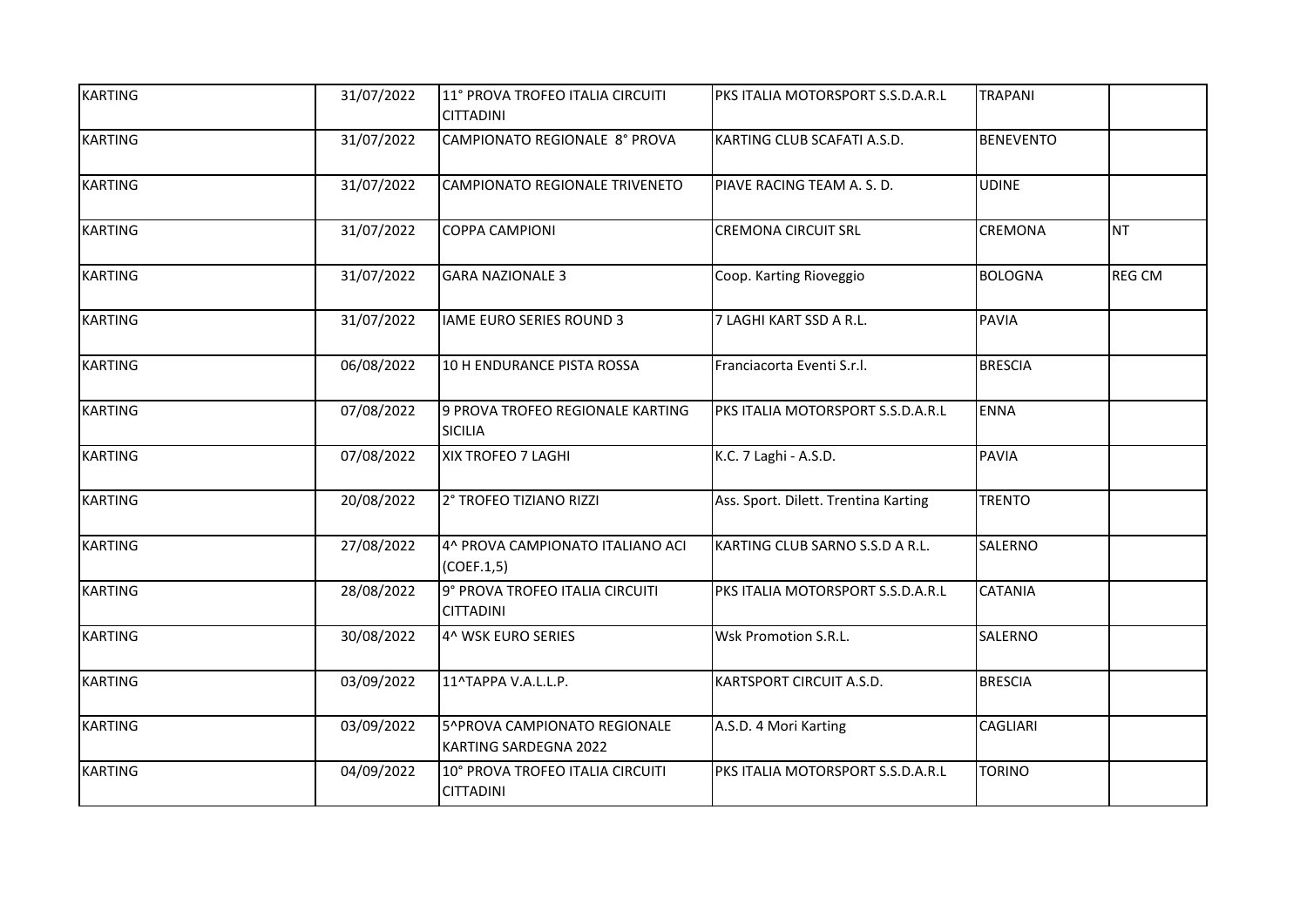| <b>KARTING</b> | 04/09/2022 | 7^PROVA CAMPIONATO CLUB LAZIO                                                    | LIRI MOTORSPORT A.S.D.                            | <b>FROSINONE</b> |
|----------------|------------|----------------------------------------------------------------------------------|---------------------------------------------------|------------------|
| <b>KARTING</b> | 04/09/2022 | CAMPIONATO TRIVENETO REGIONALE                                                   | PIAVE RACING TEAM A. S. D.                        | <b>UDINE</b>     |
| <b>KARTING</b> | 04/09/2022 | <b>GARA NAZIONALE 4</b>                                                          | Coop. Karting Rioveggio                           | <b>BOLOGNA</b>   |
| <b>KARTING</b> | 10/09/2022 | IAME SERIES ITALY 6°RD                                                           | <b>BIOITALIA S.P.A.</b>                           | <b>ROVIGO</b>    |
| <b>KARTING</b> | 10/09/2022 | TROFEO DI MARCA EASYKART ROTAX MAX Franciacorta Eventi S.r.l.<br><b>ITALIA</b>   |                                                   | <b>BRESCIA</b>   |
| <b>KARTING</b> | 11/09/2022 | 10 PROVA TROFEO REGIONALE KARTING<br><b>SICILIA</b>                              | PKS ITALIA MOTORSPORT S.S.D.A.R.L                 | <b>RAGUSA</b>    |
| <b>KARTING</b> | 11/09/2022 | 7^PROVA CAMPIONATO CLUB TRIVENETO A.S.D. TRIVENETO KARTING CLUB                  |                                                   | <b>TRENTO</b>    |
| <b>KARTING</b> | 11/09/2022 | 7ª PROVA CAMP. REG. CAL./BAS. + 7ª<br>PROVA GARA CLUB                            | A.S.D RACEWAY KARTING RIVIERA DEI<br><b>CEDRI</b> | CATANZARO        |
| <b>KARTING</b> | 11/09/2022 | CAMPIONATO REGIONALE 9° PROVA                                                    | Racing Kart                                       | <b>CASERTA</b>   |
| <b>KARTING</b> | 11/09/2022 | <b>IAME SERIES ITALY ROUND 8</b>                                                 | X30 PROMOTION S.R.L                               | <b>ROVIGO</b>    |
| <b>KARTING</b> | 11/09/2022 | TROFEO CITTA' DI BUSCA                                                           | Kart Planet Piemonte S.R.L.                       | <b>CUNEO</b>     |
| <b>KARTING</b> | 15/09/2022 | FIA KARTING WORLD CHAMPIONSHIP OK - KARTING CLUB SARNO S.S.D A R.L.<br>OK JUNIOR |                                                   | <b>SALERNO</b>   |
| <b>KARTING</b> | 17/09/2022 | 4° PROVA TROFEO REGIONALE 6 H<br><b>ENDURANCE</b>                                | PKS ITALIA MOTORSPORT S.S.D.A.R.L                 | <b>SIRACUSA</b>  |
| <b>KARTING</b> | 17/09/2022 | <b>GARA NAZIONALE1</b>                                                           | Sporting Club Ugento S.R.L.                       | <b>LECCE</b>     |
| <b>KARTING</b> | 17/09/2022 | ROK CUP ITALIA FINALE                                                            | Franciacorta Eventi S.r.l.                        | <b>BRESCIA</b>   |
| <b>KARTING</b> | 18/09/2022 | 12^TAPPA V.A.L.L.P.                                                              | KARTSPORT CIRCUIT A.S.D.                          | <b>BIELLA</b>    |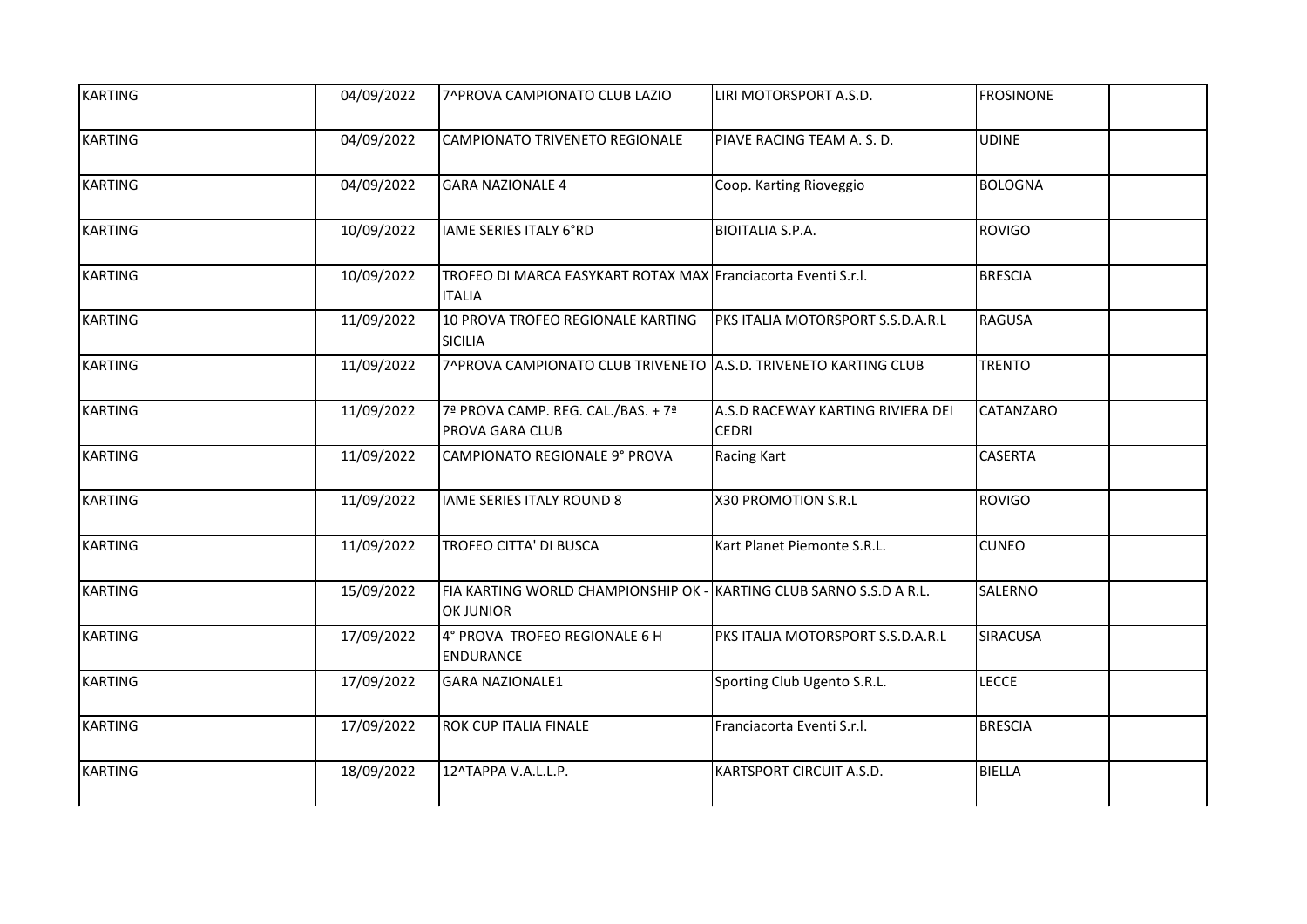| <b>KARTING</b> | 18/09/2022 | 33° TROFEO RADIO STUDIO DELTA                         | Happy Valley Kart Club            | RAVENNA              |
|----------------|------------|-------------------------------------------------------|-----------------------------------|----------------------|
| <b>KARTING</b> | 18/09/2022 | 8° PROVA TROFEO REGIONALE CLUB                        | PKS ITALIA MOTORSPORT S.S.D.A.R.L | <b>ENNA</b>          |
| <b>KARTING</b> | 18/09/2022 | CAMPIONATO REG ACI-7^PROVA<br>CAMPIONATO CLUB U.M.M.A | <b>COGIS KART SRL</b>             | <b>MACERATA</b>      |
| <b>KARTING</b> | 18/09/2022 | SEPTEMBER CUP                                         | K.C. 7 Laghi - A.S.D.             | <b>PAVIA</b>         |
| <b>KARTING</b> | 24/09/2022 | 5^ PROVA CAMPIONATO ITALIANO ACI<br>(COEF 1,5)        | Kartodromo Val Vibrata S.R.L.     | <b>TERAMO</b>        |
| <b>KARTING</b> | 25/09/2022 | 6° PROVA TROFEO ITALIA CIRCUITI<br><b>CITTADINI</b>   | PKS ITALIA MOTORSPORT S.S.D.A.R.L | <b>CALTANISSETTA</b> |
| <b>KARTING</b> | 27/09/2022 | <b>WSK OPEN CUP</b>                                   | Wsk Promotion S.R.L.              | <b>ROVIGO</b>        |
| <b>KARTING</b> | 01/10/2022 | 32^ TROFEO D'AUTUNNO 1^ PROVA                         | South Garda Karting A.S.D.        | <b>BRESCIA</b>       |
| <b>KARTING</b> | 02/10/2022 | 11 PROVA TROFEO REGIONALE KARTING<br><b>SICILIA</b>   | PKS ITALIA MOTORSPORT S.S.D.A.R.L | <b>TRAPANI</b>       |
| <b>KARTING</b> | 02/10/2022 | 7° TROFEO PREPARATORI LAZIO                           | A.S.D. KARTING CLUB ARTENA        | <b>ROMA</b>          |
| <b>KARTING</b> | 02/10/2022 | CAMPIONATO ITALIANO CLUB                              | <b>COGIS KART SRL</b>             | <b>MACERATA</b>      |
| <b>KARTING</b> | 02/10/2022 | TROFEO VALVOLINE 2022 (3 PROVA)                       | Pista Del Mare S.R.L.             | <b>LIVORNO</b>       |
| <b>KARTING</b> | 07/10/2022 | 50° TROFEO DELLE INDUSTRIE                            | PARMA MOTORSPORT SSDARL           | <b>BRESCIA</b>       |
| <b>KARTING</b> | 08/10/2022 | 6^PROVA CAMPIONATO REGIONALE<br>KARTING SARDEGNA 2022 | A.S.D. 4 Mori Karting             | <b>SASSARI</b>       |
| <b>KARTING</b> | 09/10/2022 | 13^TAPPA V.A.L.L.P.                                   | KARTSPORT CIRCUIT A.S.D.          | <b>PAVIA</b>         |
| <b>KARTING</b> | 09/10/2022 | <b>18' TROFEO FIORDELISI</b>                          | <b>SELEGEST SRL</b>               | SALERNO              |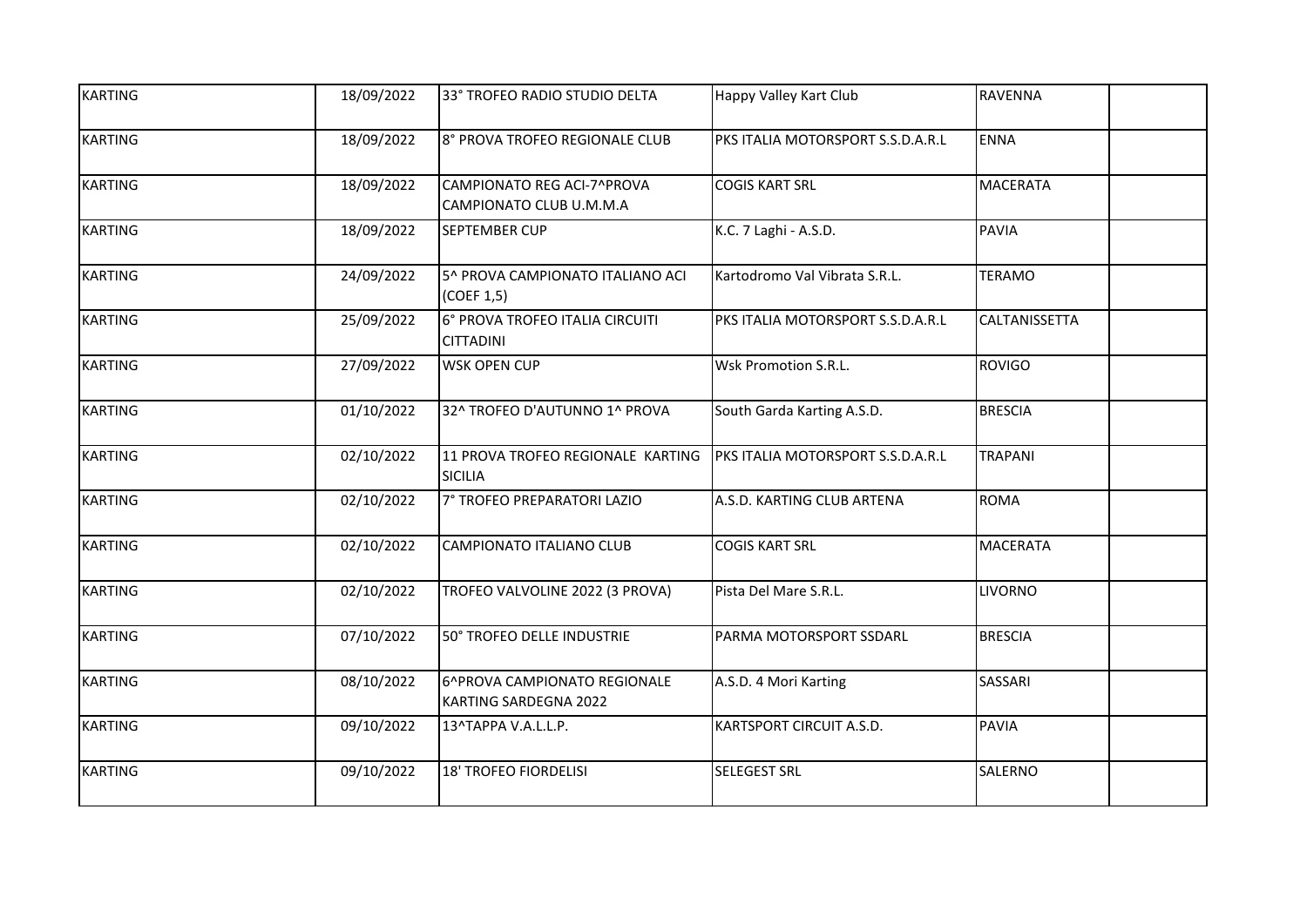| <b>KARTING</b> | 09/10/2022 | CEFALU' GRAN PREMIO KARTING CIRCUITI PKS ITALIA MOTORSPORT S.S.D.A.R.L<br><b>CITTADINI</b> |                                    | PALERMO        |
|----------------|------------|--------------------------------------------------------------------------------------------|------------------------------------|----------------|
| <b>KARTING</b> | 09/10/2022 | FINALE ROTAX MAX CHALLENGE 2022                                                            | ASD Scuderia Bassano Corse Karting | VENEZIA        |
| <b>KARTING</b> | 15/10/2022 | TROFEO DI MARCA EASYKART ROTAX<br><b>FINALE INT</b>                                        | Franciacorta Eventi S.r.l.         | <b>BRESCIA</b> |
| <b>KARTING</b> | 15/10/2022 | <b>TROFEO ROK</b>                                                                          | South Garda Karting A.S.D.         | <b>BRESCIA</b> |
| <b>KARTING</b> | 16/10/2022 | 8^PROVA CLUB TRIVENETO 9^PROVA<br>CLUB T.E.R.                                              | A.S.D. TRIVENETO KARTING CLUB      | <b>FERRARA</b> |
| <b>KARTING</b> | 16/10/2022 | TROFEO KINISIA 3 PROVA                                                                     | KINISIA KARTING CLUB A.S.D.        | <b>TRAPANI</b> |
| <b>KARTING</b> | 20/10/2022 | <b>ROK CUP</b>                                                                             | South Garda Karting A.S.D.         | <b>BRESCIA</b> |
| <b>KARTING</b> | 22/10/2022 | 5° PROVA TROFEO REGIONALE 6H<br>ENDURANCE                                                  | PKS ITALIA MOTORSPORT S.S.D.A.R.L  | <b>TRAPANI</b> |
| <b>KARTING</b> | 22/10/2022 | 6 H ENDURANCE PISTA ROSSA                                                                  | Franciacorta Eventi S.r.l.         | <b>BRESCIA</b> |
| <b>KARTING</b> | 23/10/2022 | 6° PROVA TROFEO REGIONALE CLUB                                                             | PKS ITALIA MOTORSPORT S.S.D.A.R.L  | <b>MESSINA</b> |
| <b>KARTING</b> | 23/10/2022 | 8^PROVA CAMPIONATO CLUB U.M.M.A.                                                           | A.s.d. Adriatico Motor Club        | PESCARA        |
| <b>KARTING</b> | 30/10/2022 | 12° PROVA FINALE TROFEO ITALIA<br><b>CIRCUITI CITTADINI</b>                                | PKS ITALIA MOTORSPORT S.S.D.A.R.L  | <b>MESSINA</b> |
| <b>KARTING</b> | 30/10/2022 | 14^TAPPA V.A.L.L.P.                                                                        | KARTSPORT CIRCUIT A.S.D.           | <b>PAVIA</b>   |
| <b>KARTING</b> | 30/10/2022 | 8^PROVA CAMPIONATO CLUB LAZIO D.P. U.P.N. International S.r.l.s                            |                                    | LATINA         |
| <b>KARTING</b> | 30/10/2022 | CAMPIONATO TER CLUB (TROFEIO SALE<br>DOLCE).                                               | Happy Valley Kart Club             | <b>RAVENNA</b> |
| <b>KARTING</b> | 01/11/2022 | 1^ WSK FINAL CUP                                                                           | Wsk Promotion S.R.L.               | SALERNO        |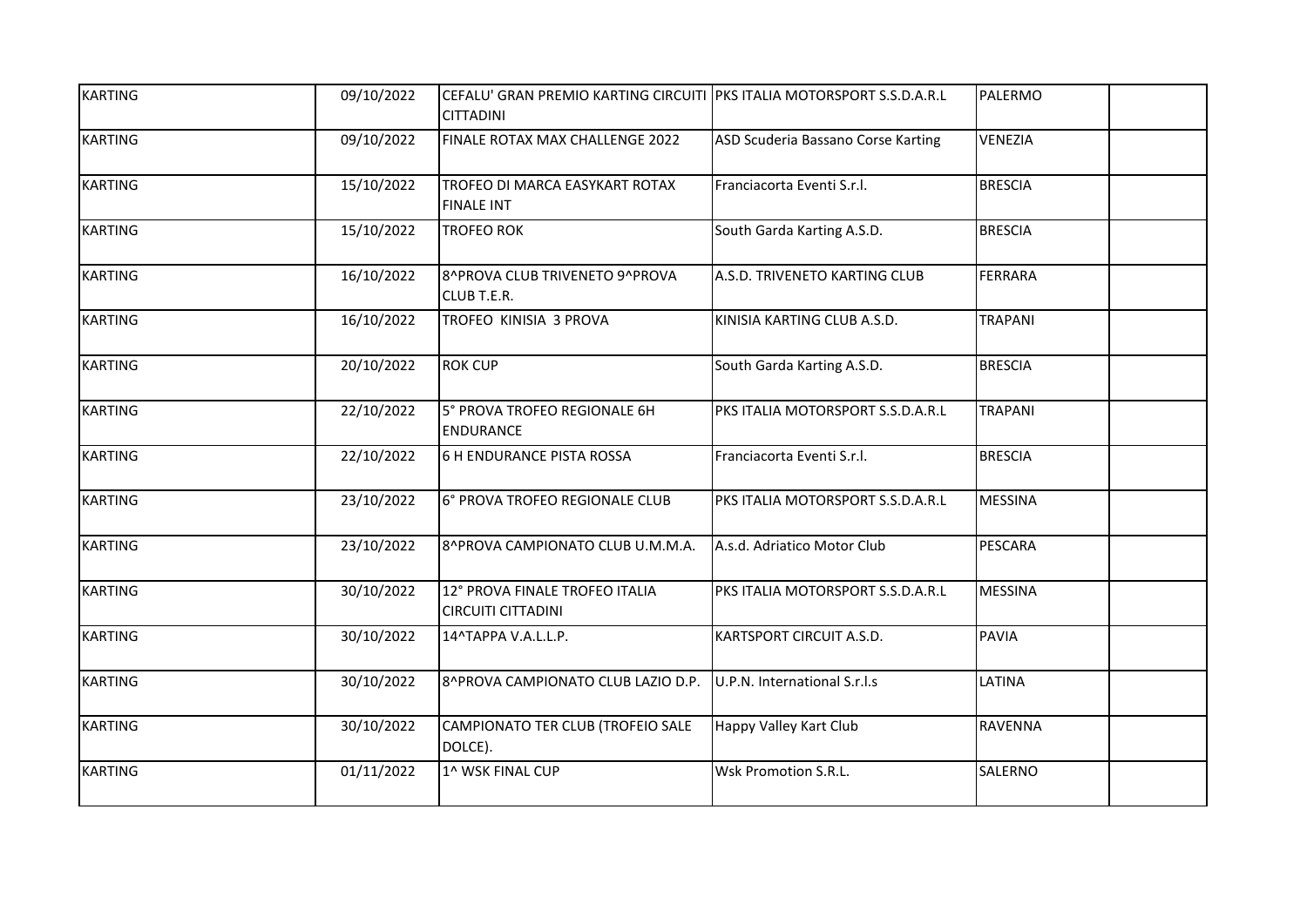| <b>KARTING</b> | 05/11/2022 | TROFEO FRANCIACORTA D'INVERNO                                           | Franciacorta Eventi S.r.l.           | <b>BRESCIA</b>   |
|----------------|------------|-------------------------------------------------------------------------|--------------------------------------|------------------|
| <b>KARTING</b> | 06/11/2022 | 7° PROVA TROFEO REGIONALE CLUB                                          | PKS ITALIA MOTORSPORT S.S.D.A.R.L    | PALERMO          |
| <b>KARTING</b> | 06/11/2022 | 9^PROVA CAMPIONATO CLUB TRIVENETO A.S.D. TRIVENETO KARTING CLUB<br>D.P. |                                      | <b>VENEZIA</b>   |
| <b>KARTING</b> | 06/11/2022 | WINTER CHALLENGE - TROFEO DI MARCA<br><b>EASYKART ROTAX</b>             | <b>CREMONA CIRCUIT SRL</b>           | <b>CREMONA</b>   |
| <b>KARTING</b> | 12/11/2022 | TROFEO FRANCIACORTA D'INVERNO                                           | Franciacorta Eventi S.r.l.           | <b>BRESCIA</b>   |
| <b>KARTING</b> | 13/11/2022 | 15^TAPPA V.A.L.L.P.                                                     | KARTSPORT CIRCUIT A.S.D.             | CREMONA          |
| <b>KARTING</b> | 15/11/2022 | 2^ WSK FINAL CUP                                                        | Wsk Promotion S.R.L.                 | <b>BRESCIA</b>   |
| <b>KARTING</b> | 20/11/2022 | 10° PROVA TROFEO REGIONALE CLUB                                         | PKS ITALIA MOTORSPORT S.S.D.A.R.L    | <b>AGRIGENTO</b> |
| <b>KARTING</b> | 20/11/2022 | 9^PROVA CAMPIONATO CLUB U.M.M.A.<br>D.P. SAN MARTINO                    | <b>COGIS KART SRL</b>                | <b>MACERATA</b>  |
| <b>KARTING</b> | 20/11/2022 | <b>TROFEO EURO KART</b>                                                 | <b>ASD EURO KART</b>                 | <b>LECCE</b>     |
| <b>KARTING</b> | 26/11/2022 | COPPA SARDEGNA                                                          | A.S.D. 4 Mori Karting                | <b>SASSARI</b>   |
| <b>KARTING</b> | 27/11/2022 | 16^TAPPA V.A.L.L.P.                                                     | KARTSPORT CIRCUIT A.S.D.             | <b>BRESCIA</b>   |
| <b>KARTING</b> | 27/11/2022 | 3^ WINTER CUP ALA KARTING CIRCUIT                                       | Ass. Sport. Dilett. Trentina Karting | <b>TRENTO</b>    |
| <b>KARTING</b> | 27/11/2022 | 8° PROVA TROFEO ITALIA CIRCUITI<br><b>CITTADINI</b>                     | PKS ITALIA MOTORSPORT S.S.D.A.R.L    | <b>TRAPANI</b>   |
| <b>KARTING</b> | 03/12/2022 | 4 H ENDURANCE PISTA ROSSA                                               | Franciacorta Eventi S.r.l.           | <b>BRESCIA</b>   |
| <b>KARTING</b> | 09/12/2022 | XXVII TROFEO INVERNALE ""AYRTON<br>SENNA""                              | KARTING CLUB SARNO S.S.D A R.L.      | SALERNO          |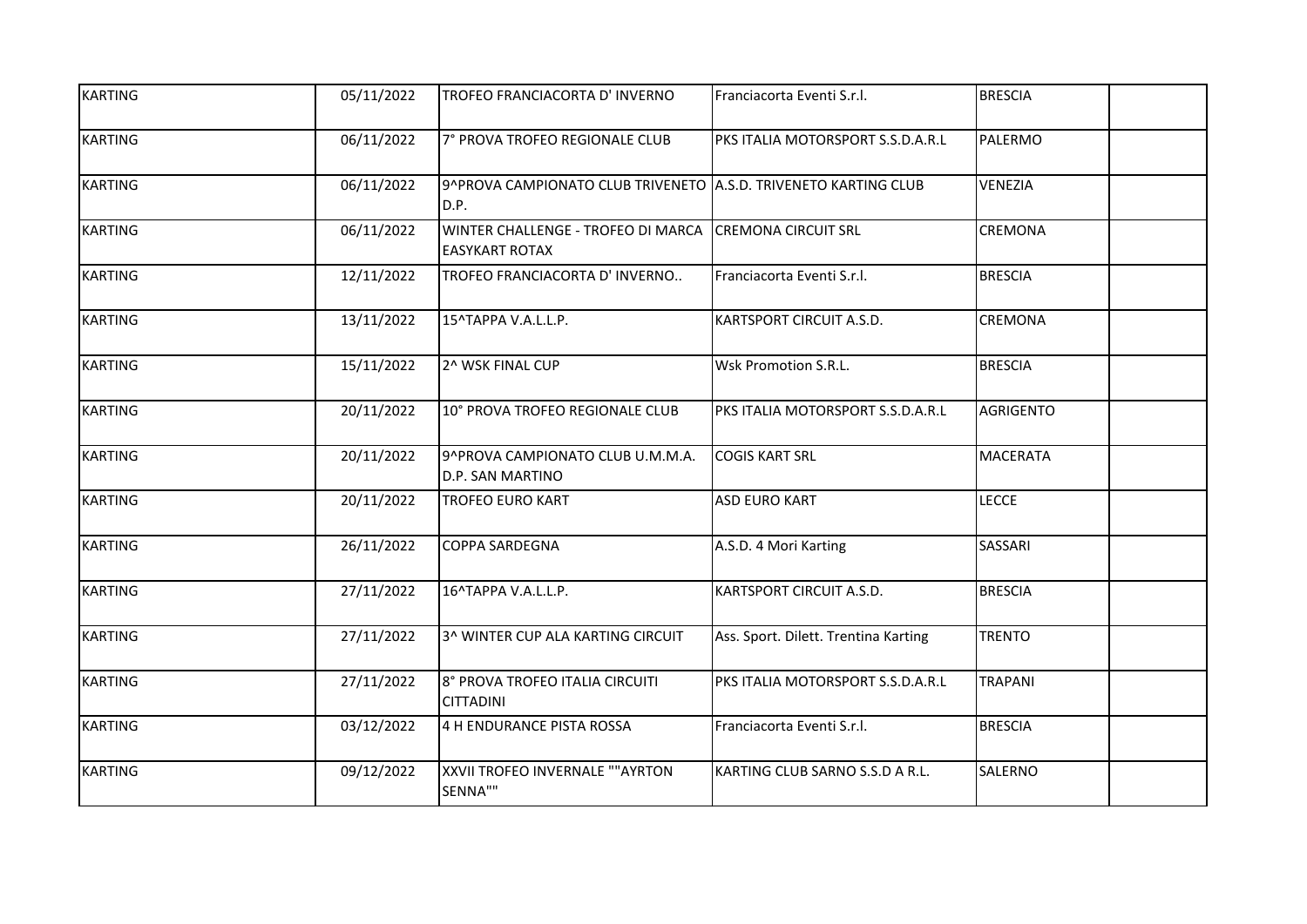| <b>KARTING</b>                      | 11/12/2022 | <b>TROFEO INVERNALE 2022</b>                               | Kartodromo Val Vibrata S.R.L.                  | <b>TERAMO</b>   |
|-------------------------------------|------------|------------------------------------------------------------|------------------------------------------------|-----------------|
| <b>KARTING</b>                      | 18/12/2022 | 11° PROVA FINALE TROFEO REGIONALE<br><b>CLUB</b>           | PKS ITALIA MOTORSPORT S.S.D.A.R.L              | <b>TRAPANI</b>  |
| <b>KARTING</b>                      | 18/12/2022 | <b>TROFEO DI NATALE</b>                                    | <b>COGIS KART SRL</b>                          | <b>MACERATA</b> |
| <b>MANIFESTAZIONI AUTO MODERNE</b>  | 03/06/2022 | <b>TOURIST FOLLOWERS</b>                                   | <b>TEAM OLDTIMER SPORT ASD</b>                 | <b>BRESCIA</b>  |
| <b>MANIFESTAZIONI AUTO MODERNE</b>  | 11/06/2022 | 8° MONTEGRAPPA LEGEND HISTORIC<br><b>EVENT - RADUNO AM</b> | JTC RACING TECHNOLOGY SRL                      | <b>VICENZA</b>  |
| MANIFESTAZIONI AUTO MODERNE         | 03/07/2022 | PARATA AL SEGUITO 71° TRENTO<br><b>BONDONE</b>             | <b>SCUDERIA TRENTINA</b>                       | <b>TRENTO</b>   |
| MANIFESTAZIONI AUTO MODERNE         | 06/08/2022 | 6^PARATA ALPE DEL NEVEGAL                                  | A.S.D. TRE CIME PROMOTOR                       | <b>BELLUNO</b>  |
| MANIFESTAZIONI AUTO STORICHE        | 09/01/2022 | RAID ""FUOCO DELL'AMICIZIA""                               | <b>AUTOMOBILE CLUB VENEZIA</b>                 | <b>VENEZIA</b>  |
| MANIFESTAZIONI AUTO STORICHE        | 02/04/2022 | 5° TROFEO MAREMMA ALL STAR                                 | MAREMMA CORSE 2.0 A.S.D.                       | <b>GROSSETO</b> |
| <b>MANIFESTAZIONI AUTO STORICHE</b> | 29/04/2022 | 2° VALSUGANA STAR                                          | ASS. SPORTIVA DILETTANTISTICA<br>AUTOCONSULT   | <b>TRENTO</b>   |
| <b>MANIFESTAZIONI AUTO STORICHE</b> | 15/05/2022 | RADUNO BORGHI E CASTELLI                                   | <b>AUTOMOBILE CLUB BOLOGNA</b>                 | <b>BOLOGNA</b>  |
| MANIFESTAZIONI AUTO STORICHE        | 20/05/2022 | 12. OLDTIMERFESTIVAL PASSEIERTAL                           | RACING TEAM MERANO                             | <b>BOLZANO</b>  |
| MANIFESTAZIONI AUTO STORICHE        | 11/06/2022 | 8° MONTEGRAPPA LEGEND HISTORIC<br><b>EVENT - RADUNO AS</b> | JTC RACING TECHNOLOGY SRL                      | <b>VICENZA</b>  |
| MANIFESTAZIONI AUTO STORICHE        | 08/07/2022 | 10^ CESANA SESTRIERE EXPERIENCE                            | AUTOMOBILE CLUB TORINO                         | <b>TORINO</b>   |
| MANIFESTAZIONI AUTO STORICHE        | 24/09/2022 | <b>RADUNO AUTOSTORICHE</b>                                 | <b>AC LIVORNO</b>                              | <b>LIVORNO</b>  |
| MANIFESTAZIONI AUTO STORICHE        | 01/10/2022 | 4° COPPA CITTÀ DI PISTOIA ALL STARS                        | PISTOIA CORSE SPORT SOC.<br><b>COOPERATIVA</b> | <b>PISTOIA</b>  |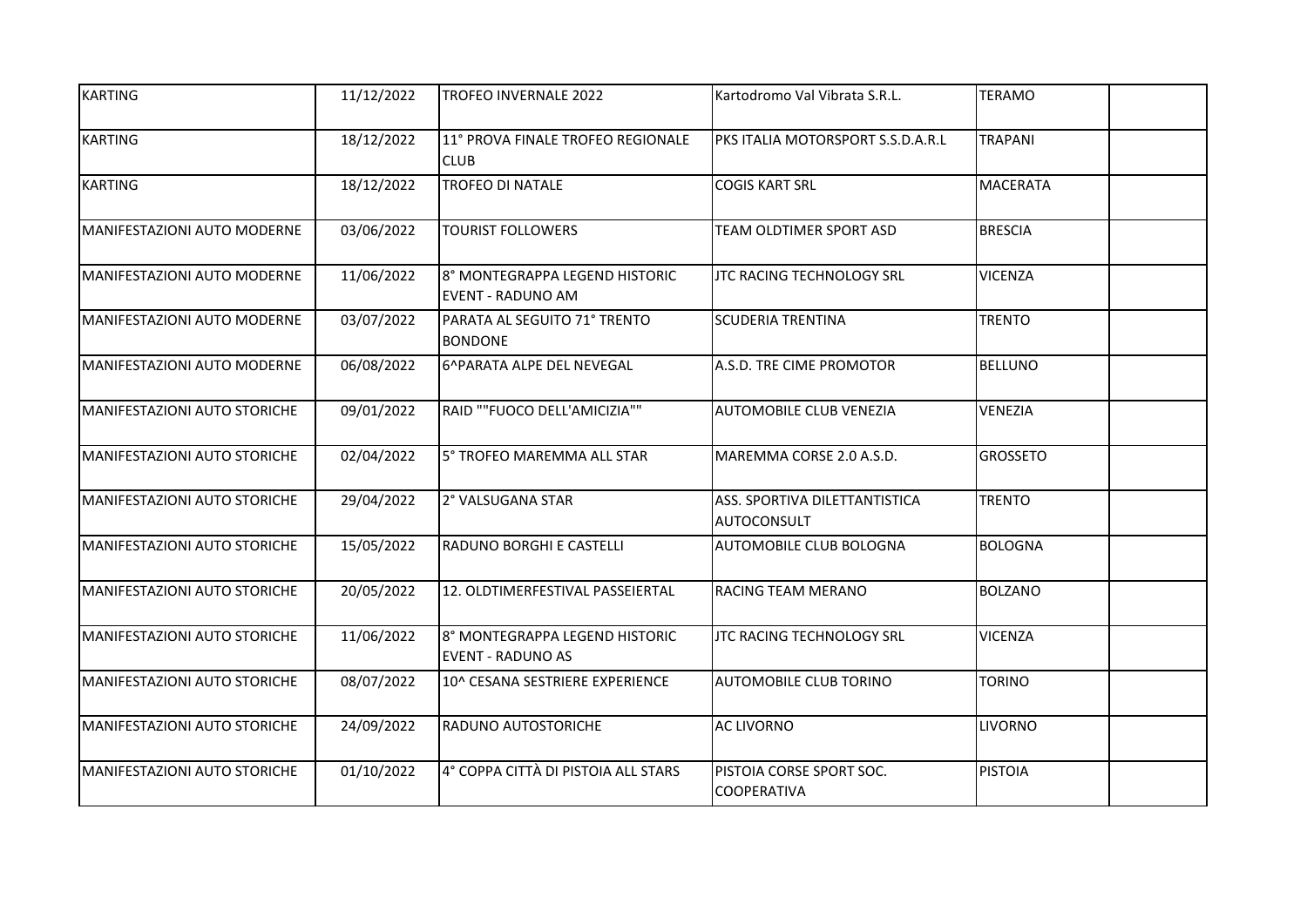| MANIFESTAZIONI AUTO STORICHE | 15/10/2022 | 4° ALL STARS CITTÀ DI AREZZO CRETE<br><b>SENESI VALTIBER</b> | M33 SRL                           | SIENA            |                                |
|------------------------------|------------|--------------------------------------------------------------|-----------------------------------|------------------|--------------------------------|
| MANIFESTAZIONI AUTO STORICHE | 15/10/2022 | IL BELLUNESE LEGEND RADUNO                                   | <b>ASD TRE CIME HRC</b>           | <b>BELLUNO</b>   |                                |
| MANIFESTAZIONI AUTO STORICHE | 22/10/2022 | 2° VAL DI CORNIA ALL STAR                                    | MAREMMA CORSE 2.0 A.S.D.          | <b>LIVORNO</b>   |                                |
| MANIFESTAZIONI AUTO STORICHE | 27/11/2022 | 4° RADUNO DEL GRAN FREDDO                                    | AUTOMOBILE CLUB BOLOGNA           | <b>BOLOGNA</b>   |                                |
| <b>RALLY</b>                 | 13/01/2022 | TEST RALLY AC SONDRIO 1                                      | <b>AC SONDRIO</b>                 | SONDRIO          |                                |
| <b>RALLY</b>                 | 05/02/2022 | 38° RALLY DEL CARNEVALE                                      | AUTOMOBILE CLUB LUCCA             | <b>LUCCA</b>     |                                |
| <b>RALLY</b>                 | 05/02/2022 | 8A RONDE DELLA VAL MERULA                                    | A.S.D. SPORT INFINITY             | <b>SAVONA</b>    |                                |
| <b>RALLY</b>                 | 11/02/2022 | <b>ADRIA RALLY SHOW</b>                                      | <b>BIOITALIA S.P.A.</b>           | ROVIGO           | <b>ENPEA</b>                   |
| <b>RALLY</b>                 | 19/02/2022 | 16° RONDE DEL CANAVESE                                       | R.T.MOTOREVENT S.S.D. A R.L.      | <b>TORINO</b>    |                                |
| <b>RALLY</b>                 | 19/02/2022 | <b>18 RALLY COLLI TREVIGIANI</b>                             | <b>COMITATO MOTORGROUP ASD</b>    | <b>TREVISO</b>   |                                |
| <b>RALLY</b>                 | 26/02/2022 | 2° RALLY TERRA VALLE DEL TEVERE<br>AREZZO                    | A.S.D. VALTIBERINA MOTORSPORT     | <b>AREZZO</b>    |                                |
| <b>RALLY</b>                 | 26/02/2022 | 30° RALLY DEI LAGHI                                          | A.S.D. RALLY DEI LAGHI            | VARESE           | CO ACI ZONA                    |
| <b>RALLY</b>                 | 05/03/2022 | 18° BENACVS RALLY                                            | ACI VERONA SPORT A.S.D.           | <b>VERONA</b>    | CO ACI ZONA                    |
| <b>RALLY</b>                 | 05/03/2022 | 45° RALLY IL CIOCCO E VALLE DEL<br>SERCHIO 2022              | OSE ORGANIZATION SPORT EVENTS SRL | LUCCA            | CIAR, CIAR, CO<br>ACI ZONA, CO |
| <b>RALLY</b>                 | 12/03/2022 | 6° MOTORS RALLY SHOW PAVIA                                   | Automobile Club PAVIA             | PAVIA            |                                |
| <b>RALLY</b>                 | 19/03/2022 | 1° RALLY DAY VALLE DELLA GUARDIA                             | A.S.D. Rally Game Terra di Argil  | <b>FROSINONE</b> |                                |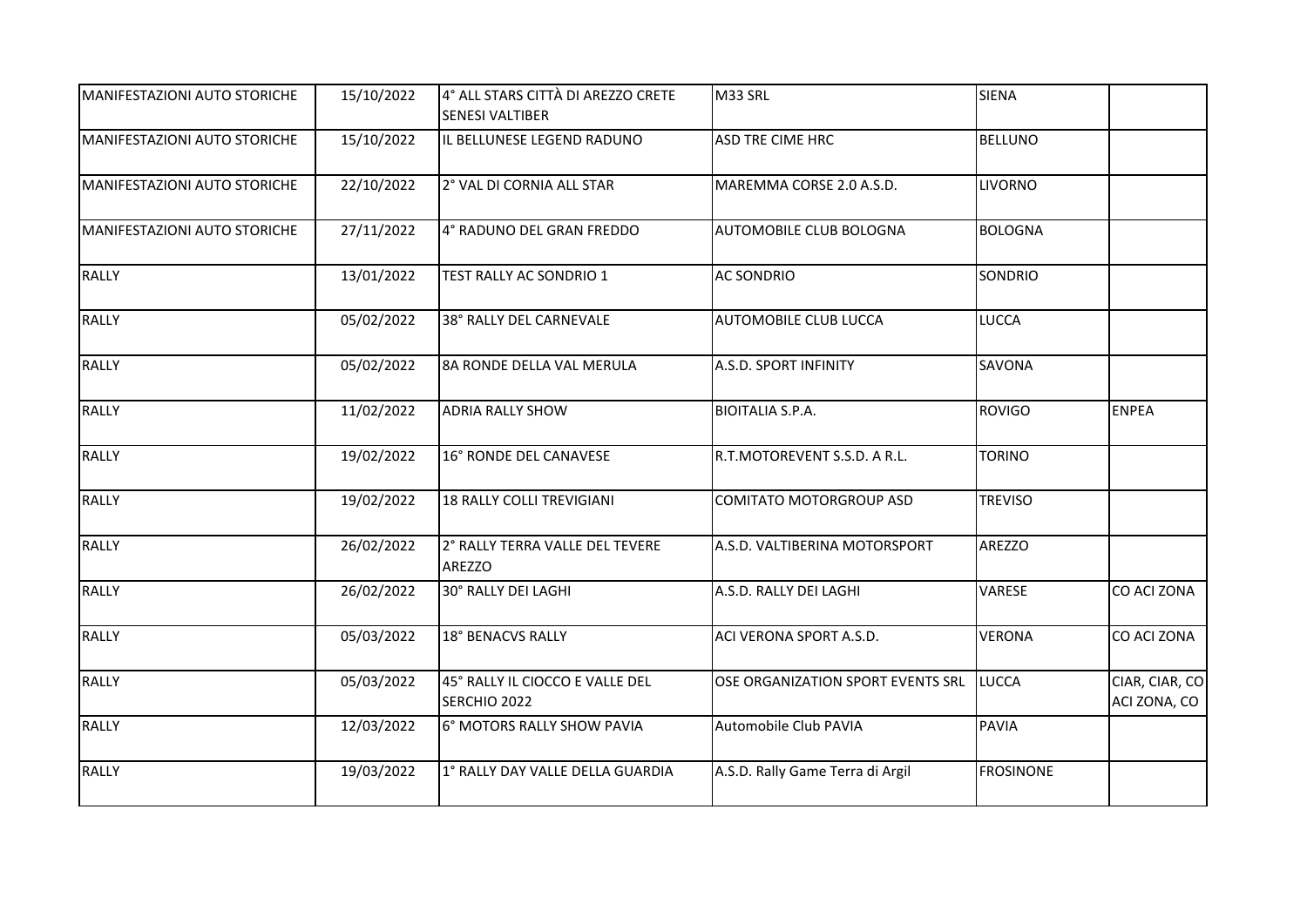| <b>RALLY</b> | 19/03/2022 | <b>5 VIGNETI MONFERRINI</b>  | VM MOTOR TEAM S.S.D.R.L.                        | <b>ASTI</b>     |                             |
|--------------|------------|------------------------------|-------------------------------------------------|-----------------|-----------------------------|
| <b>RALLY</b> | 19/03/2022 | RALLY CEFALÙ CITTÀ TURISTICA | TEMPO S.R.L.                                    | PALERMO         |                             |
| <b>RALLY</b> | 19/03/2022 | XIII RALLY DELLA VAL D'ORCIA | A.S.D. SCUDERIA RADICOFANI<br><b>MOTORSPORT</b> | <b>SIENA</b>    | <b>CIRT</b>                 |
| <b>RALLY</b> | 26/03/2022 | <b>8 CAMUNIA RALLY</b>       | RALLY TEAM NEW TURBOMARK S.S.D. A<br>R.L.       | <b>BRESCIA</b>  |                             |
| <b>RALLY</b> | 02/04/2022 | 27° RALLY DI PROSERPINA      | CONSORZIO ENTE AUTODROMO<br>PERGUSA             | <b>ENNA</b>     |                             |
| <b>RALLY</b> | 02/04/2022 | 46° RALLY TROFEO MAREMMA     | MAREMMA CORSE 2.0 A.S.D.                        | <b>GROSSETO</b> |                             |
| <b>RALLY</b> | 02/04/2022 | 48° RALLY TEAM '971          | R.T.MOTOREVENT S.S.D. A R.L.                    | <b>TORINO</b>   |                             |
| <b>RALLY</b> | 02/04/2022 | RALLY DEL BARDOLINO          | PREALPI MASTER SHOW ASD                         | <b>VERONA</b>   | CO ACI ZONA                 |
| <b>RALLY</b> | 08/04/2022 | 14° SANREMO LEGGENDA         | AUTOMOBILE CLUB DEL PONENTE<br><b>LIGURE</b>    | <b>IMPERIA</b>  | CO ACI ZONA,<br>CO ACI ZONA |
| <b>RALLY</b> | 08/04/2022 | 69° RALLYE SANREMO           | AUTOMOBILE CLUB DEL PONENTE<br><b>LIGURE</b>    | <b>IMPERIA</b>  | <b>CIAR</b>                 |
| <b>RALLY</b> | 09/04/2022 | 1° RALLY CITTA' DI FOLIGNO   | PRS GROUP SRL                                   | <b>PERUGIA</b>  |                             |
| <b>RALLY</b> | 09/04/2022 | 37°RALLY BELLUNESE           | A.S.D. TRE CIME PROMOTOR                        | <b>BELLUNO</b>  | CO ACI ZONA                 |
| <b>RALLY</b> | 09/04/2022 | RALLY COSTA DEL GARGANO      | A.S.D. TECNO MOTOR RACING TEAM                  | <b>FOGGIA</b>   |                             |
| <b>RALLY</b> | 23/04/2022 | 1° DOLOMITI BRENTA RALLY     | A. S. D. POWERSTAGE                             | <b>TRENTO</b>   |                             |
| <b>RALLY</b> | 23/04/2022 | 28' RALLY CITTA' DI CASARANO | A.S.D. CASARANO RALLY TEAM                      | <b>LECCE</b>    | CO ACI ZONA                 |
| <b>RALLY</b> | 23/04/2022 | 36° RALLY PREALPI OROBICHE   | AC BERGAMO                                      | <b>BERGAMO</b>  |                             |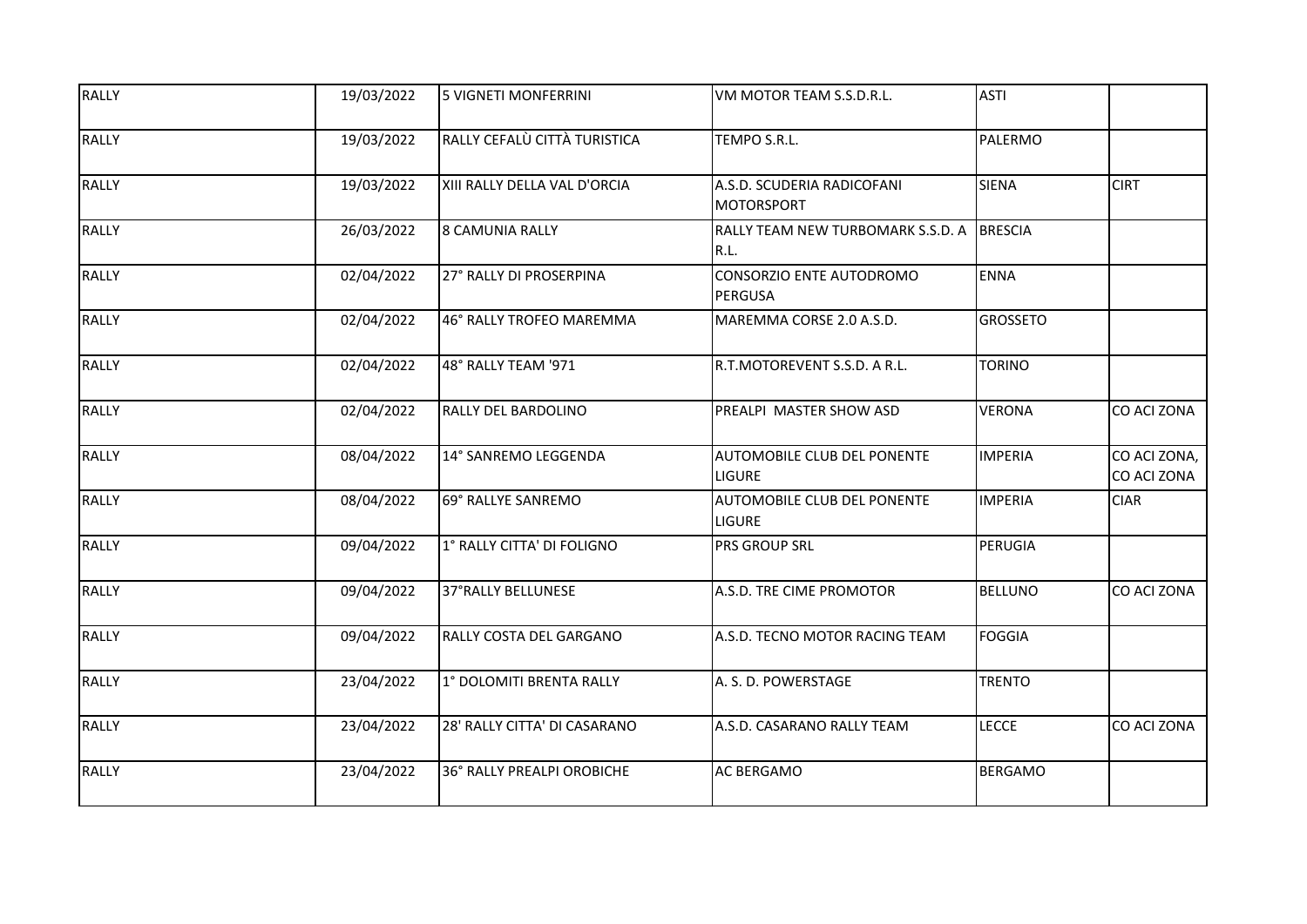| <b>RALLY</b> | 23/04/2022 | 55 RALLY ELBA                        | <b>AC LIVORNO</b>                         | <b>LIVORNO</b> | CIRA, CO ACI<br>ZONA        |
|--------------|------------|--------------------------------------|-------------------------------------------|----------------|-----------------------------|
| <b>RALLY</b> | 30/04/2022 | 58° RALLY VALLI OSSOLANE             | RALLY TEAM NEW TURBOMARK S.S.D. A<br>R.L. | VERBANIA       | CO ACI ZONA                 |
| <b>RALLY</b> | 06/05/2022 | 106° TARGA FLORIO                    | <b>AC PALERMO</b>                         | <b>PALERMO</b> | <b>CIAR</b>                 |
| <b>RALLY</b> | 06/05/2022 | 4° RALLY DELLA VALPOLICELLA          | VALPOLICELLA RALLY CLUB ASD               | <b>VERONA</b>  | CO ACI ZONA                 |
| <b>RALLY</b> | 06/05/2022 | <b>TARGA FLORIO RALLY</b>            | <b>AC PALERMO</b>                         | PALERMO        | CO ACI ZONA,<br>CO ACI ZONA |
| <b>RALLY</b> | 07/05/2022 | 37° RALLY DELLA VALDINIEVOLE         | A.S.D. JOLLY RACING TEAM                  | <b>PISTOIA</b> |                             |
| <b>RALLY</b> | 14/05/2022 | 29° RALLY ADRIATICO                  | <b>PRS GROUP SRL</b>                      | <b>ANCONA</b>  | CIRT, CO ACI<br><b>ZONA</b> |
| <b>RALLY</b> | 14/05/2022 | 35° RALLY PIANCAVALLO                | <b>AC PORDENONE</b>                       | PORDENONE      | CO ACI ZONA                 |
| <b>RALLY</b> | 14/05/2022 | RALLY VALLI OLTREPO'                 | <b>CST SPORT ASD</b>                      | <b>PAVIA</b>   |                             |
| <b>RALLY</b> | 21/05/2022 | 14° RALLY DELLA VALLE INTELVI        | A.S.D. RALLY DEI LAGHI                    | COMO           |                             |
| <b>RALLY</b> | 21/05/2022 | 6° RALLY IL GRAPPOLO                 | A.S.D. SAN DAMIANO RALLY CLUB             | <b>ASTI</b>    | CO ACI ZONA                 |
| <b>RALLY</b> | 27/05/2022 | 28° RALLY INTERNAZIONALE DEL TARO    | SCUDERIA AUT. SAN MICHELE                 | <b>PARMA</b>   |                             |
| <b>RALLY</b> | 27/05/2022 | 54° RALLY DEL SALENTO                | <b>AC LECCE</b>                           | <b>LECCE</b>   | CIRA, CO ACI<br><b>ZONA</b> |
| <b>RALLY</b> | 28/05/2022 | 39° RALLY DEGLI ABETI E DELL'ABETONE | A. S. ABETI RACING                        | <b>PISTOIA</b> | CO ACI ZONA                 |
| <b>RALLY</b> | 28/05/2022 | RALLY NAZIONALE DEL TARO 2022        | SCUDERIA AUT. SAN MICHELE                 | <b>PARMA</b>   |                             |
| <b>RALLY</b> | 04/06/2022 | 43° RALLY VALLE D'AOSTA              | OR AC AOSTA                               | <b>AOSTA</b>   |                             |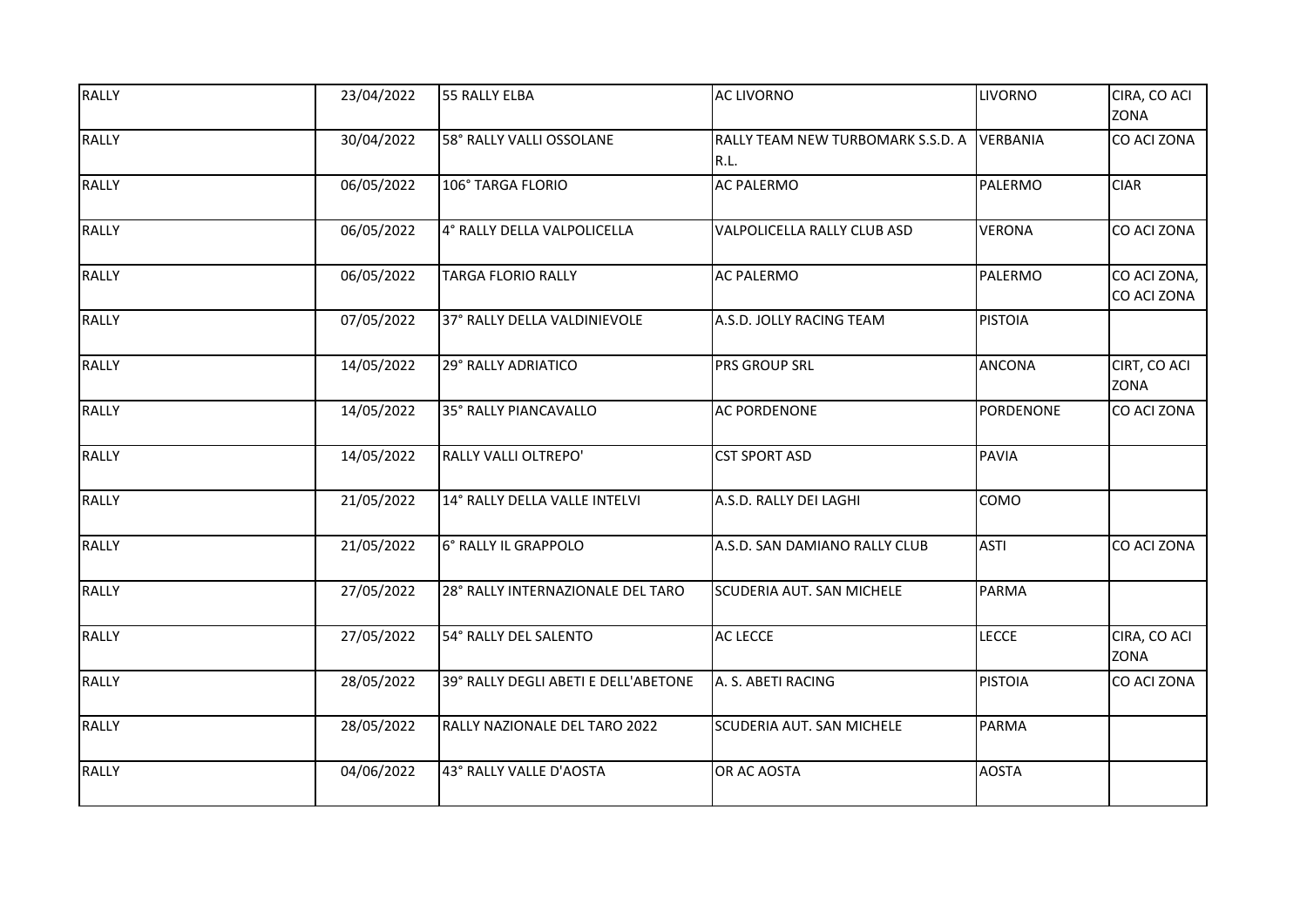| <b>RALLY</b> | 11/06/2022 | 21° RALLY BIANCO AZZURRO                                          | Federazione Auto Motoristica<br>Sammarinese | PESARO-URBINO    |                              |
|--------------|------------|-------------------------------------------------------------------|---------------------------------------------|------------------|------------------------------|
| <b>RALLY</b> | 11/06/2022 | 65° RALLY COPPA VALTELLINA                                        | <b>AC SONDRIO</b>                           | SONDRIO          | CO ACI ZONA                  |
| <b>RALLY</b> | 18/06/2022 | 20° RALLY DI CALTANISSETTA E DEL<br>VALLONE                       | ASD SCUDERIA CALTANISSETTA CORSE            | CALTANISSETTA    | <b>CO ACI ZONA</b>           |
| <b>RALLY</b> | 18/06/2022 | 38 RALLY DELLA MARCA                                              | <b>COMITATO MOTORGROUP ASD</b>              | <b>TREVISO</b>   | CIRA, CO ACI<br>ZONA         |
| <b>RALLY</b> | 18/06/2022 | 9° RALLY TERRA DI ARGIL                                           | A.S.D. Rally Game Terra di Argil            | <b>FROSINONE</b> | CO ACI ZONA                  |
| <b>RALLY</b> | 25/06/2022 | 14° RALLY DI REGGELLO CITTA' DI FIRENZE REGGELLO MOTOR SPORT ASD  |                                             | <b>FIRENZE</b>   | CO ACI ZONA                  |
| <b>RALLY</b> | 25/06/2022 | 16° RALLY DI ALBA                                                 | CINZANO RALLY TEAM A.S.D.                   | <b>CUNEO</b>     | CIAR, CO ACI<br>ZONA, CO ACI |
| <b>RALLY</b> | 02/07/2022 | 38° RALLY DELLA LANTERNA                                          | A.S.D. LANTERNARALLY                        | <b>GENOVA</b>    | CO ACI ZONA                  |
| <b>RALLY</b> | 02/07/2022 | 8° RALLY VALLI DELLA CARNIA                                       | <b>CARNIA PISTONS ASD</b>                   | <b>UDINE</b>     | CO ACI ZONA                  |
| <b>RALLY</b> | 09/07/2022 | 42° RALLY INTERNAZIONALE DEL<br><b>CASENTINO</b>                  | <b>SCUDERIA ETRURIA SPORT ASD</b>           | AREZZO           |                              |
| <b>RALLY</b> | 09/07/2022 | 50° SAN MARINO RALLY                                              | Federazione Auto Motoristica<br>Sammarinese |                  | CIRT, CIRT                   |
| <b>RALLY</b> | 09/07/2022 | 50° SAN MARINO RALLY - COPPA DI ZONA Federazione Auto Motoristica | Sammarinese                                 |                  | CO ACI ZONA                  |
| <b>RALLY</b> | 09/07/2022 | 9° RALLY DEL MATESE - 7° RALLY DEL<br><b>MEDIO VOLTURNO</b>       | A.S.D. NEW MATESE MOTORSPORT                | CASERTA          | CO ACI ZONA                  |
| <b>RALLY</b> | 16/07/2022 | 22^ RALLY DEI NEBRODI                                             | <b>CST SPORT ASD</b>                        | <b>MESSINA</b>   | CO ACI ZONA                  |
| <b>RALLY</b> | 22/07/2022 | RALLY DI ROMA CAPITALE                                            | Motorsport Italia                           | <b>ROMA</b>      | <b>FIA CE</b>                |
| <b>RALLY</b> | 23/07/2022 | 57^ COPPA CITTÀ DI LUCCA                                          | <b>AUTOMOBILE CLUB LUCCA</b>                | LUCCA            | CO ACI ZONA                  |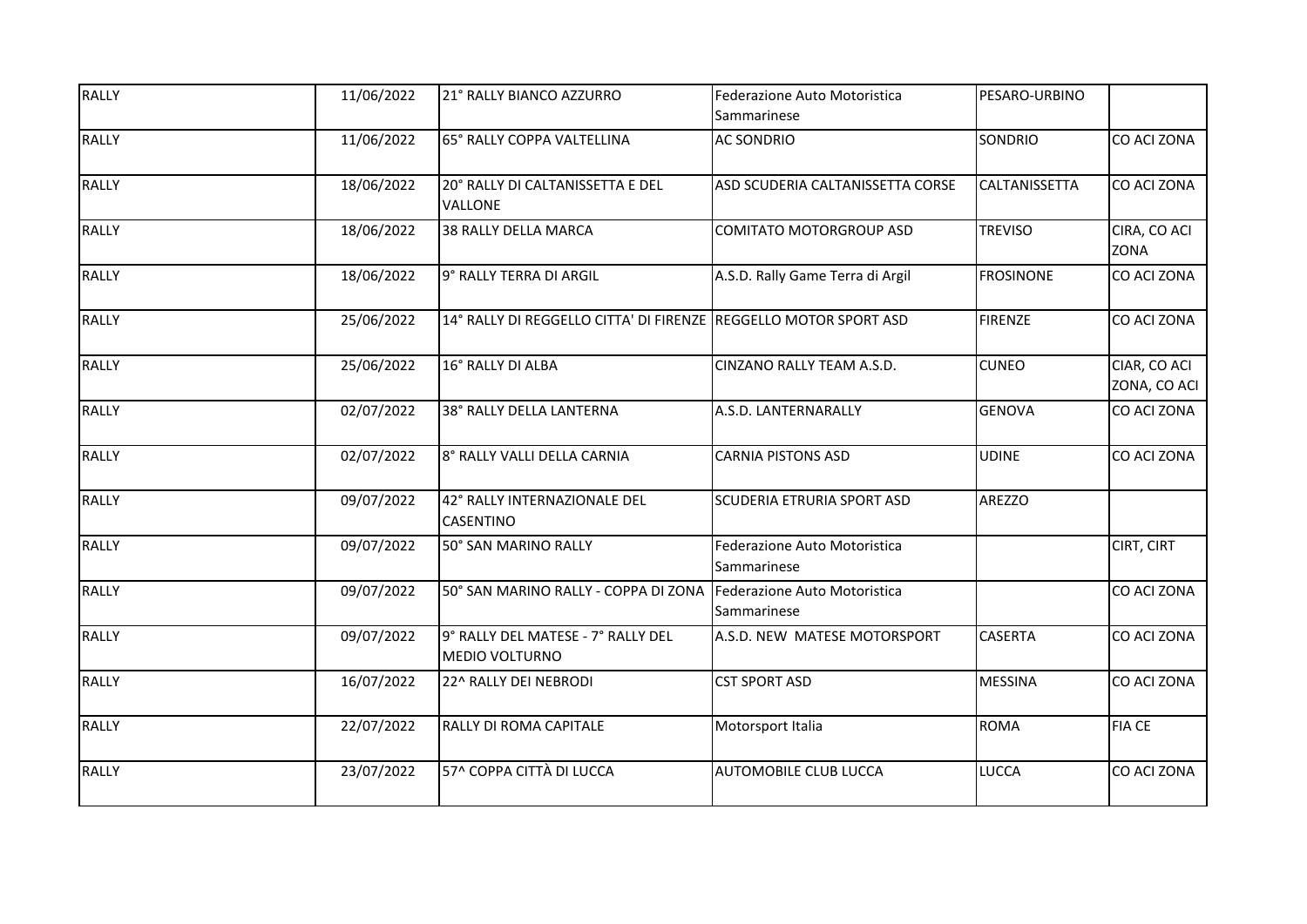| <b>RALLY</b> | 30/07/2022 | 35° RALLY LANA                                                                           | RALLY TEAM NEW TURBOMARK S.S.D. A<br>R.L. | <b>BIELLA</b>         | CIRA, CO ACI<br>ZONA        |
|--------------|------------|------------------------------------------------------------------------------------------|-------------------------------------------|-----------------------|-----------------------------|
| <b>RALLY</b> | 06/08/2022 | 19° #TIMETORALLYCITTÀDISCORZÈ-<br>MEMORIAL W. BERTON                                     | <b>SCORZE' CORSE ASD</b>                  | <b>VENEZIA</b>        | CO ACI ZONA                 |
| <b>RALLY</b> | 06/08/2022 | 19° RALLY DEL TIRRENO                                                                    | A.S.D. TOP COMPETITION                    | <b>MESSINA</b>        | CO ACI ZONA                 |
| <b>RALLY</b> | 06/08/2022 | 5° RALLY DI SALSOMAGGIORE TERME                                                          | MEDIA RALLY E PROMOTION SSDRL             | <b>PARMA</b>          | CO ACI ZONA                 |
| <b>RALLY</b> | 27/08/2022 | 27° RALLY DEL MOLISE TROFEO GIUSEPPE   A.C. MOLISE<br><b>MATTEO</b>                      |                                           | <b>CAMPOBASSO</b>     | CO ACI ZONA                 |
| <b>RALLY</b> | 27/08/2022 | 45° RALLY 1000 MIGLIA                                                                    | AUTOMOBILE CLUB BRESCIA                   | <b>BRESCIA</b>        | CIAR, CO ACI<br><b>ZONA</b> |
| <b>RALLY</b> | 03/09/2022 | 15° RALLY VALLE DEL SOSIO                                                                | COMUNE DI CHIUSA SCLAFANI                 | PALERMO               | CO ACI ZONA                 |
| <b>RALLY</b> | 03/09/2022 | 40° RALLY DI CASCIANA TERME                                                              | Laserprom 015 SRL                         | <b>PISA</b>           | CO ACI ZONA                 |
| <b>RALLY</b> | 03/09/2022 | 57° RALLY DEL FRIULI VENEZIA GIULIA                                                      | SCUDERIA FRIULI ACU A.S.D.                | <b>UDINE</b>          | CO ACI ZONA                 |
| <b>RALLY</b> | 09/09/2022 | 37° RALLY CITTA' DI TORINO E DELLE VALLI R.T.MOTOREVENT S.S.D. A R.L.<br><b>DI LANZO</b> |                                           | <b>TORINO</b>         | CO ACI ZONA                 |
| <b>RALLY</b> | 10/09/2022 | 42° RALLYE SAN MARTINO DI CASTROZZA SAN MARTINO CORSE<br>E PRIMIERO                      |                                           | <b>TRENTO</b>         | CIRA, CO ACI<br><b>ZONA</b> |
| <b>RALLY</b> | 17/09/2022 | 19° RALLY DEI NURAGHI E DEL<br><b>VERMENTINO</b>                                         | A.S.D. RASSINABY RACING                   | <b>OLBIA - TEMPIO</b> | CIRT, CO ACI<br><b>ZONA</b> |
| <b>RALLY</b> | 17/09/2022 | 2° RALLY VALLE IMAGNA                                                                    | N.T.T. RALLY EVENT S.S.D.A.R.L.           | <b>BERGAMO</b>        |                             |
| <b>RALLY</b> | 24/09/2022 | 12° RALLY PORTA DEL GARGANO TROFEO A.S.D. PILOTI SIPONTINI<br><b>CITTÀ DI VIESTE</b>     |                                           | <b>FOGGIA</b>         | CO ACI ZONA                 |
| <b>RALLY</b> | 24/09/2022 | 15° RALLY GOLFO DEI POETI                                                                | A.S.D. LANTERNARALLY                      | <b>LA SPEZIA</b>      |                             |
| <b>RALLY</b> | 01/10/2022 | 42° RALLY CITTA' DI MODENA                                                               | AUTOMOBILE CLUB - A.C. MODENA             | <b>MODENA</b>         | CIRA, CO ACI<br>ZONA        |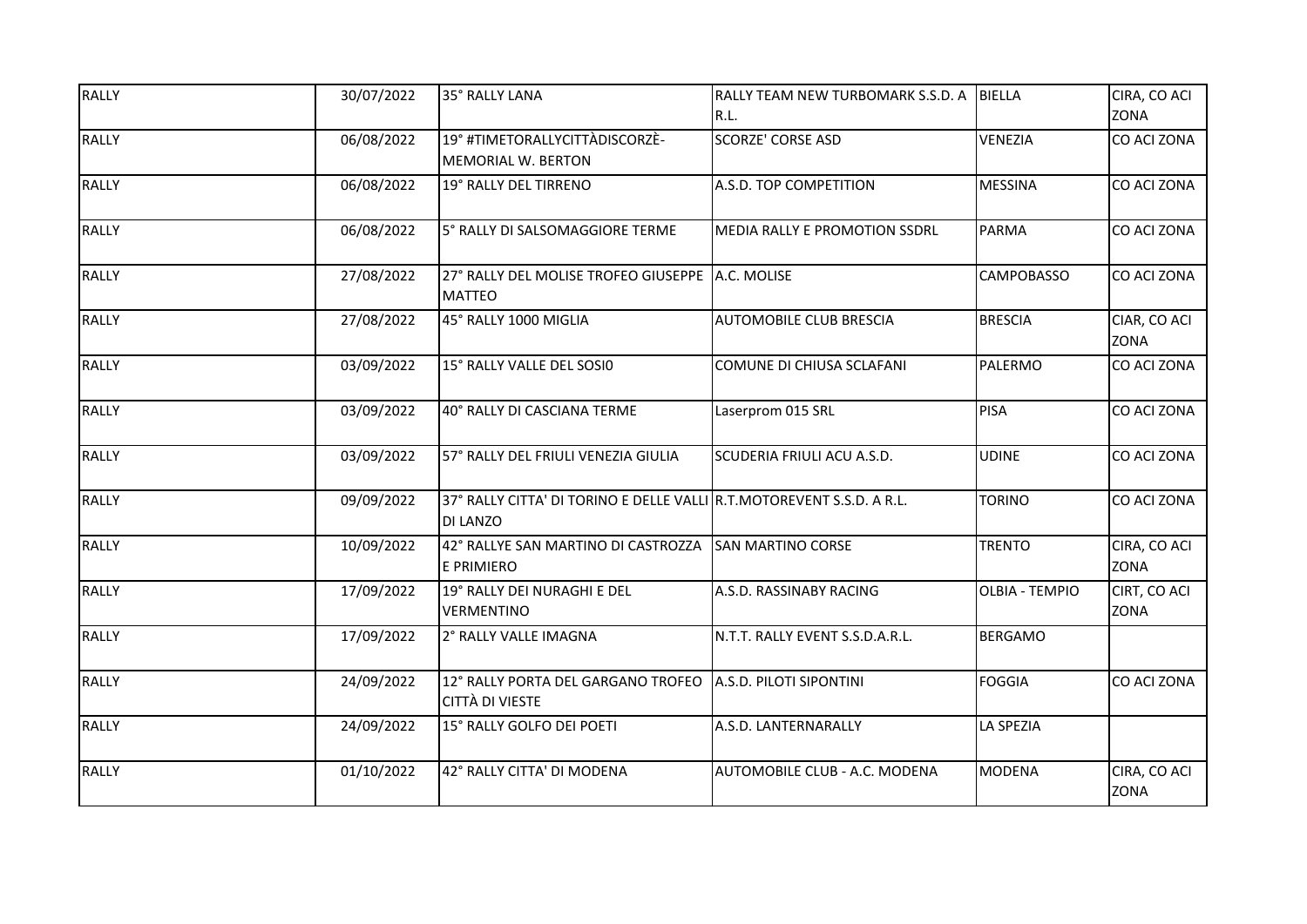| <b>RALLY</b> | 01/10/2022 | 43° RALLY CITTÀ DI PISTOIA                                    | PISTOIA CORSE SPORT SOC.<br><b>COOPERATIVA</b> | <b>PISTOIA</b>        | CO ACI ZONA                 |
|--------------|------------|---------------------------------------------------------------|------------------------------------------------|-----------------------|-----------------------------|
| <b>RALLY</b> | 01/10/2022 | 4° RALLY TROFEO DELLE MERENDE                                 | CINZANO RALLY TEAM A.S.D.                      | <b>CUNEO</b>          | CO ACI ZONA                 |
| <b>RALLY</b> | 01/10/2022 | 7^ RALLY TINDARI                                              | <b>CST SPORT ASD</b>                           | <b>MESSINA</b>        |                             |
| <b>RALLY</b> | 08/10/2022 | 10° RALLY DEL SEBINO                                          | SEBINO EVENTI A.S.D.                           | <b>BERGAMO</b>        |                             |
| <b>RALLY</b> | 08/10/2022 | 10° RALLY TERRA SARDA                                         | PORTO CERVO RACING TEAM A.S.D.                 | <b>OLBIA - TEMPIO</b> | CO ACI ZONA                 |
| <b>RALLY</b> | 08/10/2022 | 40° RALLY DUE VALLI                                           | AUTOMOBILE CLUB VERONA                         | <b>VERONA</b>         | CIAR, CO ACI<br><b>ZONA</b> |
| <b>RALLY</b> | 15/10/2022 | 16° RALLY CITTÀ DI AREZZO CRETE SENESI M33 SRL<br>VALTIBERINA |                                                | <b>SIENA</b>          | <b>CIRT</b>                 |
| <b>RALLY</b> | 15/10/2022 | 23° RALLY DELLE PALME                                         | AUTOMOBILE CLUB DEL PONENTE<br><b>LIGURE</b>   | <b>IMPERIA</b>        |                             |
| <b>RALLY</b> | 15/10/2022 | 29° RALLY DEL RUBINETTO                                       | PENTATHLON MOTOR TEAM A.S.D.                   | <b>NOVARA</b>         |                             |
| <b>RALLY</b> | 21/10/2022 | 34° RALLY CONCA D'ORO                                         | <b>AC PALERMO</b>                              | PALERMO               |                             |
| <b>RALLY</b> | 22/10/2022 | 41 RALLY TROFEO ACI COMO                                      | AC COMO                                        | COMO                  | <b>CIRA</b>                 |
| <b>RALLY</b> | 22/10/2022 | 7° RALLY COLLINE METALLIFERE                                  | MAREMMA CORSE 2.0 A.S.D.                       | <b>LIVORNO</b>        |                             |
| <b>RALLY</b> | 29/10/2022 | 39° RALLY INTERNAZIONALE CITTA' DI<br><b>BASSANO</b>          | <b>BASSANO RALLY RACING</b>                    | <b>VICENZA</b>        |                             |
| <b>RALLY</b> | 29/10/2022 | XXVI RALLY GOLFO DELL'ASINARA                                 | Automobile Club SASSARI                        | SASSARI               |                             |
| <b>RALLY</b> | 05/11/2022 | RALLY DEL LAZIO CASSINO - PICO                                | M33 SRL                                        | <b>FROSINONE</b>      | <b>FINALE CO</b>            |
| <b>RALLY</b> | 12/11/2022 | <b>13MA LIBURNA TERRA</b>                                     | <b>SCUDERIA LIVORNO RALLY</b>                  | <b>PISA</b>           | <b>CIRT</b>                 |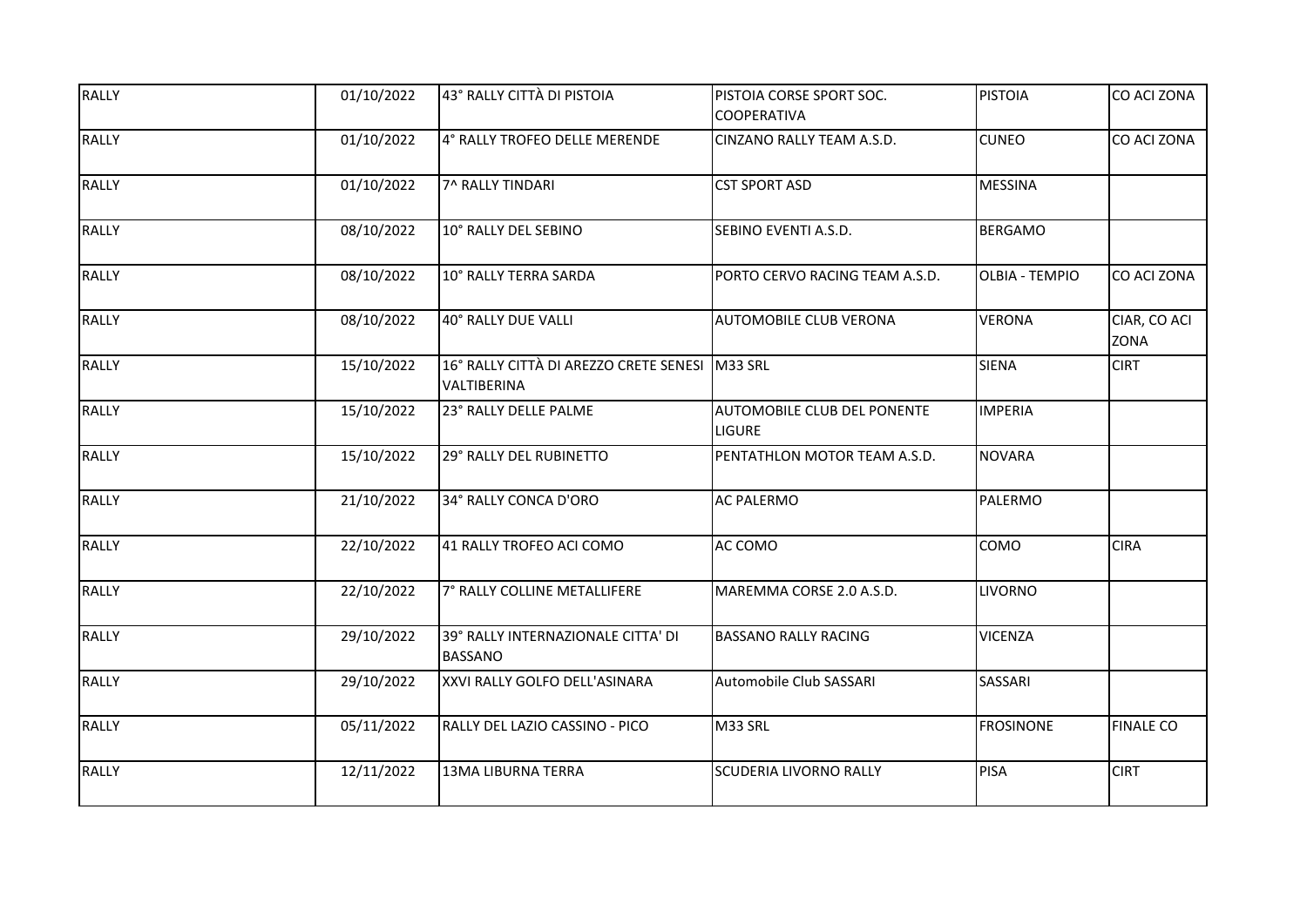| <b>RALLY</b> | 12/11/2022 | 6° RALLY DI CASTIGLIONE TORINESE                      | MAT RACING A.S.D.                         | <b>TORINO</b>        |
|--------------|------------|-------------------------------------------------------|-------------------------------------------|----------------------|
| <b>RALLY</b> | 12/11/2022 | 6° SPECIAL RALLY CIRCUIT BY VEDOVATI<br>CORSE         | <b>VEDOVATI CORSE ALBINO</b>              | <b>MONZA BRIANZA</b> |
| <b>RALLY</b> | 19/11/2022 | 11° RONDE VALLI IMPERIESI                             | OR SC IMPERIA CORSE                       | <b>IMPERIA</b>       |
| <b>RALLY</b> | 19/11/2022 | 2° RALLY DAY DI CHIUSDINO                             | A.S.D. JOLLY RACING TEAM                  | <b>SIENA</b>         |
| <b>RALLY</b> | 19/11/2022 | 31° RALLY CITTÀ DI SCHIO                              | A. S. D. POWERSTAGE                       | <b>VICENZA</b>       |
| <b>RALLY</b> | 19/11/2022 | 8° RALLY DUE LAGHI - 12° RALLY<br>DELL'OSSOLA         | N.T.T. RALLY EVENT S.S.D.A.R.L.           | VERBANIA             |
| <b>RALLY</b> | 26/11/2022 | 15° RALLY DELLE MARCHE                                | PRS GROUP SRL                             | <b>MACERATA</b>      |
| <b>RALLY</b> | 26/11/2022 | RALLY PREALPI CARNICHE                                | <b>CARNIA PISTONS ASD</b>                 | <b>UDINE</b>         |
| <b>RALLY</b> | 01/12/2022 | <b>ACI RALLY MONZA</b>                                | <b>SIAS Spa</b>                           | <b>MONZA BRIANZA</b> |
| <b>RALLY</b> | 03/12/2022 | 25 COLLI DEL MONFERRATO E DEL<br><b>MOSCATO</b>       | VM MOTOR TEAM S.S.D.R.L.                  | <b>ASTI</b>          |
| <b>RALLY</b> | 03/12/2022 | 8° RALLYDAY DELLA FETTUNTA                            | VALDELSA CORSE A. S. D.                   | <b>FIRENZE</b>       |
| <b>RALLY</b> | 09/12/2022 | 1° RALLY DEL BRUNELLO                                 | SCUDERIA ETRURIA SPORT ASD                | <b>SIENA</b>         |
| <b>RALLY</b> | 10/12/2022 | 14° RONDE CITTA' DI SPERLONGA                         | <b>WORLD COMPANY SRL</b>                  | LATINA               |
| <b>RALLY</b> | 10/12/2022 | RALLY DI NATALE A TAORMINA                            | RALLY TEAM NEW TURBOMARK S.S.D. A<br>R.L. | MESSINA              |
| <b>RALLY</b> | 16/12/2022 | 31° IL CIOCCHETTO EVENT                               | OSE ORGANIZATION SPORT EVENTS SRL         | LUCCA                |
| <b>RALLY</b> | 17/12/2022 | 23°PREALPI MASTER SHOW-17°RONDE<br>PREALPI TREVIGIANE | A. S. D. MOTORING CLUB                    | <b>TREVISO</b>       |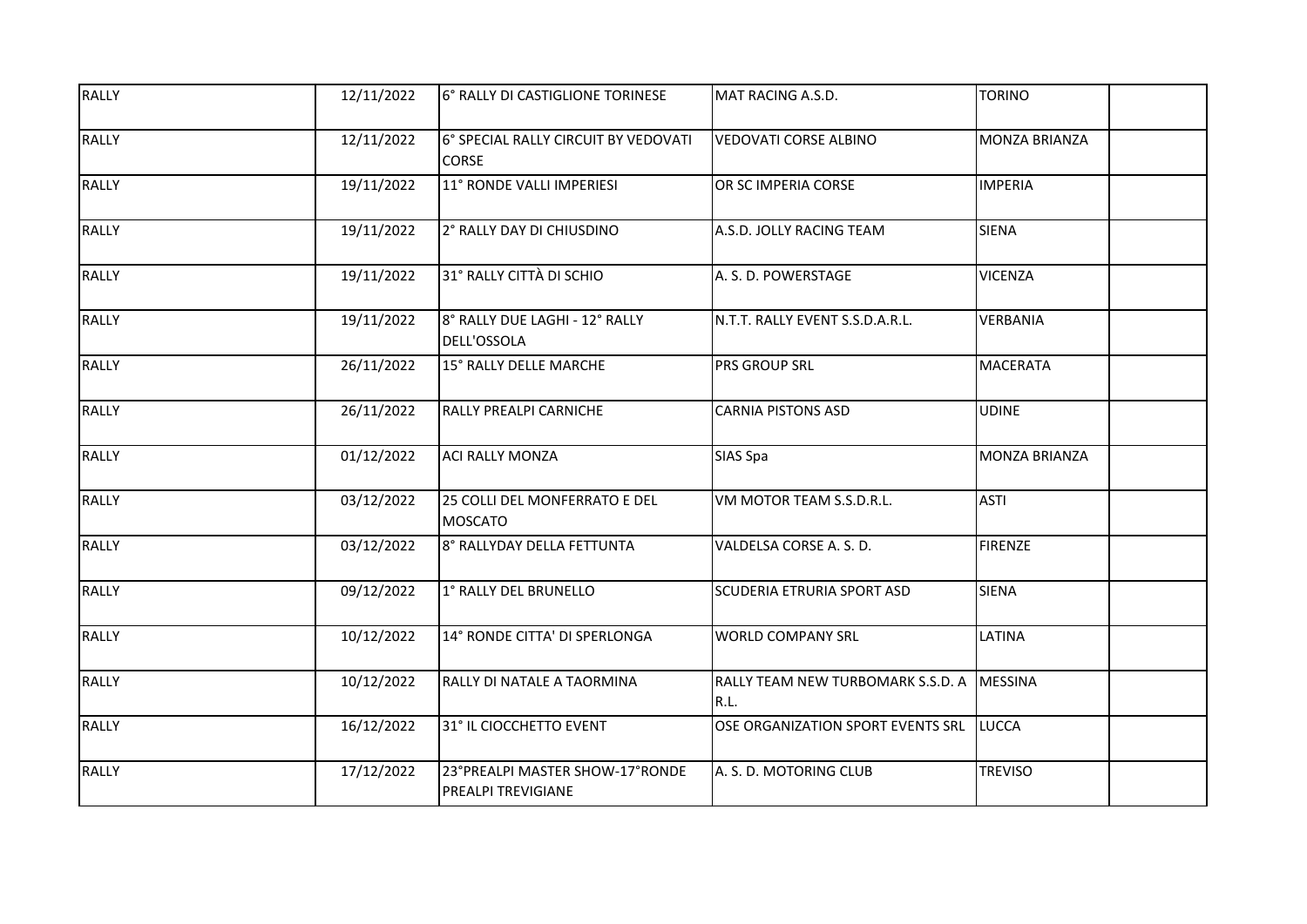| <b>RALLY AUTO STORICHE</b> | 16/01/2022 | TEST ALTISSIMO 1                                   | RALLY CLUB TEAM S.S.D.A R.L                     | <b>VICENZA</b>        |              |
|----------------------------|------------|----------------------------------------------------|-------------------------------------------------|-----------------------|--------------|
| <b>RALLY AUTO STORICHE</b> | 11/02/2022 | 4° LESSINIA RALLY HISTORIC                         | Rally Club Valpantena S.S.D. a R.L              | <b>VERONA</b>         | <b>TRZ</b>   |
| <b>RALLY AUTO STORICHE</b> | 26/02/2022 | 2° RALLY STORICO VALLE DEL TEVERE<br><b>AREZZO</b> | A.S.D. VALTIBERINA MOTORSPORT                   | AREZZO                | <b>CIRTS</b> |
| <b>RALLY AUTO STORICHE</b> | 26/02/2022 | 4A RIEVOCAZIONE STORICA RALLY ACI<br><b>VARESE</b> | A.S.D. RALLY DEI LAGHI                          | VARESE                | <b>TRZ</b>   |
| <b>RALLY AUTO STORICHE</b> | 05/03/2022 | 1° RALLY BENACO STORICO                            | ACI VERONA SPORT A.S.D.                         | <b>VERONA</b>         |              |
| <b>RALLY AUTO STORICHE</b> | 12/03/2022 | 12° HISTORIC RALLY DELLE VALLATE<br><b>ARETINE</b> | <b>SCUDERIA ETRURIA SPORT ASD</b>               | <b>AREZZO</b>         | <b>CIRAS</b> |
| <b>RALLY AUTO STORICHE</b> | 19/03/2022 | <b>HISTORIC RALLY CEFALU'</b>                      | TEMPO S.R.L.                                    | PALERMO               |              |
| <b>RALLY AUTO STORICHE</b> | 19/03/2022 | IV RALLY STORICO DELLA VAL D'ORCIA                 | A.S.D. SCUDERIA RADICOFANI<br><b>MOTORSPORT</b> | <b>SIENA</b>          | <b>CIRTS</b> |
| <b>RALLY AUTO STORICHE</b> | 02/04/2022 | 14° RALLY TEAM '971 STORICO                        | R.T.MOTOREVENT S.S.D. A R.L.                    | <b>TORINO</b>         |              |
| <b>RALLY AUTO STORICHE</b> | 02/04/2022 | 7° TROFEO MAREMMA STORICO                          | MAREMMA CORSE 2.0 A.S.D.                        | <b>GROSSETO</b>       | <b>TRZ</b>   |
| <b>RALLY AUTO STORICHE</b> | 02/04/2022 | <b>BARDOLINO HISTORIC</b>                          | PREALPI MASTER SHOW ASD                         | <b>VERONA</b>         |              |
| <b>RALLY AUTO STORICHE</b> | 08/04/2022 | 5° RALLY STORICO COSTA SMERALDA                    | Automobile Club SASSARI                         | <b>OLBIA - TEMPIO</b> | <b>CIRAS</b> |
| <b>RALLY AUTO STORICHE</b> | 29/04/2022 | 10° VALSUGANA HISTORIC RALLY                       | ASS. SPORTIVA DILETTANTISTICA<br>AUTOCONSULT    | <b>TRENTO</b>         | <b>TRZ</b>   |
| <b>RALLY AUTO STORICHE</b> | 06/05/2022 | 2° RALLY STORICO DELLA VALPOLICELLA                | VALPOLICELLA RALLY CLUB ASD                     | <b>VERONA</b>         |              |
| <b>RALLY AUTO STORICHE</b> | 06/05/2022 | TARGA FLORIO HISTORIC RALLY 2022                   | <b>AC PALERMO</b>                               | PALERMO               | CIRAS, TRZ   |
| <b>RALLY AUTO STORICHE</b> | 14/05/2022 | 4° RALLY STORICO DEL MEDIO ADRIATICO PRS GROUP SRL |                                                 | <b>ANCONA</b>         | <b>CIRTS</b> |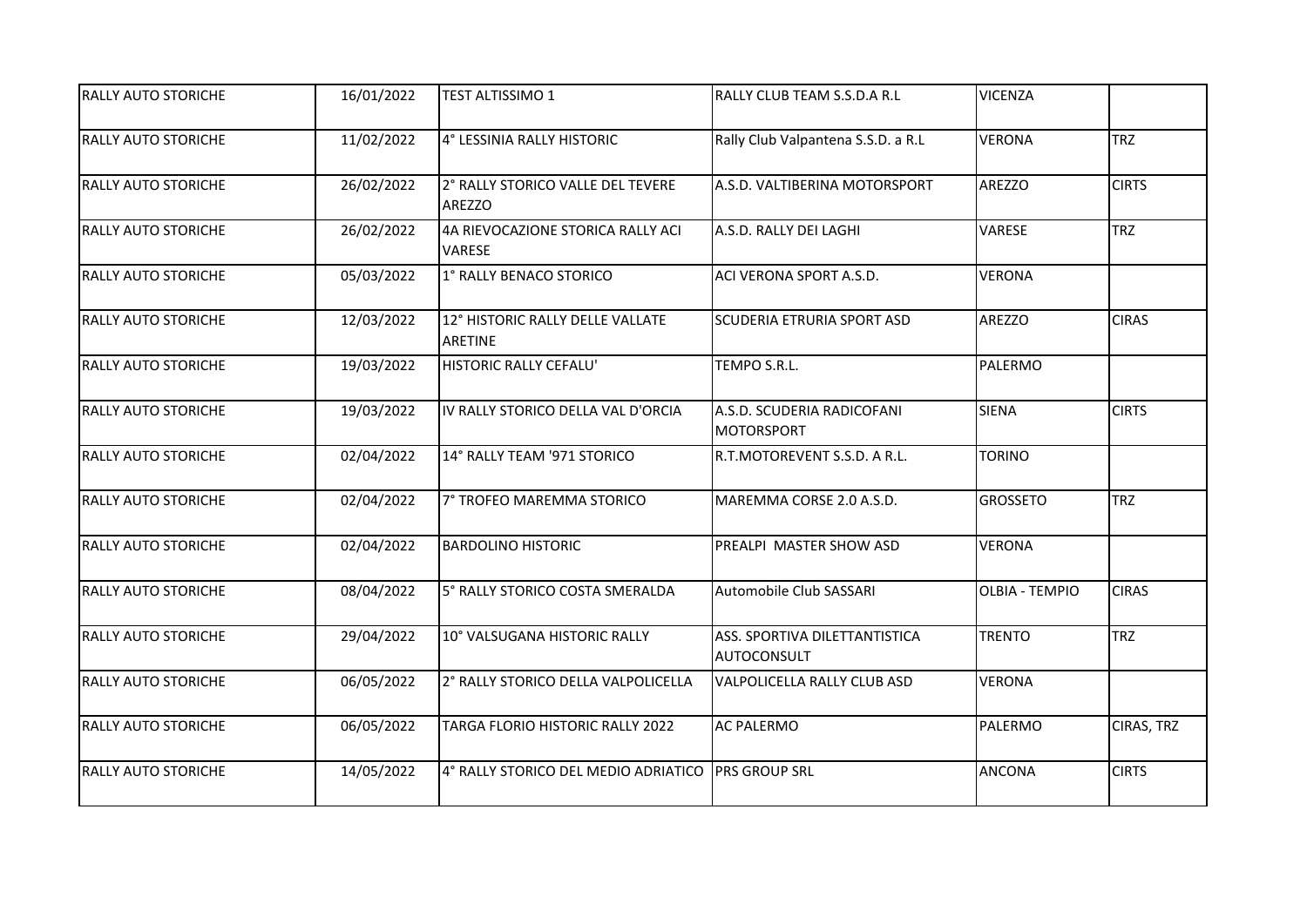| <b>RALLY AUTO STORICHE</b> | 14/05/2022 | RALLY STORICO PIANCAVALLO 2022                                                      | <b>AC PORDENONE</b>                            | PORDENONE      |              |
|----------------------------|------------|-------------------------------------------------------------------------------------|------------------------------------------------|----------------|--------------|
| <b>RALLY AUTO STORICHE</b> | 21/05/2022 | 1° RALLY STORICO DELLA VALLE INTELVI                                                | A.S.D. RALLY DEI LAGHI                         | COMO           |              |
| <b>RALLY AUTO STORICHE</b> | 27/05/2022 | 16° RALLY STORICO CAMPAGNOLO                                                        | RALLY CLUB TEAM S.S.D.A R.L                    | <b>VICENZA</b> | <b>CIRAS</b> |
| <b>RALLY AUTO STORICHE</b> | 27/05/2022 | 4° RALLY STORICO DEL SALENTO                                                        | AC LECCE                                       | <b>LECCE</b>   |              |
| <b>RALLY AUTO STORICHE</b> | 28/05/2022 | IX RALLY ABETI STORICO                                                              | A. S. ABETI RACING                             | <b>PISTOIA</b> | <b>TRZ</b>   |
| <b>RALLY AUTO STORICHE</b> | 11/06/2022 | 1° RALLY CITTA' DI PRATO STORICO                                                    | PISTOIA CORSE SPORT SOC.<br><b>COOPERATIVA</b> | <b>PRATO</b>   |              |
| <b>RALLY AUTO STORICHE</b> | 17/06/2022 | 11° RALLY LANA STORICO                                                              | ASD VEGLIO 4X4                                 | <b>BIELLA</b>  | <b>CIRAS</b> |
| <b>RALLY AUTO STORICHE</b> | 25/06/2022 | 14° RALLY REGGELLO STORICO COPPA<br>CITTA' DELL'OLIO                                | REGGELLO MOTOR SPORT ASD                       | <b>FIRENZE</b> |              |
| <b>RALLY AUTO STORICHE</b> | 08/07/2022 | 42° RALLY INTERNAZIONALE STORICO DEL SCUDERIA ETRURIA SPORT ASD<br><b>CASENTINO</b> |                                                | AREZZO         |              |
| <b>RALLY AUTO STORICHE</b> | 09/07/2022 | 7° SAN MARINO RALLY HISTORIC                                                        | Federazione Auto Motoristica<br>Sammarinese    |                | CIRTS, CIRTS |
| <b>RALLY AUTO STORICHE</b> | 16/07/2022 | 22^ RALLY DEI NEBRODI STORICO                                                       | <b>CST SPORT ASD</b>                           | <b>MESSINA</b> | <b>TRZ</b>   |
| <b>RALLY AUTO STORICHE</b> | 22/07/2022 | 13° RALLY STORICO DEL CUNEESE                                                       | A.S.D. SPORT RALLY TEAM APS                    | <b>CUNEO</b>   |              |
| <b>RALLY AUTO STORICHE</b> | 23/07/2022 | 5^ COPPA VILLE LUCCHESI                                                             | AUTOMOBILE CLUB LUCCA                          | <b>LUCCA</b>   | TRZ          |
| <b>RALLY AUTO STORICHE</b> | 06/08/2022 | 4° RALLY HISTORIC DI SALSOMAGGIORE<br><b>TERME</b>                                  | <b>MEDIA RALLY E PROMOTION SSDRL</b>           | PARMA          | <b>TRZ</b>   |
| <b>RALLY AUTO STORICHE</b> | 26/08/2022 | 2° RALLY IL GRAPPOLO STORICO                                                        | A.S.D. SAN DAMIANO RALLY CLUB                  | <b>ASTI</b>    |              |
| <b>RALLY AUTO STORICHE</b> | 03/09/2022 | 26° RALLY ALPI ORIENTALI HISTORIC                                                   | SCUDERIA FRIULI ACU A.S.D.                     | <b>UDINE</b>   | <b>CIRAS</b> |
|                            |            |                                                                                     |                                                |                |              |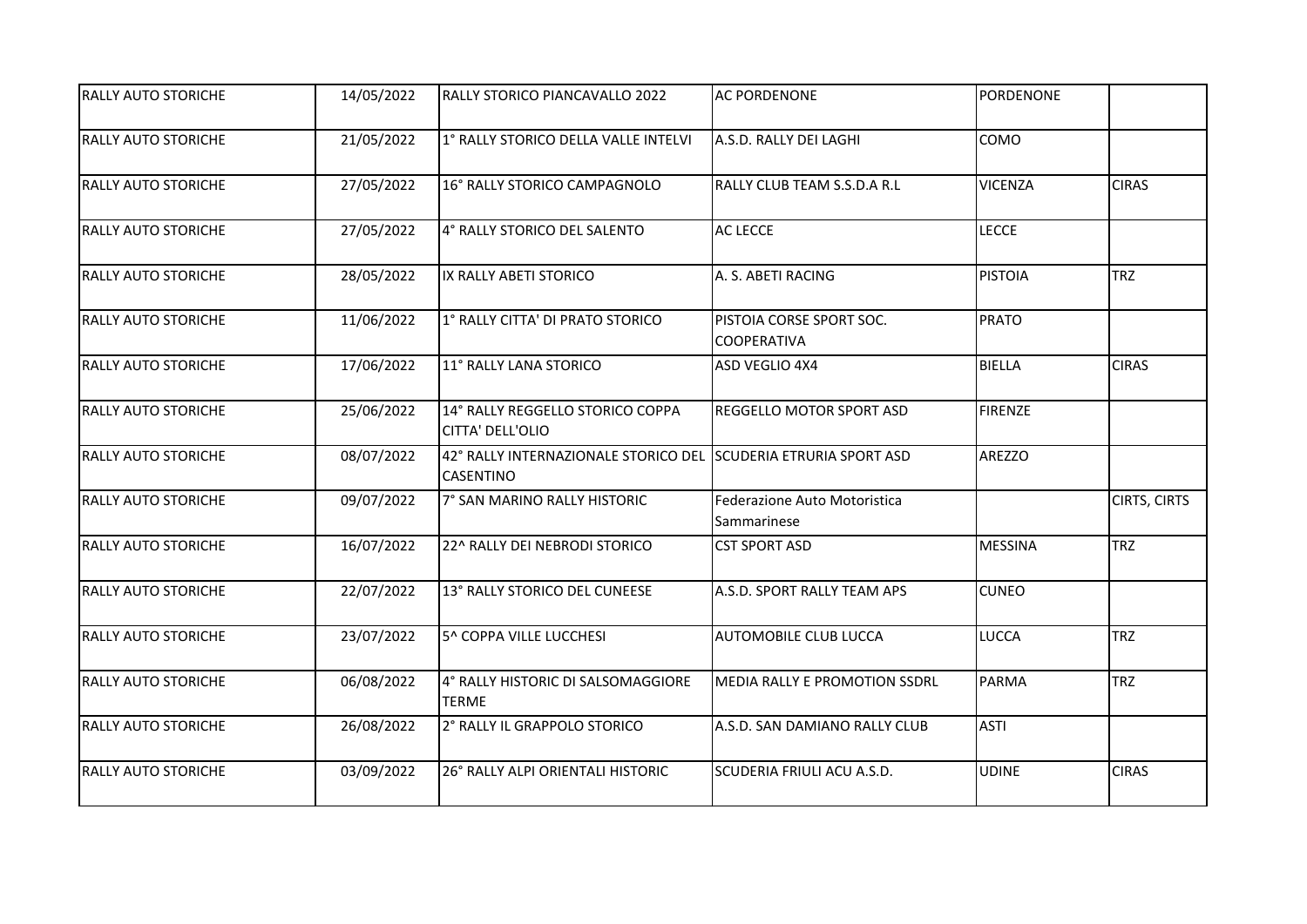| <b>RALLY AUTO STORICHE</b> | 03/09/2022 | VI° HISTORIC RALLY VALLE DEL SOSIO                                         | COMUNE DI CHIUSA SCLAFANI                      | PALERMO          | <b>TRZ</b>   |
|----------------------------|------------|----------------------------------------------------------------------------|------------------------------------------------|------------------|--------------|
| <b>RALLY AUTO STORICHE</b> | 09/09/2022 | 12° RALLY STORICO CITTA' DI TORINO                                         | R.T.MOTOREVENT S.S.D. A R.L.                   | <b>TORINO</b>    | <b>TRZ</b>   |
|                            |            |                                                                            |                                                |                  |              |
| <b>RALLY AUTO STORICHE</b> | 09/09/2022 | 13° HISTORIQUE RALLYE SAN MARTINO DI SAN MARTINO CORSE<br><b>CASTROZZA</b> |                                                | <b>TRENTO</b>    |              |
| <b>RALLY AUTO STORICHE</b> | 22/09/2022 | XXXIV RALLY ELBA STORICO                                                   | <b>AC LIVORNO</b>                              | <b>LIVORNO</b>   | <b>CIRAS</b> |
| <b>RALLY AUTO STORICHE</b> | 01/10/2022 | 4° COPPA CITTÀ DI PISTOIA                                                  | PISTOIA CORSE SPORT SOC.<br><b>COOPERATIVA</b> | <b>PISTOIA</b>   |              |
| <b>RALLY AUTO STORICHE</b> | 01/10/2022 | 7^ RALLY TINDARI HISTORIC                                                  | <b>CST SPORT ASD</b>                           | <b>MESSINA</b>   | <b>TRZ</b>   |
| <b>RALLY AUTO STORICHE</b> | 02/10/2022 | <b>MODENA CENTO ORE</b>                                                    | <b>SCUDERIA TRICOLORE ASD</b>                  | <b>BOLOGNA</b>   |              |
| <b>RALLY AUTO STORICHE</b> | 06/10/2022 | 17° DUE VALLI HISTORIC                                                     | <b>AUTOMOBILE CLUB VERONA</b>                  | <b>VERONA</b>    | <b>TRZ</b>   |
| <b>RALLY AUTO STORICHE</b> | 08/10/2022 | 2° RALLY TERRA SARDA STORICO                                               | PORTO CERVO RACING TEAM A.S.D.                 | <b>OGLIASTRA</b> |              |
| <b>RALLY AUTO STORICHE</b> | 13/10/2022 | 37° RALLY DI SANREMO STORICO                                               | AUTOMOBILE CLUB DEL PONENTE<br><b>LIGURE</b>   | <b>IMPERIA</b>   | <b>CIRAS</b> |
| <b>RALLY AUTO STORICHE</b> | 15/10/2022 | 5°RALLY STORICO CITTÀ DI AREZZO CRETE M33 SRL<br><b>SENESI VALTI</b>       |                                                | <b>SIENA</b>     |              |
| RALLY AUTO STORICHE        | 22/10/2022 | 2° RALLY HYSTORIC DELLA VAL DI CORNIA MAREMMA CORSE 2.0 A.S.D.             |                                                | <b>LIVORNO</b>   |              |
| <b>RALLY AUTO STORICHE</b> | 22/10/2022 | 5 RALLY STORICO ACI COMO                                                   | AC COMO                                        | COMO             |              |
| <b>RALLY AUTO STORICHE</b> | 29/10/2022 | 19° RALLY STORICO CITTA' DI BASSANO                                        | <b>BASSANO RALLY RACING</b>                    | <b>VICENZA</b>   | <b>TRZ</b>   |
| <b>RALLY AUTO STORICHE</b> | 05/11/2022 | 4° GIRO DEI MONTI SAVONESI STORICO                                         | A.S.D. SPORT INFINITY                          | SAVONA           | <b>TRZ</b>   |
| <b>RALLY AUTO STORICHE</b> | 18/11/2022 | 6° RALLY STORICO CITTA' DI SCHIO                                           | A. S. D. POWERSTAGE                            | <b>VICENZA</b>   |              |
|                            |            |                                                                            |                                                |                  |              |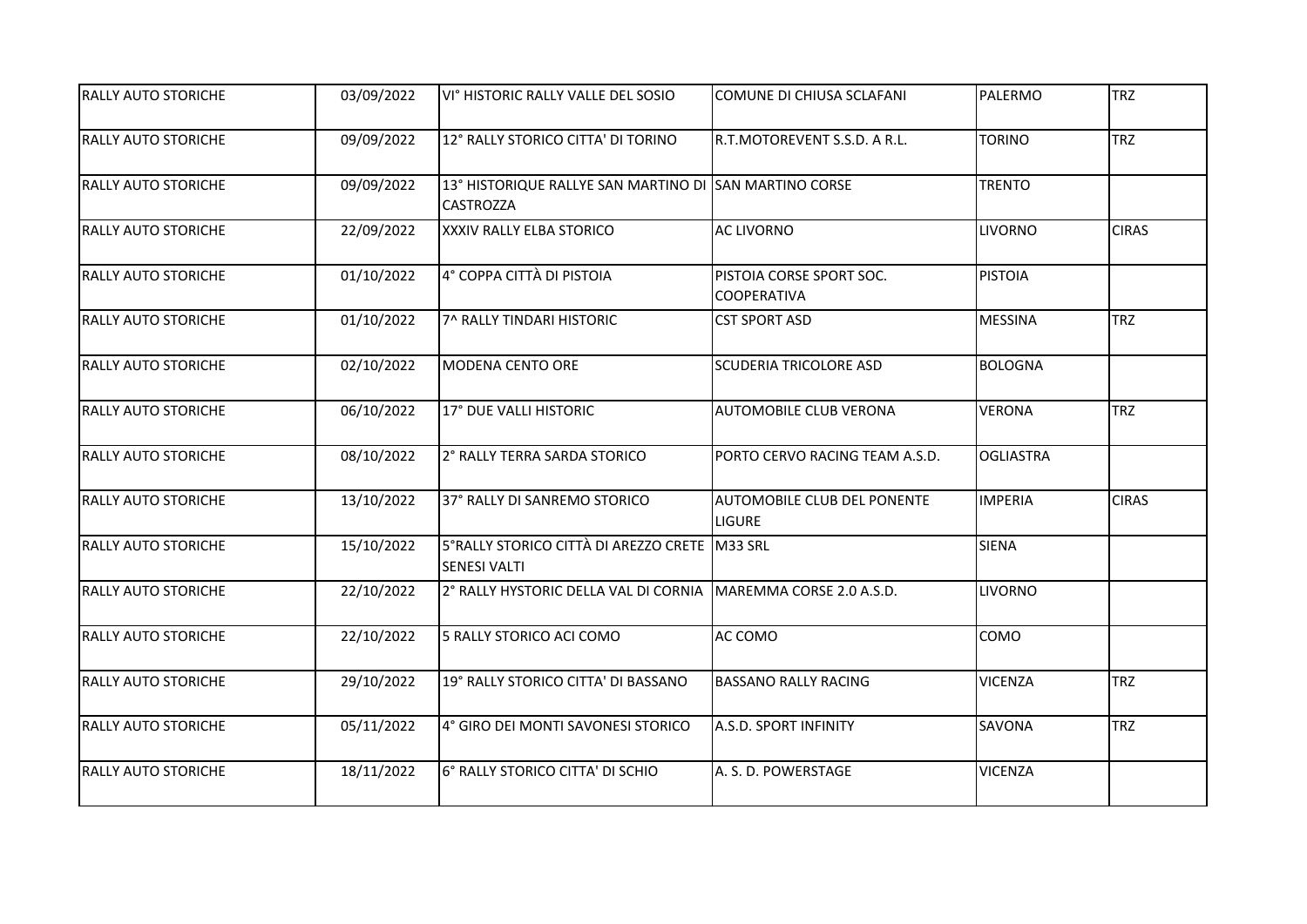| <b>RALLY AUTO STORICHE</b>      | 25/11/2022 | LA GRANDE CORSA                                 | A.S.D. CLUB DELLA RUGGINE        | <b>TORINO</b>  |              |
|---------------------------------|------------|-------------------------------------------------|----------------------------------|----------------|--------------|
| <b>RALLY AUTO STORICHE</b>      | 09/12/2022 | 2° RALLY DEL BRUNELLO STORICO                   | SCUDERIA ETRURIA SPORT ASD       | <b>SIENA</b>   | <b>CIRTS</b> |
| <b>RALLY AUTO STORICHE</b>      | 10/12/2022 | RALLY DEL VENETO STORICO                        | <b>ACI GEST</b>                  | <b>VERONA</b>  |              |
| <b>RALLY CROSS</b>              | 19/03/2022 | RXITALIA ITTIRI                                 | ASD SPORT CLUB MAGGIORA          | SASSARI        |              |
| <b>RALLY CROSS</b>              | 17/04/2022 | RXITALIA MAGGIORA                               | ASD SPORT CLUB MAGGIORA          | <b>NOVARA</b>  |              |
| <b>RALLY CROSS</b>              | 21/05/2022 | RXITALIA MAGGIORA II                            | ASD SPORT CLUB MAGGIORA          | <b>NOVARA</b>  |              |
| <b>RALLY CROSS</b>              | 16/07/2022 | RXITALIA CASTELLETTO DI BRANDUZZO               | ASD SPORT CLUB MAGGIORA          | <b>PAVIA</b>   |              |
| <b>RALLY CROSS</b>              | 03/09/2022 | RXITALIA ITTIRI II                              | ASD SPORT CLUB MAGGIORA          | SASSARI        |              |
| <b>RALLY CROSS</b>              | 22/10/2022 | RXITALIA MAGGIORA III                           | ASD SPORT CLUB MAGGIORA          | <b>NOVARA</b>  |              |
| <b>REGOLARITA' AUTO MODERNE</b> | 21/05/2022 | COPPA PIAVE REVIVAL                             | COMITATO PIAVE JOLLY CLUB A.S.D. | <b>TREVISO</b> |              |
| <b>REGOLARITA' AUTO MODERNE</b> | 03/06/2022 | <b>TRIBUTE MODERNE SUPERCARS</b>                | TEAM OLDTIMER SPORT ASD          | <b>BRESCIA</b> |              |
| <b>REGOLARITA' AUTO MODERNE</b> | 10/06/2022 | <b>CAVALCADE ICONA</b>                          | <b>CANOSSA EVENTS SRL</b>        | <b>ROMA</b>    |              |
| <b>REGOLARITA' AUTO MODERNE</b> | 13/06/2022 | FERRARI TRIBUTE 1000 MIGLIA 2022                | 1000 MIGLIA SRL                  | <b>BRESCIA</b> |              |
| <b>REGOLARITA' AUTO MODERNE</b> | 26/06/2022 | <b>CAVALCADE</b>                                | <b>CANOSSA EVENTS SRL</b>        | <b>IMPERIA</b> |              |
| REGOLARITA' AUTO MODERNE        | 13/10/2022 | FERRARI TRIBUTE TO TARGA FLORIO                 | <b>AC PALERMO</b>                | PALERMO        |              |
| REGOLARITA' AUTO MODERNE        | 11/11/2022 | A.C. TRAPANI COPPA COSTA GAIA<br><b>MODERNA</b> | AUTOMOBILE CLUB TRAPANI          | <b>TRAPANI</b> |              |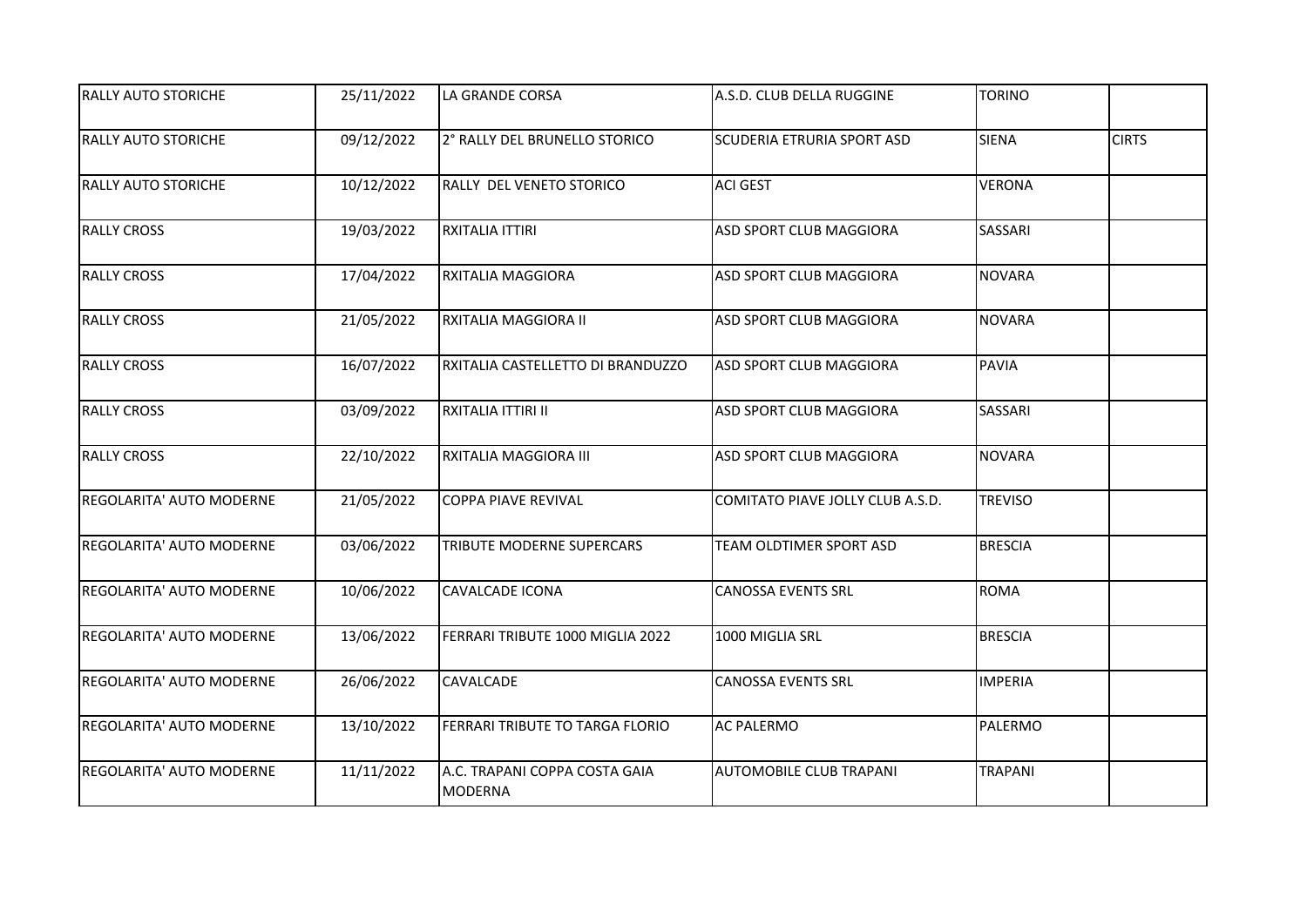| <b>REGOLARITA' AUTO STORICHE</b> | 20/01/2022 | <b>WINTER MARATHON 2022</b>                                     | VECARS DI VESCO ROBERTO E VESCO<br><b>ANDREA SNC</b> | <b>TRENTO</b>   | ENPEA,<br><b>SUPERCLASSIC</b> |
|----------------------------------|------------|-----------------------------------------------------------------|------------------------------------------------------|-----------------|-------------------------------|
| <b>REGOLARITA' AUTO STORICHE</b> | 29/01/2022 | LE COLLINE DEI GONZAGA                                          | PROMO CAR SERVICE ASD                                | <b>MANTOVA</b>  | CO IR, TNR                    |
| <b>REGOLARITA' AUTO STORICHE</b> | 05/02/2022 | COPPA GIULIETTA E ROMEO                                         | <b>AUTOMOBILE CLUB VERONA</b>                        | <b>VERONA</b>   | CIREAS, CO IR                 |
| <b>REGOLARITA' AUTO STORICHE</b> | 11/02/2022 | 12° LESSINIASPORT                                               | Rally Club Valpantena S.S.D. a R.L                   | <b>VERONA</b>   |                               |
| <b>REGOLARITA' AUTO STORICHE</b> | 19/02/2022 | COPPA ATTILIO BETTEGA 2022                                      | A.S.D. RALLY CLUB 70                                 | <b>VICENZA</b>  |                               |
| <b>REGOLARITA' AUTO STORICHE</b> | 25/02/2022 | XXIX COPPA CITTA' DELLA PACE                                    | A.S.P.A.D. ADIGE SPORT                               | <b>TRENTO</b>   | CIREAS, CO IR                 |
| <b>REGOLARITA' AUTO STORICHE</b> | 26/02/2022 | 2A RIEVOCAZIONE STORICA RALLY ACI<br>VARESE                     | A.S.D. RALLY DEI LAGHI                               | VARESE          |                               |
| <b>REGOLARITA' AUTO STORICHE</b> | 26/02/2022 | XX COPPA DELLE NEVI                                             | <b>ASA CASTROVILLARI</b>                             | <b>COSENZA</b>  |                               |
| <b>REGOLARITA' AUTO STORICHE</b> | 05/03/2022 | WINE CUP 2022                                                   | <b>ALTITUDE EVENTI ASD</b>                           | <b>LIVORNO</b>  | CO IR, TNR                    |
| <b>REGOLARITA' AUTO STORICHE</b> | 09/03/2022 | COPPA DELLE ALPI BY 1000 MIGLIA 2022                            | 1000 MIGLIA SRL                                      | <b>BRESCIA</b>  | CI GR                         |
| <b>REGOLARITA' AUTO STORICHE</b> | 12/03/2022 | 9° REGOLARITA' SPORT VALLATE ARETINE SCUDERIA ETRURIA SPORT ASD |                                                      | <b>AREZZO</b>   |                               |
| <b>REGOLARITA' AUTO STORICHE</b> | 19/03/2022 | <b>TROFEO FORESTI 2022</b>                                      | NOCI MOTOR CLASSIC ASD                               | <b>BRESCIA</b>  |                               |
| <b>REGOLARITA' AUTO STORICHE</b> | 26/03/2022 | 17^ LA MILLECURVE                                               | MILLECURVE CLUB AUTO STORICHE<br><b>AVELLINO</b>     | <b>AVELLINO</b> | CIREAS, CO IR                 |
| <b>REGOLARITA' AUTO STORICHE</b> | 31/03/2022 | 13° RIEVOCAZIONE STORICA COPPA<br>MILANO SANREMO                | A.S.D. CLUB DELLA RUGGINE                            | <b>MILANO</b>   | CI GR                         |
| <b>REGOLARITA' AUTO STORICHE</b> | 02/04/2022 | 2° REGOLARITA' SPORT TEAM '971                                  | R.T.MOTOREVENT S.S.D. A R.L.                         | <b>TORINO</b>   |                               |
| <b>REGOLARITA' AUTO STORICHE</b> | 02/04/2022 | 2° TROFEO VALTELLINA CLASSIC                                    | <b>AC SONDRIO</b>                                    | SONDRIO         | CO IR, TNR                    |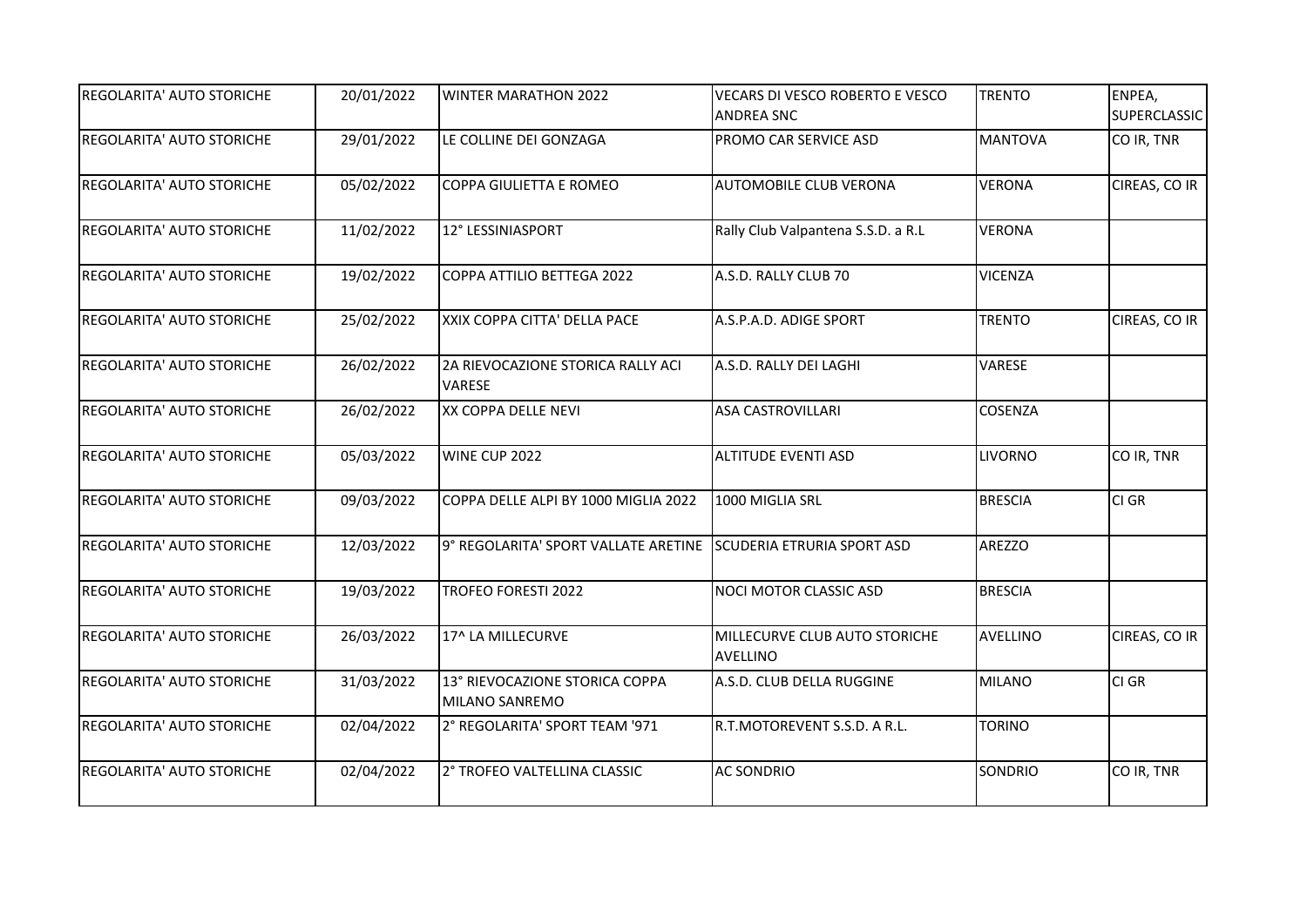| <b>REGOLARITA' AUTO STORICHE</b> | 02/04/2022 | <b>BARDOLINO CLASSIC</b>                                    | PREALPI MASTER SHOW ASD                              | <b>VERONA</b>         |                          |
|----------------------------------|------------|-------------------------------------------------------------|------------------------------------------------------|-----------------------|--------------------------|
| <b>REGOLARITA' AUTO STORICHE</b> | 07/04/2022 | SORRENTO ROADS BY 1000MIGLIA 2022                           | 1000 MIGLIA SRL                                      | <b>SALERNO</b>        |                          |
| <b>REGOLARITA' AUTO STORICHE</b> | 08/04/2022 | 4° REGOLARITA' SPORT COSTA SMERALDA Automobile Club SASSARI |                                                      | <b>OLBIA - TEMPIO</b> |                          |
| <b>REGOLARITA' AUTO STORICHE</b> | 08/04/2022 | 5° REGOLARITA' A MEDIA COSTA<br>SMERALDA                    | Automobile Club SASSARI                              | <b>OLBIA - TEMPIO</b> | <b>CIRM</b>              |
| <b>REGOLARITA' AUTO STORICHE</b> | 08/04/2022 | FRANCIACORTA HISTORIC 2022                                  | VECARS DI VESCO ROBERTO E VESCO<br><b>ANDREA SNC</b> | <b>BRESCIA</b>        |                          |
| <b>REGOLARITA' AUTO STORICHE</b> | 21/04/2022 | <b>TERRE DI CANOSSA</b>                                     | <b>SCUDERIA TRICOLORE ASD</b>                        | <b>PARMA</b>          |                          |
| <b>REGOLARITA' AUTO STORICHE</b> | 23/04/2022 | 29° SAN MARINO REVIVAL                                      | Federazione Auto Motoristica<br>Sammarinese          |                       | CIREAS,<br>CIREAS, CO IR |
| <b>REGOLARITA' AUTO STORICHE</b> | 29/04/2022 | 10° VALSUGANA CLASSIC                                       | ASS. SPORTIVA DILETTANTISTICA<br><b>AUTOCONSULT</b>  | <b>TRENTO</b>         |                          |
| <b>REGOLARITA' AUTO STORICHE</b> | 29/04/2022 | <b>CIRCUITO STRADALE DEL MUGELLO</b>                        | C.O. SCUDERIA AUTO. CLEMENTE<br><b>BIONDETTI</b>     | <b>FIRENZE</b>        |                          |
| <b>REGOLARITA' AUTO STORICHE</b> | 06/05/2022 | 2^ REGOLARITA' SPORT DELLA<br>VALPOLICELLA                  | VALPOLICELLA RALLY CLUB ASD                          | <b>VERONA</b>         |                          |
| <b>REGOLARITA' AUTO STORICHE</b> | 06/05/2022 | 9° VALLI BIELLESI-OASI ZEGNA                                | ASD VEGLIO 4X4                                       | BIELLA                | CIREAS, CO IR            |
| <b>REGOLARITA' AUTO STORICHE</b> | 06/05/2022 | 9° VALLI BIELLESI-OASI ZEGNA<br>REGOLARITA' TURISTICA       | ASD VEGLIO 4X4                                       | BIELLA                |                          |
| REGOLARITA' AUTO STORICHE        | 13/05/2022 | COPPA LIBURNA HISTORIC REGULARITY<br><b>RALLY</b>           | <b>SCUDERIA FALESIA ASD</b>                          | <b>LIVORNO</b>        |                          |
| <b>REGOLARITA' AUTO STORICHE</b> | 13/05/2022 | LA CORSA DI ALCIDE 2022                                     | <b>ALTITUDE EVENTI ASD</b>                           | <b>SIENA</b>          |                          |
| <b>REGOLARITA' AUTO STORICHE</b> | 14/05/2022 | PICO STORICA                                                | <b>COMUNE DI PICO</b>                                | <b>FROSINONE</b>      |                          |
| REGOLARITA' AUTO STORICHE        | 20/05/2022 | 6^ MITTELEUROPEAN RACE                                      | ASD Adrenalinika                                     | <b>TRIESTE</b>        |                          |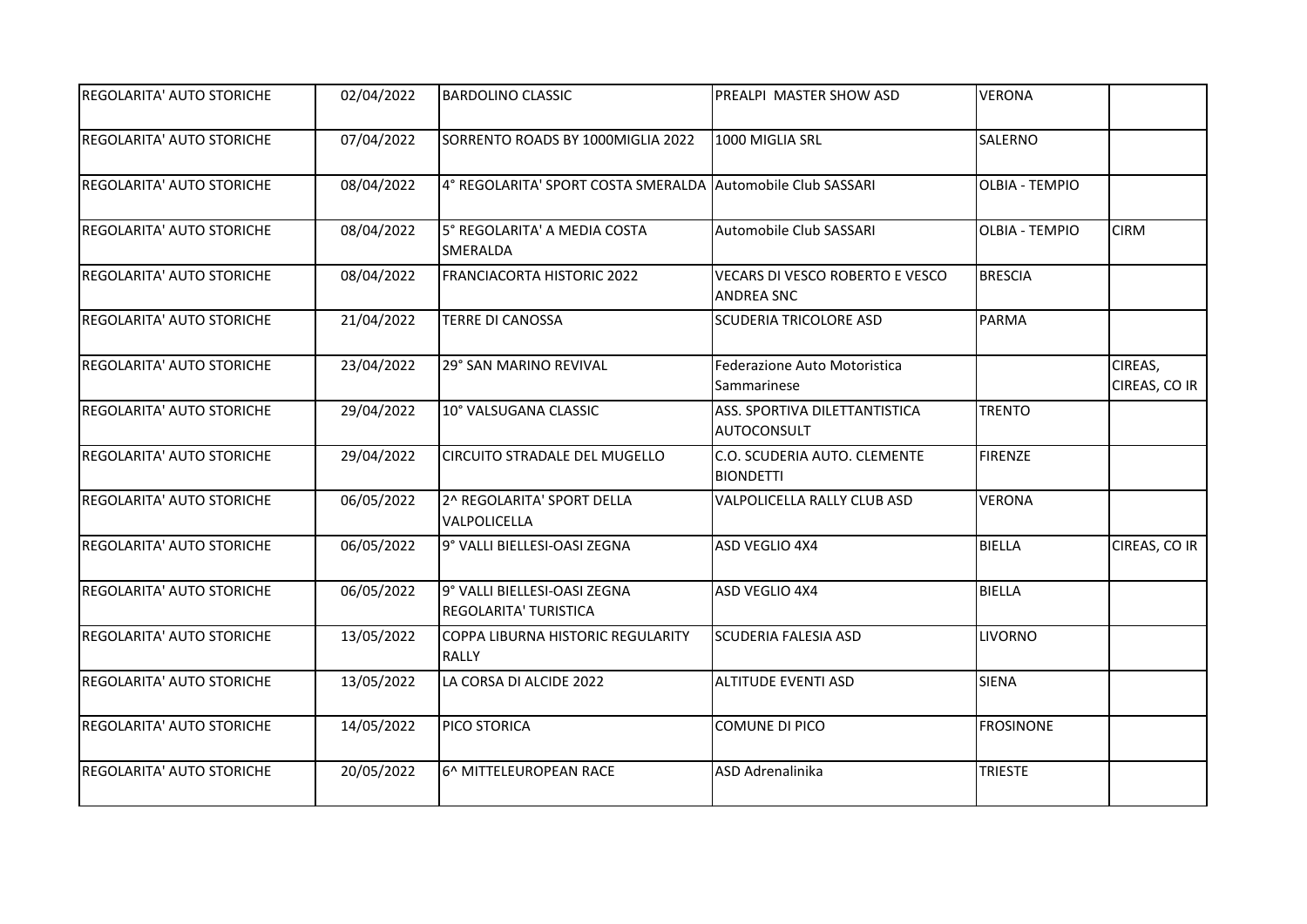| <b>REGOLARITA' AUTO STORICHE</b> | 20/05/2022 | MITRACE TOUR CUP - REGOLARITA'<br><b>TURISTICA</b>                      | ASD Adrenalinika                               | <b>TRIESTE</b>  |               |
|----------------------------------|------------|-------------------------------------------------------------------------|------------------------------------------------|-----------------|---------------|
|                                  |            |                                                                         |                                                |                 |               |
| <b>REGOLARITA' AUTO STORICHE</b> | 22/05/2022 | 8° EDIZIONE CIRCUITO NAZZARO                                            | MORANO MOTORSPORT A.S.D.                       | COSENZA         |               |
| <b>REGOLARITA' AUTO STORICHE</b> | 28/05/2022 | 2°REGOLARITÀ SPORT ABETI                                                | A. S. ABETI RACING                             | <b>PISTOIA</b>  |               |
| <b>REGOLARITA' AUTO STORICHE</b> | 28/05/2022 | CAMPAGNE E CASCINE 2022 - XX^ COPPA 3T AUTO D' EPOCA -CREMONA ASD<br>3T |                                                | <b>CREMONA</b>  | CIREAS, CO IR |
| <b>REGOLARITA' AUTO STORICHE</b> | 03/06/2022 | 37° RIEVOCAZIONE STORICA STELLA<br><b>ALPINA</b>                        | <b>AUTOMOBILE CLUB TRENTO</b>                  | <b>TRENTO</b>   |               |
| <b>REGOLARITA' AUTO STORICHE</b> | 03/06/2022 | X SUMMER MARATHON                                                       | TEAM OLDTIMER SPORT ASD                        | <b>BRESCIA</b>  |               |
| REGOLARITA' AUTO STORICHE        | 04/06/2022 | 1À REGOLARITA' STORICA DELLE VALLI<br><b>OSSOLANE</b>                   | AUTOMOBILE CLUB VERBANO CUSIO<br><b>OSSOLA</b> | VERBANIA        |               |
| REGOLARITA' AUTO STORICHE        | 04/06/2022 | 1À REGOLARITA' STORICA DELLE VALLI<br><b>OSSOLANE</b>                   | AUTOMOBILE CLUB VERBANO CUSIO<br><b>OSSOLA</b> | <b>VERBANIA</b> |               |
| <b>REGOLARITA' AUTO STORICHE</b> | 04/06/2022 | IL CIRCUITO DELLA FASCIA D'ORO                                          | AUTOMOBILE CLUB BRESCIA                        | <b>BRESCIA</b>  |               |
| <b>REGOLARITA' AUTO STORICHE</b> | 11/06/2022 | 1^ REGOLARITA' CITTA' DI PRATO - A<br><b>MEDIA</b>                      | PISTOIA CORSE SPORT SOC.<br><b>COOPERATIVA</b> | <b>PRATO</b>    |               |
| <b>REGOLARITA' AUTO STORICHE</b> | 11/06/2022 | 1^ REGOLARITA' CITTA' DI PRATO - SPORT PISTOIA CORSE SPORT SOC.         | <b>COOPERATIVA</b>                             | <b>PRATO</b>    |               |
| REGOLARITA' AUTO STORICHE        | 11/06/2022 | 8° MONTEGRAPPA LEGEND HISTORIC<br><b>EVENT</b>                          | JTC RACING TECHNOLOGY SRL                      | <b>VICENZA</b>  |               |
| REGOLARITA' AUTO STORICHE        | 11/06/2022 | TROFEO DIMMIDISI' 2022                                                  | 3T AUTO D' EPOCA - CREMONA ASD                 | <b>BRESCIA</b>  |               |
| REGOLARITA' AUTO STORICHE        | 11/06/2022 | XVII BAIA DELLE NINFE REGOLARITA'<br><b>CLASSICA AS</b>                 | Automobile Club SASSARI                        | <b>SASSARI</b>  | CIREAS, CO IR |
| <b>REGOLARITA' AUTO STORICHE</b> | 11/06/2022 | XVII BAIA DELLE NINFE REGOLARITA'<br><b>TURISTICA</b>                   | Automobile Club SASSARI                        | SASSARI         |               |
| REGOLARITA' AUTO STORICHE        | 13/06/2022 | 1000 MIGLIA 2022                                                        | 1000 MIGLIA SRL                                | <b>BRESCIA</b>  |               |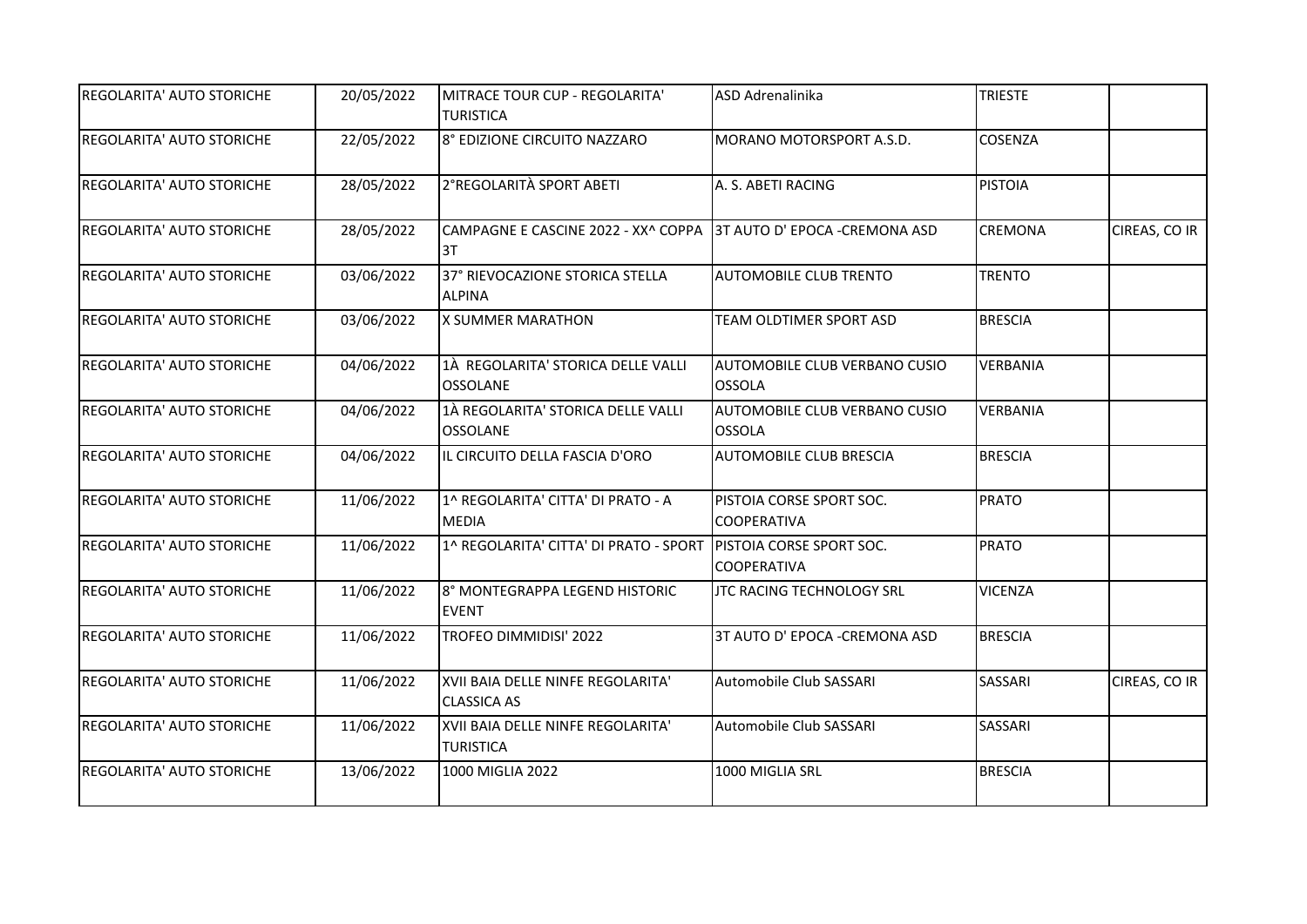| <b>REGOLARITA' AUTO STORICHE</b> | 17/06/2022 | 11° LANA STORICO REGOLARITA' SPORT                   | ASD VEGLIO 4X4                                           | <b>BIELLA</b>   |               |
|----------------------------------|------------|------------------------------------------------------|----------------------------------------------------------|-----------------|---------------|
| <b>REGOLARITA' AUTO STORICHE</b> | 17/06/2022 | LANA STORICO REGOLARITA' A MEDIA                     | ASD VEGLIO 4X4                                           | <b>BIELLA</b>   | <b>CIRM</b>   |
| <b>REGOLARITA' AUTO STORICHE</b> | 25/06/2022 | 5° SIRACUSAY HISTORIC MAREMONTI                      | Automobile Club Siracusa                                 | <b>SIRACUSA</b> |               |
| REGOLARITA' AUTO STORICHE        | 26/06/2022 | 10^ TARGA BOLOGNA                                    | AUTOMOBILE CLUB BOLOGNA                                  | <b>BOLOGNA</b>  | CIREAS, CO IR |
| REGOLARITA' AUTO STORICHE        | 02/07/2022 | 1 TROFEO CLASSIC LAGO DI COMO E<br>VALTELLINA        | AC COMO                                                  | COMO            |               |
| <b>REGOLARITA' AUTO STORICHE</b> | 07/07/2022 | COPPA D'ORO DELLE DOLOMITI                           | AUTOMOBILE CLUB BELLUNO                                  | <b>BELLUNO</b>  | CI GR         |
| REGOLARITA' AUTO STORICHE        | 22/07/2022 | 12° RALLY STORICO DEL CUNEESE - REG.<br><b>SPORT</b> | A.S.D. SPORT RALLY TEAM APS                              | <b>CUNEO</b>    |               |
| REGOLARITA' AUTO STORICHE        | 23/07/2022 | TROFEO COLLINE MORENICHE                             | ASS. SPORTIVA DILETTANTISTICA<br><b>AUTOCONSULT</b>      | <b>MANTOVA</b>  | CO IR, TNR    |
| <b>REGOLARITA' AUTO STORICHE</b> | 23/07/2022 | TROFEO COLLINE MORENICHE<br>REGOLARITA' TURISTICA    | ASS. SPORTIVA DILETTANTISTICA<br>AUTOCONSULT             | <b>MANTOVA</b>  |               |
| REGOLARITA' AUTO STORICHE        | 29/07/2022 | TROFEO CAVE DI CUSA 2022                             | A.S.D. CAVE DI CUSA - SCUDERIA<br><b>AUTOMOBILISTICA</b> | TRAPANI         | CO IR, TNR    |
| <b>REGOLARITA' AUTO STORICHE</b> | 29/07/2022 | TROFEO CAVE DI CUSA 2022 - TURISTICA                 | A.S.D. CAVE DI CUSA - SCUDERIA<br><b>AUTOMOBILISTICA</b> | <b>TRAPANI</b>  |               |
| <b>REGOLARITA' AUTO STORICHE</b> | 06/08/2022 | 4° RALLY CLASSIC DI SALSOMAGGIORE<br><b>TERME</b>    | MEDIA RALLY E PROMOTION SSDRL                            | <b>PARMA</b>    |               |
| REGOLARITA' AUTO STORICHE        | 26/08/2022 | 2° IL GRAPPOLO REGOLARITA' SPORT                     | A.S.D. SAN DAMIANO RALLY CLUB                            | <b>ASTI</b>     |               |
| <b>REGOLARITA' AUTO STORICHE</b> | 27/08/2022 | TROFEO NOCI MOTOR CLASSIC 2022                       | NOCI MOTOR CLASSIC ASD                                   | <b>CREMONA</b>  |               |
| REGOLARITA' AUTO STORICHE        | 03/09/2022 | 2° RALLY ALPI ORIENTALI REGULARITY                   | SCUDERIA FRIULI ACU A.S.D.                               | <b>UDINE</b>    |               |
| REGOLARITA' AUTO STORICHE        | 03/09/2022 | XXI CITTA' DI LUMEZZANE                              | LUMEVENTI ASS. DILET. CULTURALE                          | <b>BRESCIA</b>  | CIREAS, CO IR |
|                                  |            |                                                      |                                                          |                 |               |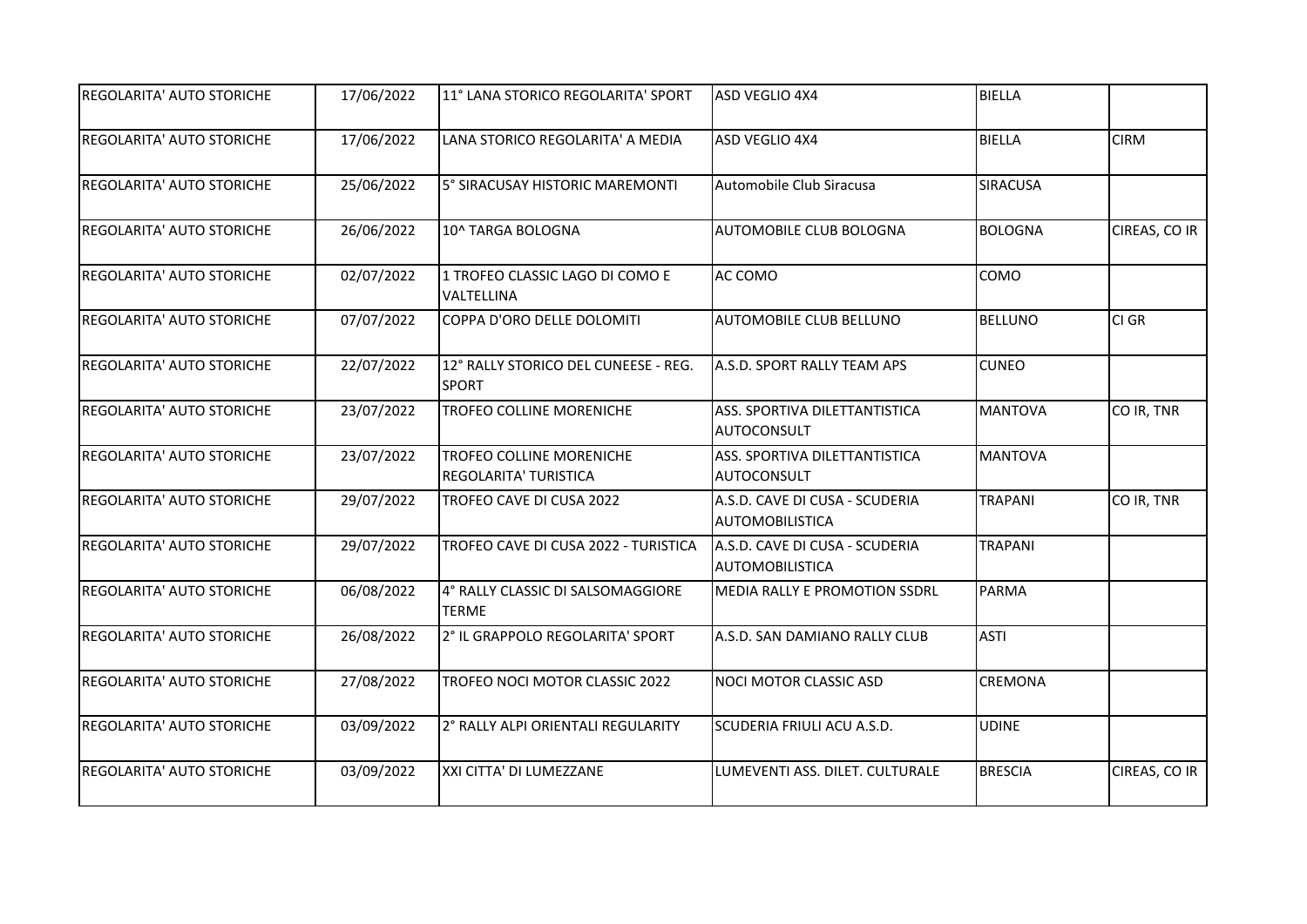| <b>REGOLARITA' AUTO STORICHE</b> | 09/09/2022 | 3° REGOLARITA' SPORT CITTA' DI TORINO                               | R.T.MOTOREVENT S.S.D. A R.L.     | <b>TORINO</b>  |               |
|----------------------------------|------------|---------------------------------------------------------------------|----------------------------------|----------------|---------------|
| <b>REGOLARITA' AUTO STORICHE</b> | 10/09/2022 | 4^ COPPA CITTA' DI RECOARO                                          | RALLY CLUB TEAM S.S.D.A R.L      | <b>VICENZA</b> |               |
| <b>REGOLARITA' AUTO STORICHE</b> | 10/09/2022 | 7°TROFEO VALLI BRESCIANE - MEMORIAL<br><b>CIRILLO GNUTTI</b>        | EMMEBI 70 A.S.D.                 | <b>BRESCIA</b> |               |
| <b>REGOLARITA' AUTO STORICHE</b> | 10/09/2022 | TROFEO DEI CASTELLI PELORITANI                                      | A.S.D. TOP COMPETITION           | <b>MESSINA</b> |               |
| <b>REGOLARITA' AUTO STORICHE</b> | 15/09/2022 | 32° GRAN PREMIO NUVOLARI - PREMIO<br>MANTOVA 2022                   | SCUDERIA MANTOVA CORSE A.S.D.    | <b>MANTOVA</b> | CI GR         |
| <b>REGOLARITA' AUTO STORICHE</b> | 16/09/2022 | 4° HISTORIC CAR VENICE                                              | AUTOMOBILE CLUB VENEZIA          | <b>VENEZIA</b> |               |
| <b>REGOLARITA' AUTO STORICHE</b> | 16/09/2022 | 6° BIELLA CLASSIC                                                   | ASD VEGLIO 4X4                   | <b>BIELLA</b>  | CO IR, TNR    |
| <b>REGOLARITA' AUTO STORICHE</b> | 16/09/2022 | 6° BIELLA CLASSIC TURISTICA                                         | ASD VEGLIO 4X4                   | BIELLA         |               |
| <b>REGOLARITA' AUTO STORICHE</b> | 19/09/2022 | <b>CAVALCADE CLASSICHE</b>                                          | <b>CANOSSA EVENTS SRL</b>        | <b>TRENTO</b>  |               |
| <b>REGOLARITA' AUTO STORICHE</b> | 22/09/2022 | IX HISTORIC REGULARITY SPORT                                        | <b>AC LIVORNO</b>                | <b>LIVORNO</b> |               |
| <b>REGOLARITA' AUTO STORICHE</b> | 22/09/2022 | <b>XXXIV ELBA GRAFFITI</b>                                          | <b>AC LIVORNO</b>                | <b>LIVORNO</b> | <b>CIRM</b>   |
| <b>REGOLARITA' AUTO STORICHE</b> | 25/09/2022 | 19° TROFEO AIDO                                                     | C O TROFEO AIDO M GIOVANELLI     | <b>BRESCIA</b> |               |
| REGOLARITA' AUTO STORICHE        | 25/09/2022 | RAID DELL'ETNA - PORSCHE TRIBUTE 2022 SCUDERIA DEL MEDITERRANEO ASD |                                  | PALERMO        |               |
| <b>REGOLARITA' AUTO STORICHE</b> | 01/10/2022 | LA MARCA CLASSICA                                                   | <b>AUTOMOBILE CLUB TREVISO</b>   | <b>TREVISO</b> | CIREAS, CO IR |
| <b>REGOLARITA' AUTO STORICHE</b> | 01/10/2022 | LA MARCA CLASSICA- REG TURISTICA                                    | <b>AUTOMOBILE CLUB TREVISO</b>   | <b>TREVISO</b> |               |
| REGOLARITA' AUTO STORICHE        | 01/10/2022 | XIV COPPA FRANCO MAZZOTTI                                           | CLUB 1000 MIGLIA FRANCO MAZZOTTI | <b>BRESCIA</b> |               |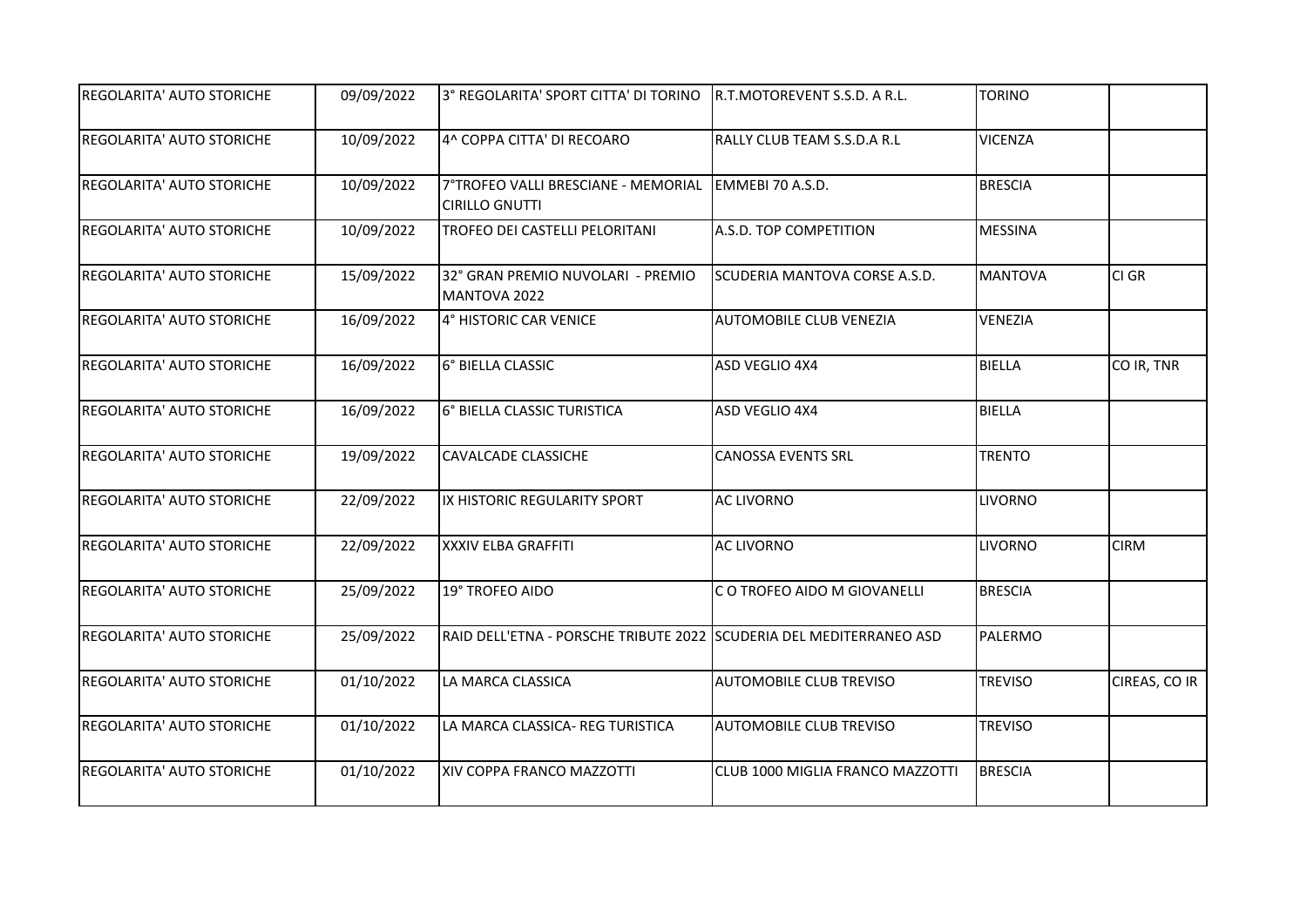| REGOLARITA' AUTO STORICHE        | 02/10/2022 | MODENA CENTO ORE.                                             | <b>SCUDERIA TRICOLORE ASD</b>                       | BOLOGNA        |               |
|----------------------------------|------------|---------------------------------------------------------------|-----------------------------------------------------|----------------|---------------|
| <b>REGOLARITA' AUTO STORICHE</b> | 06/10/2022 | 10° DUE VALLI CLASSIC                                         | AUTOMOBILE CLUB VERONA                              | <b>VERONA</b>  |               |
| <b>REGOLARITA' AUTO STORICHE</b> | 08/10/2022 | 6^ COPPA DEI CASTELLI                                         | RALLY CLUB TEAM S.S.D.A R.L                         | <b>VICENZA</b> |               |
| REGOLARITA' AUTO STORICHE        | 13/10/2022 | 36° COPPA DEI FIORI                                           | AUTOMOBILE CLUB DEL PONENTE<br><b>LIGURE</b>        | <b>IMPERIA</b> | <b>CIRM</b>   |
| REGOLARITA' AUTO STORICHE        | 13/10/2022 | TARGA FLORIO CLASSICA                                         | <b>AC PALERMO</b>                                   | PALERMO        | CI GR         |
| <b>REGOLARITA' AUTO STORICHE</b> | 15/10/2022 | IL BELLUNESE LEGEND                                           | <b>ASD TRE CIME HRC</b>                             | <b>BELLUNO</b> |               |
| REGOLARITA' AUTO STORICHE        | 16/10/2022 | STRADE DI NIVOLA                                              | ASS. SPORTIVA DILETTANTISTICA<br><b>AUTOCONSULT</b> | <b>MANTOVA</b> |               |
| <b>REGOLARITA' AUTO STORICHE</b> | 22/10/2022 | 1° TROFEO ACI COMO - VILLA D'ESTE -<br><b>REG. SPORT</b>      | AC COMO                                             | COMO           |               |
| REGOLARITA' AUTO STORICHE        | 29/10/2022 | COPPA D'ERA 2022                                              | <b>ALTITUDE EVENTI ASD</b>                          | PISA           | CIREAS, CO IR |
| REGOLARITA' AUTO STORICHE        | 05/11/2022 | 4A REGOLARITÀ SPORT INFINITY                                  | A.S.D. SPORT INFINITY                               | SAVONA         |               |
| <b>REGOLARITA' AUTO STORICHE</b> | 05/11/2022 | XIX CIRCUITO DELLE VALLI PIACENTINE                           | <b>BOBBIO AUTOSPORT A.S.D.</b>                      | PIACENZA       |               |
| REGOLARITA' AUTO STORICHE        | 10/11/2022 | 20° REVIVAL RALLY CLUB VALPANTENA                             | Rally Club Valpantena S.S.D. a R.L                  | <b>VERONA</b>  |               |
| <b>REGOLARITA' AUTO STORICHE</b> | 11/11/2022 | A.C. TRAPANI COPPA COSTA GAIA                                 | <b>AUTOMOBILE CLUB TRAPANI</b>                      | <b>TRAPANI</b> | CIREAS, CO IR |
| REGOLARITA' AUTO STORICHE        | 19/11/2022 | 31 ° CIRCUITO DEL GARDA                                       | <b>AUTOMOBILE CLUB BRESCIA</b>                      | <b>BRESCIA</b> |               |
| REGOLARITA' AUTO STORICHE        | 25/11/2022 | LA GRANDE CORSA REGOLARITA' A MEDIA A.S.D. CLUB DELLA RUGGINE |                                                     | <b>TORINO</b>  | <b>CIRM</b>   |
| <b>REGOLARITA' AUTO STORICHE</b> | 25/11/2022 | LA GRANDE CORSA REGOLARITA' SPORT                             | A.S.D. CLUB DELLA RUGGINE                           | <b>TORINO</b>  |               |
|                                  |            |                                                               |                                                     |                |               |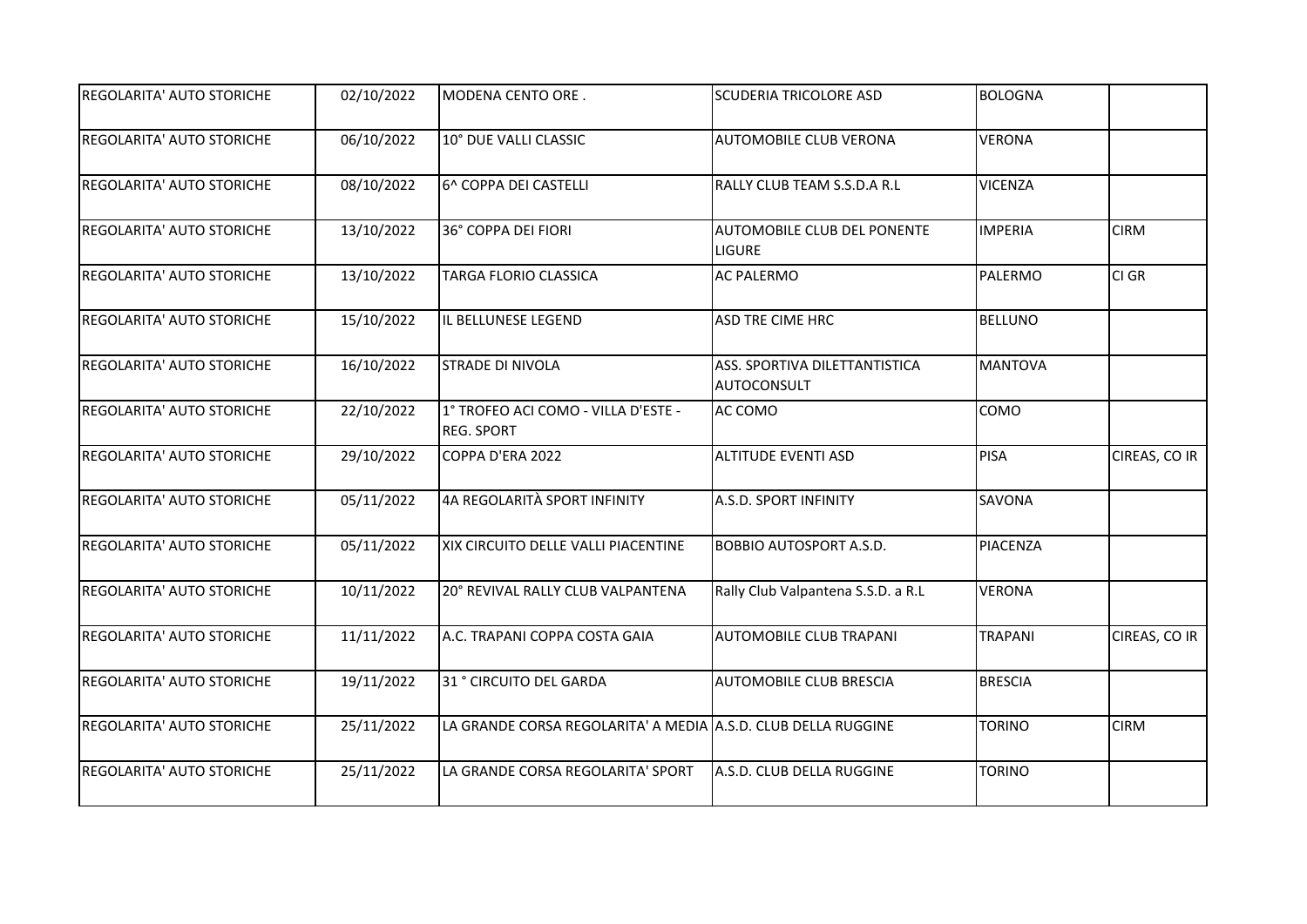| <b>REGOLARITA' AUTO STORICHE</b> | 26/11/2022 | TROFEO FLORIO 2022                                                     | TEMPO S.R.L.                            | PALERMO              |
|----------------------------------|------------|------------------------------------------------------------------------|-----------------------------------------|----------------------|
| <b>REGOLARITA' AUTO STORICHE</b> | 26/11/2022 | TROFEO FLORIO 2022 - REG. TURISTICA                                    | TEMPO S.R.L.                            | <b>PALERMO</b>       |
| REGOLARITA' AUTO STORICHE        | 04/12/2022 | PICCOLA ATENE                                                          | PROMO CAR SERVICE ASD                   | <b>MANTOVA</b>       |
| <b>REGOLARITA' AUTO STORICHE</b> | 09/12/2022 | 2° RALLY DEL BRUNELLO - REGOLARITA'<br><b>SPORT</b>                    | <b>SCUDERIA ETRURIA SPORT ASD</b>       | <b>SIENA</b>         |
| <b>REGOLARITA' AUTO STORICHE</b> | 10/12/2022 | RALLY DEL VENETO REGOLARITA'                                           | <b>ACI GEST</b>                         | <b>VERONA</b>        |
| <b>REGOLARITA' AUTO STORICHE</b> | 11/12/2022 | 9° EDIZIONE SULLE STRADE DEL<br><b>MAGLIOCCO</b>                       | MORANO MOTORSPORT A.S.D.                | <b>COSENZA</b>       |
| REGOLARITA' FUORISTRADA          | 26/02/2022 | 1° TROFEO DELLA SOLIDARIETA¿                                           | FEDERAZIONE ITALIANA FUORISTRADA        | PESCARA              |
| REGOLARITA' FUORISTRADA          | 02/04/2022 | 7° SANTA MARINELLA OFF ROAD                                            | FEDERAZIONE ITALIANA FUORISTRADA        | ROMA                 |
| REGOLARITA' FUORISTRADA          | 16/04/2022 | 4° TROFEO CLUB LIONS NEBRODI 4X4                                       | FEDERAZIONE ITALIANA FUORISTRADA        | MESSINA              |
| REGOLARITA' FUORISTRADA          | 14/05/2022 | 2° RAID COSTA DEGLI ETRUSCHI COEF 1,5 FEDERAZIONE ITALIANA FUORISTRADA |                                         | PISA                 |
| REGOLARITA' FUORISTRADA          | 25/06/2022 | 2° REGOLARITA¿ JI CINGHIALI EXTREME<br>4X4                             | <b>FEDERAZIONE ITALIANA FUORISTRADA</b> | L'AQUILA             |
| REGOLARITA' FUORISTRADA          | 02/07/2022 | 5° TROFEO CLUB LIONS NEBRODI 4X4                                       | FEDERAZIONE ITALIANA FUORISTRADA        | MESSINA              |
| REGOLARITA' FUORISTRADA          | 10/09/2022 | 6° TROFEO CLUB LIONS NEBRODI 4X4                                       | FEDERAZIONE ITALIANA FUORISTRADA        | <b>MESSINA</b>       |
| REGOLARITA' FUORISTRADA          | 01/10/2022 | 1° TROFEO STEFANO TOCCHI                                               | FEDERAZIONE ITALIANA FUORISTRADA        | <b>ASCOLI PICENO</b> |
| REGOLARITA' FUORISTRADA          | 05/11/2022 | 7° REGOLARITA¿ DELLA MAIELLA COEF 1,5 FEDERAZIONE ITALIANA FUORISTRADA |                                         | <b>CHIETI</b>        |
| REGOLARITA' FUORISTRADA          | 10/12/2022 | 7° TROFEO CLUB LIONS NEBRODI 4X4                                       | FEDERAZIONE ITALIANA FUORISTRADA        | <b>MESSINA</b>       |
|                                  |            |                                                                        |                                         |                      |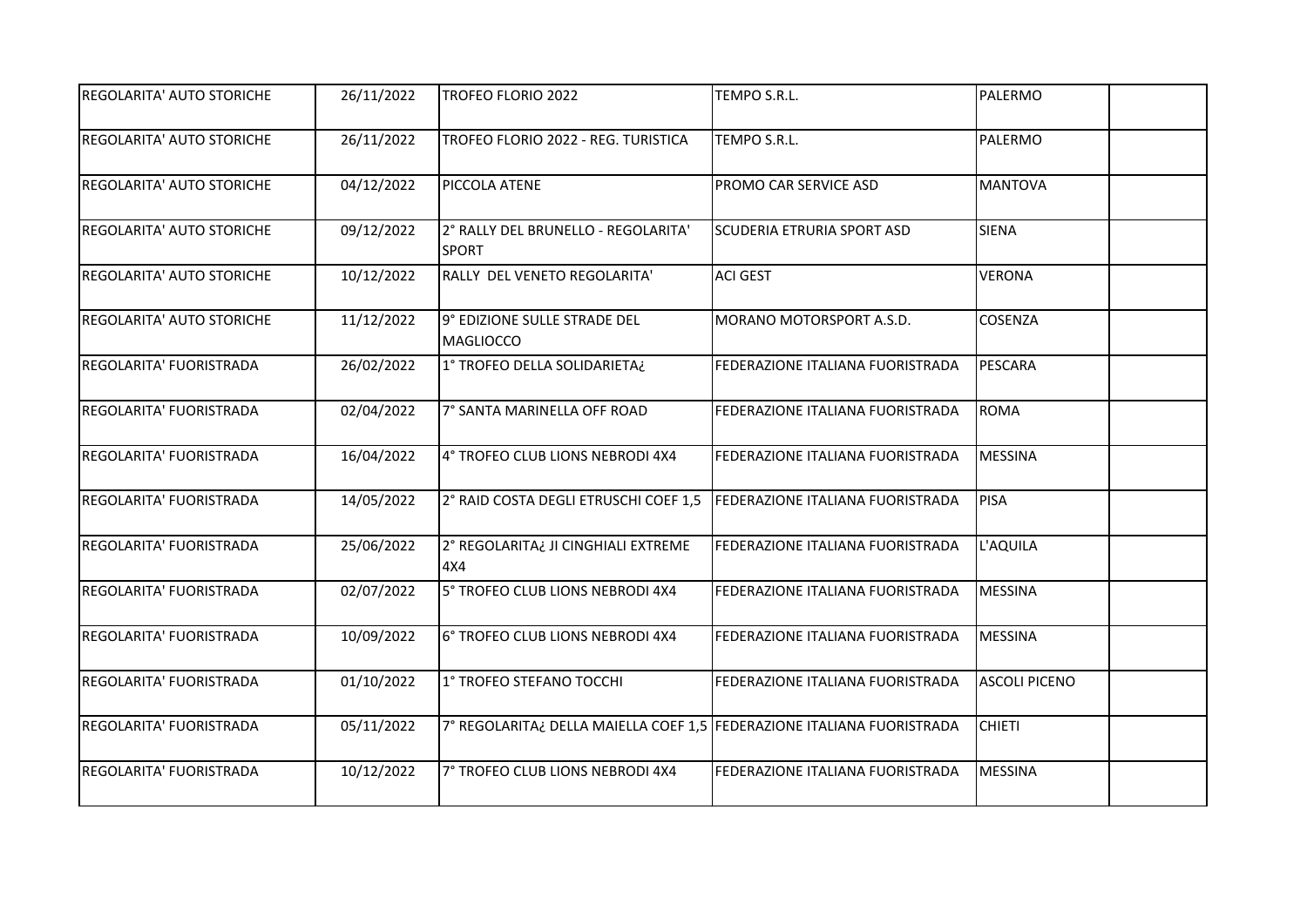| <b>SLALOM</b> | 06/03/2022 | 4° SLALOM CITTÀ DI CALTAGIRONE""<br><b>TROFEO CARNIBELLA</b>                             | A.S.D. STREET RACERS                                    | <b>CATANIA</b>  | CO 5^ZONA                     |
|---------------|------------|------------------------------------------------------------------------------------------|---------------------------------------------------------|-----------------|-------------------------------|
|               |            |                                                                                          |                                                         |                 |                               |
| <b>SLALOM</b> | 13/03/2022 | 1° SLALOM VAL D'ANAPO - SORTINO                                                          | A.S.D. TEAM CORSE BRIGANTI                              | <b>SIRACUSA</b> |                               |
| <b>SLALOM</b> | 20/03/2022 | 3° SLALOM DELL'ETNA -CITTA' DI BRONTE A.S.D. STREET RACERS                               |                                                         | <b>SIRACUSA</b> |                               |
| <b>SLALOM</b> | 20/03/2022 | XXXI COPPA DELLA PRMAVERA                                                                | <b>AC SALERNO</b>                                       | SALERNO         |                               |
| <b>SLALOM</b> | 26/03/2022 | 6° SLALOM DEL SATIRO CITTA' DI MAZARA KINISIA KARTING CLUB A.S.D.<br><b>DEL VALLO TP</b> |                                                         | <b>TRAPANI</b>  |                               |
| <b>SLALOM</b> | 02/04/2022 | 16°+1 SLALOM SORRENTO-SANT'AGATA                                                         | A.S.D. ROMBO TEAM                                       | <b>NAPOLI</b>   | CO3^ZONA,<br><b>TR CENTRO</b> |
| <b>SLALOM</b> | 02/04/2022 | 4° SLALOM ROCCELLA SAN CATALDO<br><b>TROFEO ONOFRIO GIAN</b>                             | <b>ASD PASSIONE &amp; SPORT</b>                         | CALTANISSETTA   | CO 5^ZONA                     |
| <b>SLALOM</b> | 03/04/2022 | 11° SLALOM GUSPINI ARBUS                                                                 | ACI CAGLIARI PER LO SPORT ASD                           | <b>CAGLIARI</b> |                               |
| <b>SLALOM</b> | 09/04/2022 | 1° SLALOM DEL ""GIGANTE""<br>GIARDINELLO-SAGANA                                          | A.S.D. SCUDERIA AUTOMOBILISTICA<br><b>ARMANNO CORSE</b> | PALERMO         |                               |
| <b>SLALOM</b> | 23/04/2022 | 3° SLALOM MONTI LESSINI                                                                  | A.S.D. POVIL RACE SPORT                                 | <b>VERONA</b>   | CO 1^ZONA                     |
| <b>SLALOM</b> | 24/04/2022 | 15° SLALOM SANT'ANDREA DI BONAGIA<br><b>VALDERICE TP</b>                                 | KINISIA KARTING CLUB A.S.D.                             | <b>TRAPANI</b>  | CO 5^ZONA                     |
| <b>SLALOM</b> | 30/04/2022 | 2° MINISLALOM CITTÀ DI AMENDOLARA                                                        | <b>ASA CASTROVILLARI</b>                                | <b>COSENZA</b>  |                               |
| <b>SLALOM</b> | 30/04/2022 | 40° SLALOM MIGNANEGO - GIOVI                                                             | <b>SCUDERIA VALPOLCEVERA</b><br><b>ORGANIZZAZIONI</b>   | <b>GENOVA</b>   |                               |
| <b>SLALOM</b> | 30/04/2022 | 5°SLALOM CITTA' DI LOCERI                                                                | <b>ASSOCIAZIONE OGLIASTRA RACING</b>                    | NUORO           | CI, CO<br>2^ZONA              |
| <b>SLALOM</b> | 01/05/2022 | 1^ SLALOM FRANCAVILLA DI SICILIA                                                         | <b>CST SPORT ASD</b>                                    | MESSINA         |                               |
| <b>SLALOM</b> | 01/05/2022 | 3° SLALOM TORRE DEL MITO                                                                 | A.S.D MOTORSPORT SCORRANO                               | <b>LECCE</b>    |                               |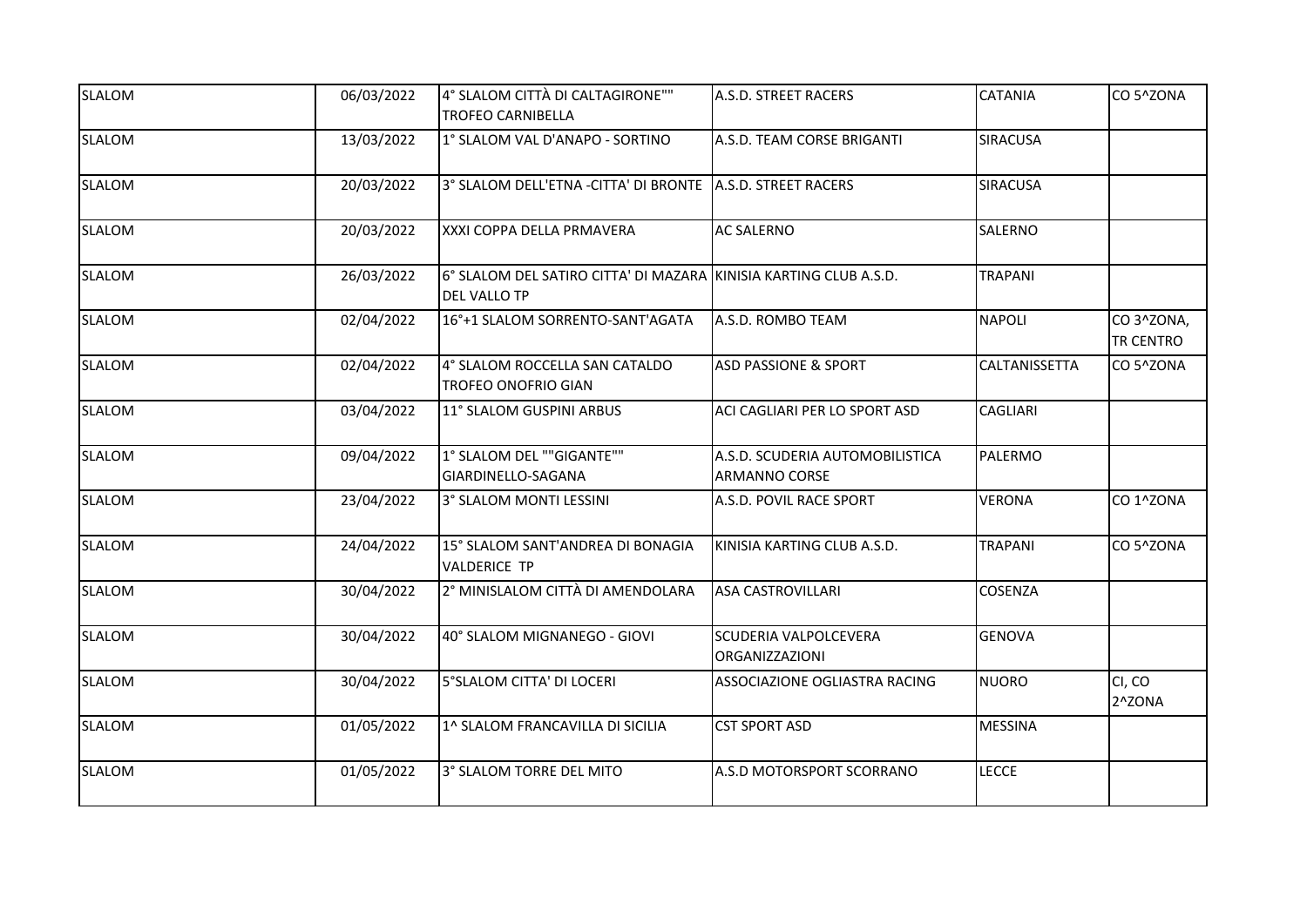| <b>SLALOM</b> | 07/05/2022 | 19^ COPPA CITTA' DI PICERNO-4°                                               | <b>ASSOCIAZIONE BASILICATA</b>                        | <b>POTENZA</b>         |                              |
|---------------|------------|------------------------------------------------------------------------------|-------------------------------------------------------|------------------------|------------------------------|
|               |            | MEMORIAL C. VAZZA                                                            | <b>MOTORSPORT</b>                                     |                        |                              |
| <b>SLALOM</b> | 08/05/2022 | 1° SLALOM CITTA' DI PRIZZI                                                   | <b>ASD PASSIONE &amp; SPORT</b>                       | PALERMO                |                              |
| <b>SLALOM</b> | 14/05/2022 | 27° SLALOM ROCCA NOVARA                                                      | A.S.D. TOP COMPETITION                                | <b>MESSINA</b>         | lcı                          |
| <b>SLALOM</b> | 15/05/2022 | 1° SLALOM CITTA' DI STILO - VALLATA<br><b>DELLO STILARO</b>                  | A.S.D. PILOTI PER PASSIONE                            | <b>REGGIO CALABRIA</b> |                              |
| <b>SLALOM</b> | 21/05/2022 | 28^ COPPA CITTÀ DI PARTANNA                                                  | A. S. D. SPORTING CLUB                                | <b>TRAPANI</b>         | <b>TR Sud</b>                |
| <b>SLALOM</b> | 22/05/2022 | 3^ COPPA CITTA' DI CORLETO                                                   | <b>ASSOCIAZIONE BASILICATA</b><br><b>MOTORSPORT</b>   | POTENZA                | CO 4^ZONA                    |
| <b>SLALOM</b> | 28/05/2022 | 29° SLALOM CITTÀ DI CAMPOBASSO                                               | A.C. MOLISE                                           | CAMPOBASSO             | CI, CI                       |
| <b>SLALOM</b> | 28/05/2022 | 4° SLALOM QUOTA MILLE TROFEO CICCIO ASD PASSIONE & SPORT<br><b>GIUFFRIDA</b> |                                                       | <b>CATANIA</b>         | <b>TR Sud</b>                |
| <b>SLALOM</b> | 28/05/2022 | 53^ SUSA-MONCENISIO ""LE SCALE""                                             | SUPERGARA A.S.D.                                      | <b>TORINO</b>          | CO 1^ZONA                    |
| <b>SLALOM</b> | 28/05/2022 | XI SLALOM S.STEFANO - MANNOLI                                                | <b>C.O. ASPROMONTE</b>                                | <b>REGGIO CALABRIA</b> |                              |
| <b>SLALOM</b> | 29/05/2022 | 13° GUSANA GAVOI 2° MEM. GIOVANNI<br><b>VACCA</b>                            | <b>TEAM OSILO CORSE</b>                               | <b>NUORO</b>           |                              |
| <b>SLALOM</b> | 04/06/2022 | 1° SL MINIERA DI ZOLFO COZZO DISI-<br><b>CASTELTERMINI</b>                   | TEAM PALIKE' A.S.D.                                   | <b>AGRIGENTO</b>       |                              |
| <b>SLALOM</b> | 11/06/2022 | 3° SLALOM BUSALLA - CROCEFIESCHI                                             | <b>SCUDERIA VALPOLCEVERA</b><br><b>ORGANIZZAZIONI</b> | <b>GENOVA</b>          |                              |
| <b>SLALOM</b> | 11/06/2022 | 5 SLALOM CALDARO - APPIANO   MENDEL A.S.P.A.D. ADIGE SPORT<br>SLALOM         |                                                       | <b>BOLZANO</b>         |                              |
| <b>SLALOM</b> | 12/06/2022 | 20° SLALOM DELL'AGROERICINO                                                  | KINISIA KARTING CLUB A.S.D.                           | <b>TRAPANI</b>         | lcı                          |
| <b>SLALOM</b> | 12/06/2022 | 23 SLALOM SEREDDA ITTIRI                                                     | A.S.D. ITTIRESE SPORT MOTORISTICI -<br>A.I.S.M.       | SASSARI                | CO 2^ZONA,<br><b>TR NORD</b> |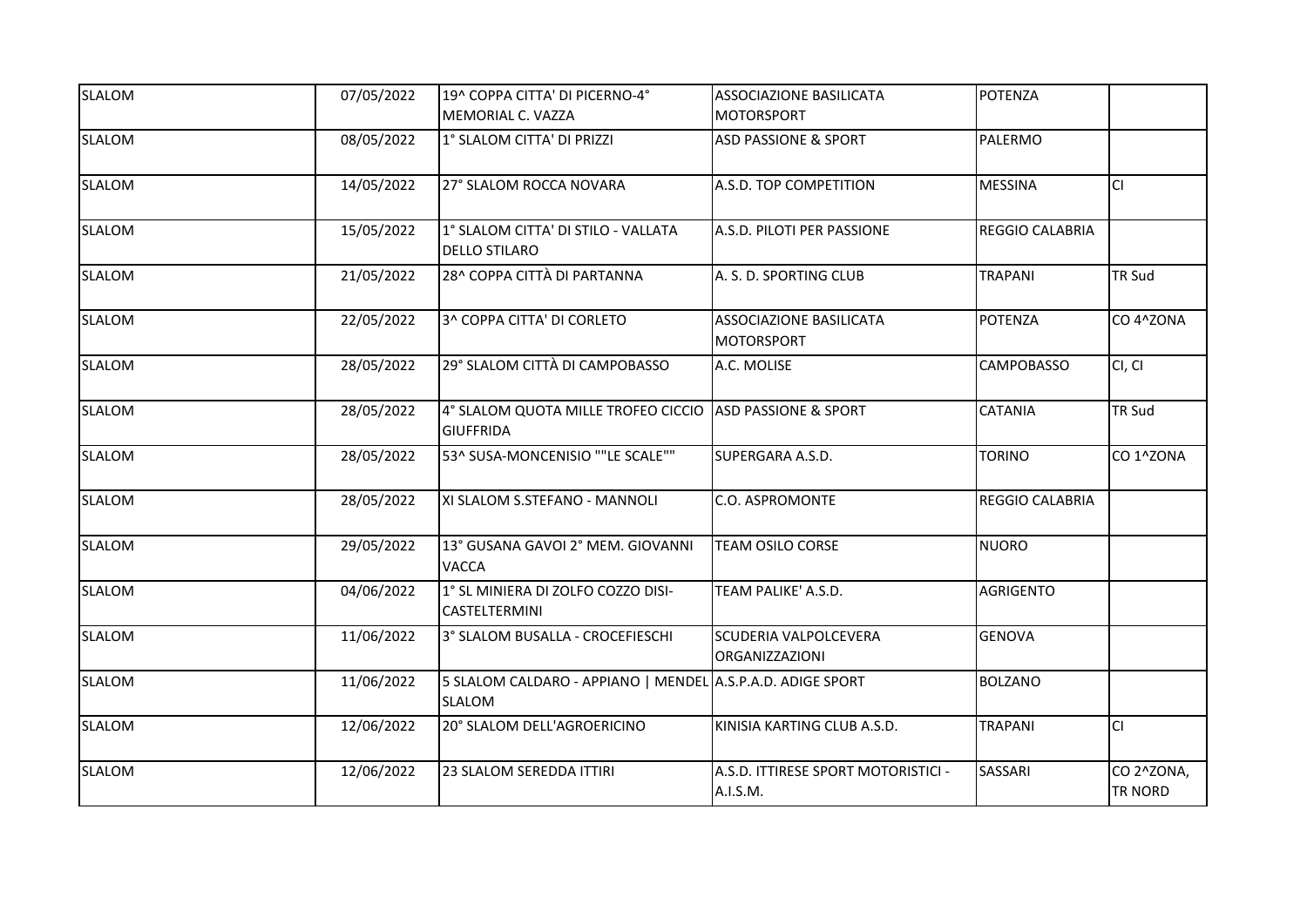| <b>SLALOM</b> | 12/06/2022 | 3° SLALOM CASTELLO DI ROCCA<br><b>D'EVANDRO</b>              | A.S.D. ROMBO TEAM                            | <b>CASERTA</b>    |                               |
|---------------|------------|--------------------------------------------------------------|----------------------------------------------|-------------------|-------------------------------|
| <b>SLALOM</b> | 18/06/2022 | 13° SLALOM DELLE FONTI DI SCILLATO                           | <b>AC PALERMO</b>                            | PALERMO           | CO 5^ZONA                     |
| <b>SLALOM</b> | 18/06/2022 | 5° SLALOM DUE COMUNI - TR.CITTÀ DI<br><b>ALATRI E VEROLI</b> | A.S.D. MOTORSPORT 2C                         | <b>FROSINONE</b>  | CO3^ZONA,<br>RIS CI, TR       |
| <b>SLALOM</b> | 19/06/2022 | 4° MINISLALOM CITTA' DI LUZZI                                | <b>ASA CASTROVILLARI</b>                     | <b>COSENZA</b>    |                               |
| <b>SLALOM</b> | 19/06/2022 | 9^ BUBBIO-CASSINASCO                                         | SUPERGARA A.S.D.                             | <b>ASTI</b>       | CO 1^ZONA,<br><b>TR NORD</b>  |
| <b>SLALOM</b> | 25/06/2022 | 4° SLALOM STAZIONE-PATTADA                                   | <b>ASSOCIAZIONE MOTORISTICA</b><br>PATTADESE | <b>SASSARI</b>    |                               |
| <b>SLALOM</b> | 25/06/2022 | 5° SLALOM DI SALICE                                          | A.S.D. TOP COMPETITION                       | <b>MESSINA</b>    | CO 5^ZONA                     |
| <b>SLALOM</b> | 26/06/2022 | 10^ SLALOM DEI TRULLI - MONOPOLI                             | <b>AUTOMOBILE CLUB BARI</b>                  | BARI              | CI, TR CENTRO                 |
| <b>SLALOM</b> | 02/07/2022 | 1 SLALOM CHIARAMONTE GULFI                                   | A.S.D. STREET RACERS                         | RAGUSA            |                               |
| <b>SLALOM</b> | 02/07/2022 | 6° SLALOM SAN NICOLA                                         | A.S.D. TECNO MOTOR RACING TEAM               | <b>CAMPOBASSO</b> | CO3^ZONA,<br><b>TR CENTRO</b> |
| <b>SLALOM</b> | 09/07/2022 | 2° SLALOM CITTA DI BULTEI                                    | A.S.D. GRUPPO MOTORI TULA                    | SASSARI           |                               |
| <b>SLALOM</b> | 09/07/2022 | 2° SLALOM DELL' APPENNINO.                                   | <b>REGGELLO MOTOR SPORT ASD</b>              | <b>BOLOGNA</b>    | CO 1^ZONA                     |
| SLALOM        | 09/07/2022 | 35° MAXISLALOM SALERNO-CROCE DI<br><b>CAVA</b>               | A.S.D. ROMBO TEAM                            | SALERNO           | CO3^ZONA,<br><b>RIS TR</b>    |
| <b>SLALOM</b> | 10/07/2022 | 1° AUTOSLALOM VALLE DELLO JATO                               | TEAM PALIKE' A.S.D.                          | PALERMO           |                               |
| <b>SLALOM</b> | 10/07/2022 | 6° SLALOM DI GAMBARIE                                        | A.S.D. PILOTI PER PASSIONE                   | REGGIO CALABRIA   | <b>TR Sud</b>                 |
| <b>SLALOM</b> | 16/07/2022 | 14° SLALOM FAVALE CASTELLO                                   | SPORT FAVALE 07 A.S.D.                       | <b>GENOVA</b>     | CI, TR NORD                   |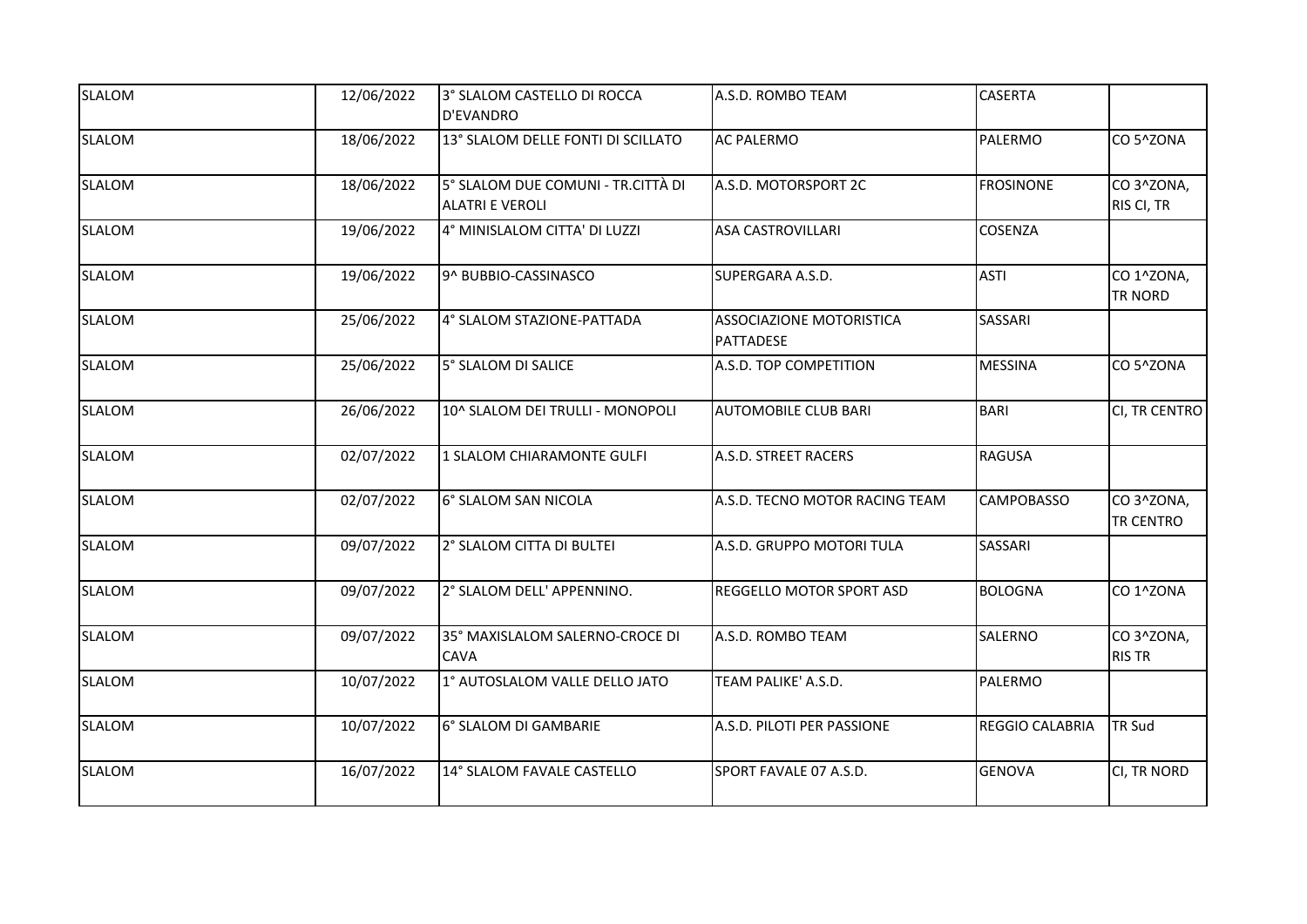| <b>SLALOM</b> | 16/07/2022 | 7^ COPPA CITTA' DI GRASSANO                                                      | <b>ASSOCIAZIONE BASILICATA</b><br><b>MOTORSPORT</b>     | <b>POTENZA</b>         | CO 4^ZONA              |
|---------------|------------|----------------------------------------------------------------------------------|---------------------------------------------------------|------------------------|------------------------|
| <b>SLALOM</b> | 16/07/2022 | XII MINISLALOM CAMPO CALABRO                                                     | <b>C.O. ASPROMONTE</b>                                  | <b>REGGIO CALABRIA</b> |                        |
| <b>SLALOM</b> | 17/07/2022 | 7° SLALOM MONTEROSSO ALMO M. IL<br>PICCOLO WILLIAM                               | A.S.D. STREET RACERS                                    | <b>RAGUSA</b>          | CO 5^ZONA              |
| <b>SLALOM</b> | 23/07/2022 | 20° SLALOM CITTA' DI OSILO 13° MEM.<br><b>DAVIDE PIRINO</b>                      | TEAM OSILO CORSE                                        | SASSARI                |                        |
| <b>SLALOM</b> | 23/07/2022 | 7° AUTOSLALOM CITTA' DI SANT'ANGELO<br><b>MUXARO</b>                             | MUXARO CORSE A.S.D.                                     | <b>AGRIGENTO</b>       | RIS CI, TR Sud         |
| <b>SLALOM</b> | 24/07/2022 | 2° SLALOM TRIESTE                                                                | A.S.D. E4RUN                                            | <b>TRIESTE</b>         |                        |
| <b>SLALOM</b> | 30/07/2022 | 3° MINISLALOM CITTA' MOLOCHIO                                                    | <b>C.O. ASPROMONTE</b>                                  | REGGIO CALABRIA        |                        |
| <b>SLALOM</b> | 30/07/2022 | 6° SLALOM ALTOFONTE-REBUTTONE                                                    | A.S.D. SCUDERIA AUTOMOBILISTICA<br><b>ARMANNO CORSE</b> | PALERMO                | <b>TR Sud</b>          |
| <b>SLALOM</b> | 30/07/2022 | 9°TROFEO VULTURE MELFESE CITTA' DI<br><b>MELFI E RAPOLLA</b>                     | <b>ASSOCIAZIONE BASILICATA</b><br>MOTORSPORT            | POTENZA                | lcı                    |
| <b>SLALOM</b> | 31/07/2022 | 2^ SUSA MOTOR OASI                                                               | SUPERGARA A.S.D.                                        | TORINO                 |                        |
| <b>SLALOM</b> | 31/07/2022 | 3° MINI SLALOM DI TORRICELLA SICURA                                              | P.T. RACING                                             | <b>TERAMO</b>          |                        |
| <b>SLALOM</b> | 06/08/2022 | 1° SLALOM DI RACALMUTO                                                           | <b>ASD PASSIONE &amp; SPORT</b>                         | <b>AGRIGENTO</b>       |                        |
| <b>SLALOM</b> | 06/08/2022 | 4° SLALOM CITTA' DI TIRIOLO                                                      | TEAM MEDITERRANEO A.S.D.                                | CATANZARO              |                        |
| <b>SLALOM</b> | 06/08/2022 | 6° SLALOM CITTA DI COSSOINE                                                      | A.S.D. GRUPPO MOTORI TULA                               | SASSARI                |                        |
| <b>SLALOM</b> | 07/08/2022 | 18° SLALOM CITTÀ DI SANTOPADRE                                                   | A.S.D. MOTORSPORT 2C                                    | <b>FROSINONE</b>       | CO3^ZONA,<br>TR CENTRO |
| <b>SLALOM</b> | 21/08/2022 | 13^ COPPA CITTA' DI MONTESANO SULLA ASSOCIAZIONE BASILICATA<br><b>MARCELLANA</b> | MOTORSPORT                                              | SALERNO                | CO3^ZONA               |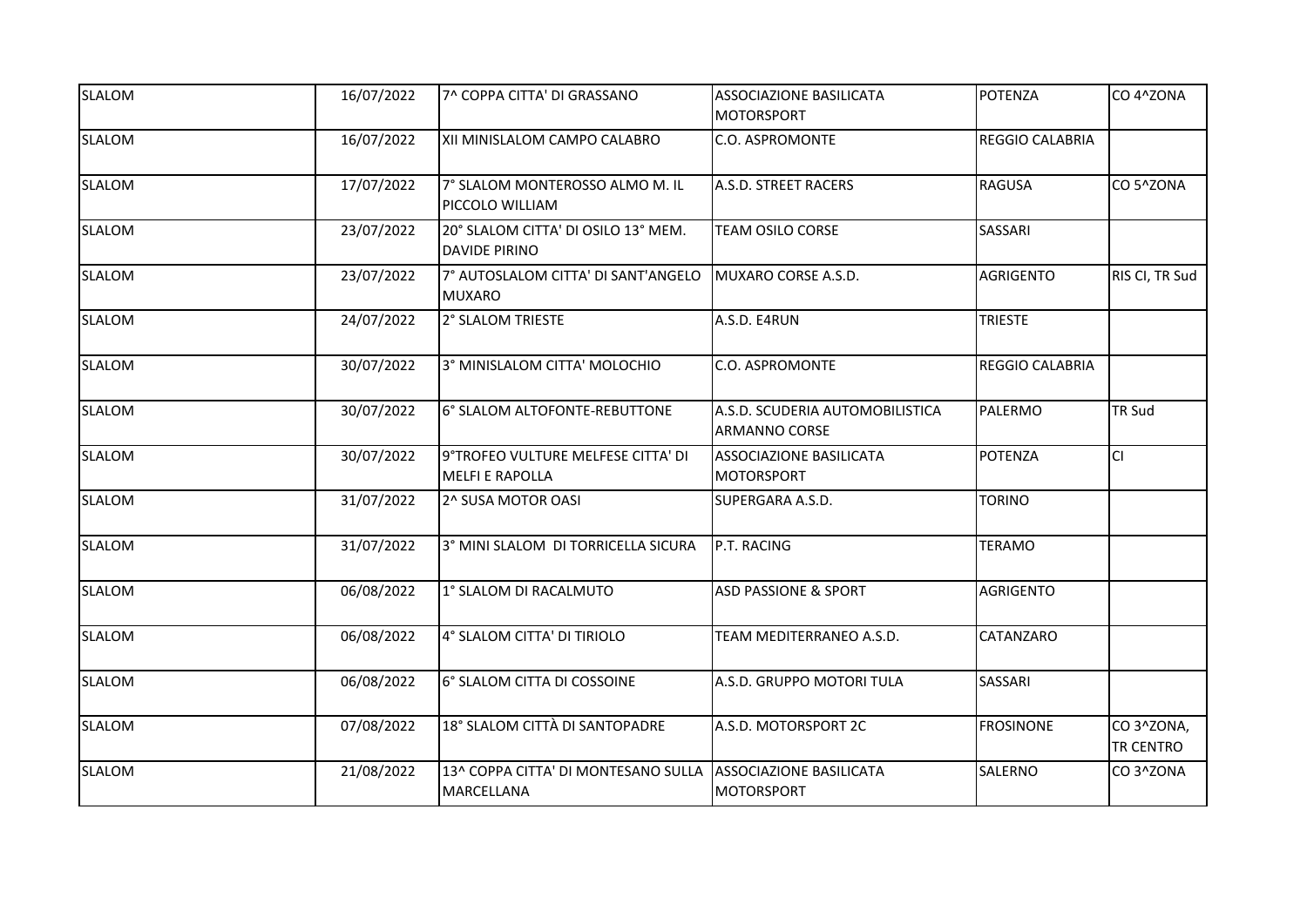| <b>SLALOM</b> | 21/08/2022 | 2° MINISLALOM CALANNA - LAGANADI                                                  | A.S.D. PILOTI PER PASSIONE                          | <b>REGGIO CALABRIA</b> |                              |
|---------------|------------|-----------------------------------------------------------------------------------|-----------------------------------------------------|------------------------|------------------------------|
| <b>SLALOM</b> | 21/08/2022 | 8° AUTOSLALOM CITTA' DI CAMMARATA - TEAM PALIKE' A.S.D.<br>SAN G. GEMINI          |                                                     | <b>AGRIGENTO</b>       |                              |
| <b>SLALOM</b> | 27/08/2022 | 10° SLALOM 7 TORNANTI MONTE<br><b>BONDONE</b>                                     | <b>SCUDERIA TRENTINA</b>                            | <b>TRENTO</b>          | CI, TR NORD                  |
| <b>SLALOM</b> | 27/08/2022 | 2° SLALOM CITTA' DI USINI                                                         | TEAM OSILO CORSE                                    | SASSARI                |                              |
| <b>SLALOM</b> | 28/08/2022 | 1° SLALOM CITTA' DI FAVARA                                                        | S.S.D.PRORACING S.R.L.                              | <b>AGRIGENTO</b>       |                              |
| <b>SLALOM</b> | 03/09/2022 | 3° SLALOM CITTA' DI ALTOMONTE                                                     | <b>ASA CASTROVILLARI</b>                            | <b>COSENZA</b>         | CO 4^ZONA                    |
| <b>SLALOM</b> | 03/09/2022 | 49^ GARESSIO-S.BERNARDO                                                           | SUPERGARA A.S.D.                                    | <b>CUNEO</b>           | CO 1^ZONA,<br>TR NORD        |
| <b>SLALOM</b> | 04/09/2022 | 1° AUTOSLALOM CITTÀ DI UCRIA                                                      | TEAM PALIKE' A.S.D.                                 | <b>MESSINA</b>         |                              |
| <b>SLALOM</b> | 09/09/2022 | 5 SLALOM VAL DI SOLE   SALITA DIMARO - A.S.P.A.D. ADIGE SPORT<br><b>FOLGARIDA</b> |                                                     | <b>TRENTO</b>          |                              |
| <b>SLALOM</b> | 11/09/2022 | 2 MINI SLALOM CITTA' DI COLLEDARA                                                 | P.T. RACING                                         | <b>TERAMO</b>          |                              |
| <b>SLALOM</b> | 11/09/2022 | 21° SLALOM CITTA' DI BUDDUSO' 7° MEM. A.S.D. GRUPPO MOTORISTICO<br>FR. TILOCCA    | <b>BUDDUSO'</b>                                     | <b>OLBIA - TEMPIO</b>  |                              |
| <b>SLALOM</b> | 11/09/2022 | 2° SLALOM CITTA' DI MONTE<br>SANT'ANGELO                                          | A.S.D. TECNO MOTOR RACING TEAM                      | <b>FOGGIA</b>          | CO 4^ZONA                    |
| SLALOM        | 16/09/2022 | 7° SLALOM CURINGHESE                                                              | LAMEZIA MOTORSPORT ASD                              | CATANZARO              | CO 4^ZONA,<br>RIS CI, TR Sud |
| <b>SLALOM</b> | 17/09/2022 | 7° SLALOM COPPA CITTA' DI RICIGLIANO                                              | <b>ASSOCIAZIONE BASILICATA</b><br><b>MOTORSPORT</b> | SALERNO                | CO3^ZONA                     |
| <b>SLALOM</b> | 17/09/2022 | 9° SLALOM DEI COLLI EUGANEI CITTA' DI<br><b>ESTE</b>                              | HORNET CORSE A.S.D.                                 | <b>PADOVA</b>          | CI, TR NORD                  |
| <b>SLALOM</b> | 18/09/2022 | 8° SLALOM DELLA CITTA' IBLEA""- COMISO A.S.D. STREET RACERS                       |                                                     | <b>RAGUSA</b>          |                              |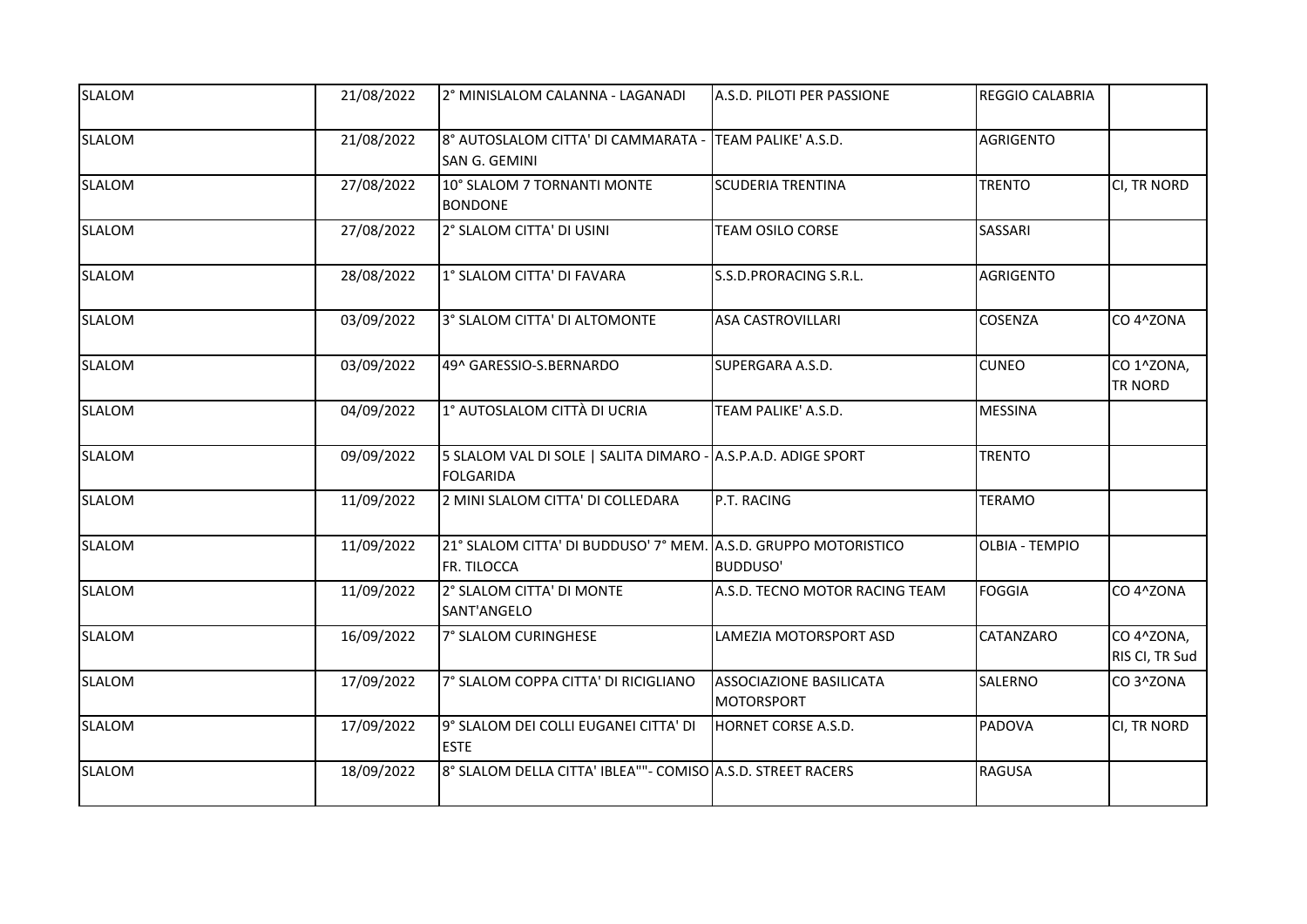| <b>SLALOM</b> | 24/09/2022 | 11 SLALOM CHIAVARI LEIVI                                    | SPORT FAVALE 07 A.S.D.       | <b>GENOVA</b>          |                                |
|---------------|------------|-------------------------------------------------------------|------------------------------|------------------------|--------------------------------|
| <b>SLALOM</b> | 24/09/2022 | 8° SLALOM TROFEO SELVA DI FASANO                            | <b>FASANO CORSE ASD</b>      | <b>BRINDISI</b>        | CO 4^ZONA,<br><b>TR CENTRO</b> |
| <b>SLALOM</b> | 24/09/2022 | SLALOM DI VILLANOVA MONTELEONE                              | A.S.D. GRUPPO MOTORI TULA    | <b>SASSARI</b>         |                                |
| <b>SLALOM</b> | 24/09/2022 | XVII MINISLALOM CITTA' DI BAGALADI                          | <b>C.O. ASPROMONTE</b>       | REGGIO CALABRIA        |                                |
| <b>SLALOM</b> | 25/09/2022 | 19° SLALOM CITTA' INTER.LE DEI MARMI<br><b>CUSTONACI TP</b> | KINISIA KARTING CLUB A.S.D.  | <b>TRAPANI</b>         | CO 5^ZONA,<br><b>RIS TR</b>    |
| <b>SLALOM</b> | 25/09/2022 | 2. SLALOM VANDOIES - TERENTO                                | RACING TEAM MERANO           | <b>BOLZANO</b>         |                                |
| <b>SLALOM</b> | 01/10/2022 | 14°SLALOM CITTA' DI BOLCA                                   | A.S.D. POVIL RACE SPORT      | <b>VERONA</b>          | CO 1^ZONA,<br><b>TR NORD</b>   |
| <b>SLALOM</b> | 02/10/2022 | 10° MAXISLALOM CITTA' DI<br>ROCCADASPIDE                    | A.S.D. ROMBO TEAM            | <b>SALERNO</b>         | <b>CI</b>                      |
| <b>SLALOM</b> | 02/10/2022 | 27° AUTOSLALOM CITTA' DI MISILMERI                          | A.S.D. MISILMERI RACING      | PALERMO                | CO 5^ZONA                      |
| <b>SLALOM</b> | 02/10/2022 | XIII SLALOM CITTA' DI SAMBATELLO                            | A.S.D. PILOTI PER PASSIONE   | <b>REGGIO CALABRIA</b> | CO 4^ZONA                      |
| <b>SLALOM</b> | 08/10/2022 | 27° SLALOM TORREGROTTA-<br>ROCCAVALDINA                     | A.S.D. TOP COMPETITION       | <b>MESSINA</b>         | <b>TR Sud</b>                  |
| <b>SLALOM</b> | 16/10/2022 | 14° SLALOM CITTA' DI AVOLA                                  | SIRACUSA PRO MOTOR SPORT ASD | <b>SIRACUSA</b>        | <b>CI</b>                      |
| <b>SLALOM</b> | 16/10/2022 | 2° SLALOM CITTA' DI OLIENA 2° MEM.<br><b>FRANCO SALE</b>    | <b>TEAM OSILO CORSE</b>      | <b>NUORO</b>           |                                |
| <b>SLALOM</b> | 16/10/2022 | 6° SLALOM CITTA' DI OPPIDO<br><b>MAMERTINA</b>              | OPPIDO MAMERTINA RACING ASD  | REGGIO CALABRIA        |                                |
| <b>SLALOM</b> | 23/10/2022 | 4° MINISLALOM CITTA' DI TRAMONTI                            | <b>AC SALERNO</b>            | SALERNO                |                                |
| <b>SLALOM</b> | 23/10/2022 | 5° SLALOM MONTE BONIFATO CITTA' DI<br><b>ALCAMO TP</b>      | KINISIA KARTING CLUB A.S.D.  | <b>TRAPANI</b>         | CO 5^ZONA                      |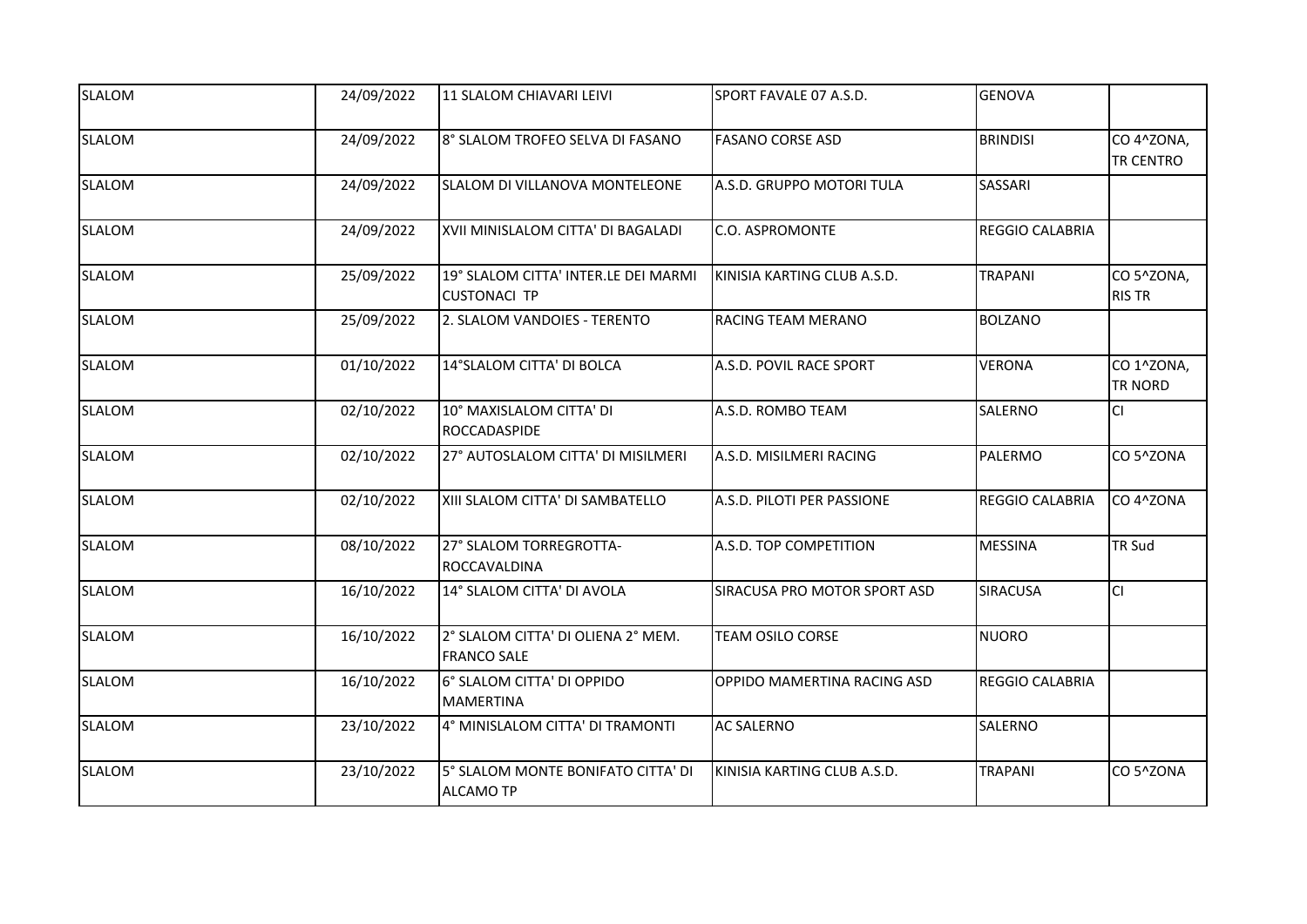| <b>SLALOM</b>    | 23/10/2022 | 7° SLALOM CITTA' DI DORGALI                           | A.S.D. AUTOSPORT DORGALI                | NUORO            |                  |
|------------------|------------|-------------------------------------------------------|-----------------------------------------|------------------|------------------|
| <b>SLALOM</b>    | 30/10/2022 | 1° AUTOSLALOM CITTÀ DI LASCARI                        | TEAM PALIKE' A.S.D.                     | PALERMO          |                  |
| <b>SLALOM</b>    | 30/10/2022 | 20° SLALOM MONTE CONDRO'                              | ASSOCIAZIONE CULTURALE DALIDA'          | <b>CATANZARO</b> | lcı              |
| <b>SLALOM</b>    | 06/11/2022 | 1° SLALOM DELLA CITTA' BAROCCA -<br>TROFEO PEROLINI"" | A.S.D. STREET RACERS                    | <b>SIRACUSA</b>  |                  |
| <b>SLALOM</b>    | 12/11/2022 | 23° TROFEO CITTA' DI MASSA LUBRENSE                   | A.S.D. ROMBO TEAM                       | <b>NAPOLI</b>    | <b>TR CENTRO</b> |
| <b>SLALOM</b>    | 13/11/2022 | 21 ° SLALOM GIARRE                                    | AUTOMOBILE CLUB ACIREALE                | <b>CATANIA</b>   |                  |
| <b>SLALOM</b>    | 13/11/2022 | 3° MINISLALOM CITTA' DI TORANO                        | <b>ASA CASTROVILLARI</b>                | COSENZA          |                  |
| <b>SLALOM</b>    | 20/11/2022 | 3° SLALOM CITTA' DI MELILLI                           | A.S.D. TEAM CORSE BRIGANTI              | <b>SIRACUSA</b>  |                  |
| <b>SLALOM</b>    | 26/11/2022 | FINALE TROFEI D'ITALIA SLALOM                         | KARTING CLUB SARNO S.S.D A R.L.         | SALERNO          | <b>FINALE TR</b> |
| <b>SLALOM</b>    | 04/12/2022 | 1° SLALOM CITTA' DI CASTELL'UMBERTO                   | <b>CST SPORT ASD</b>                    | <b>MESSINA</b>   |                  |
| <b>TRIAL 4X4</b> | 06/03/2022 | 3° TROFEO BARONI 4X4 2022 COEF 1,5                    | <b>FEDERAZIONE ITALIANA FUORISTRADA</b> | SALERNO          |                  |
| TRIAL 4X4        | 20/03/2022 | 2° TROFEO CLUB LA CONTEA COEF 1,5                     | FEDERAZIONE ITALIANA FUORISTRADA        | RAGUSA           |                  |
| TRIAL 4X4        | 03/04/2022 | 4° TROFEO GLADIATORI 4X4 COEF 1,5                     | FEDERAZIONE ITALIANA FUORISTRADA        | <b>BENEVENTO</b> |                  |
| TRIAL 4X4        | 10/04/2022 | 1° TROFEO CLUB PMP COEF 1,5                           | FEDERAZIONE ITALIANA FUORISTRADA        | ROMA             |                  |
| TRIAL 4X4        | 10/04/2022 | 1° TROFEO CLUB TAORMINA 4X4                           | FEDERAZIONE ITALIANA FUORISTRADA        | MESSINA          |                  |
| TRIAL 4X4        | 24/04/2022 | 3° MEMORIAL STELLITANO GIUSEPPE<br>COEF.1,5           | FEDERAZIONE ITALIANA FUORISTRADA        | <b>LUCCA</b>     |                  |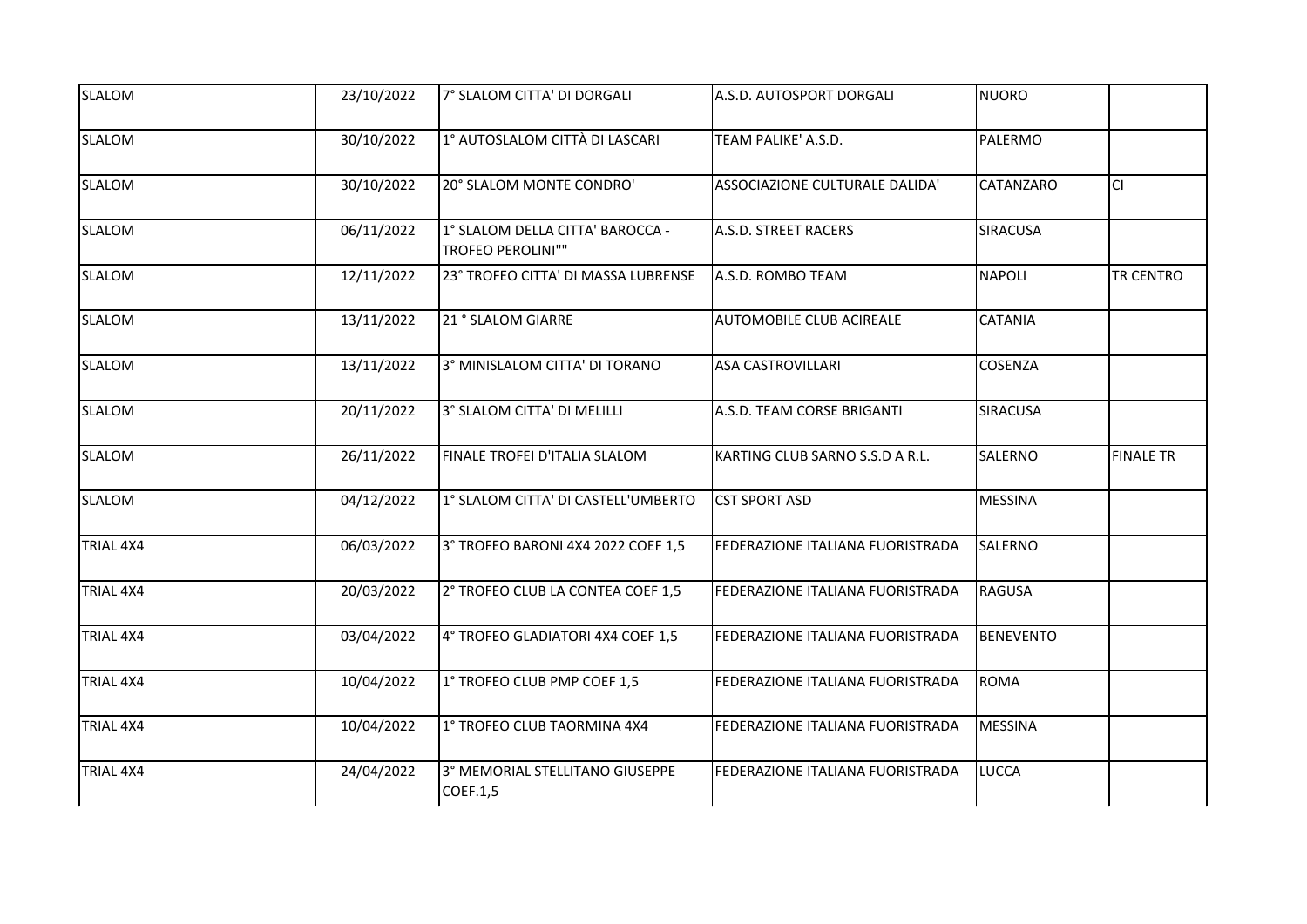| <b>TRIAL 4X4</b> | 08/05/2022 | 1° TROFEO BARONI 4X4                                                 | FEDERAZIONE ITALIANA FUORISTRADA        | <b>NAPOLI</b>         |
|------------------|------------|----------------------------------------------------------------------|-----------------------------------------|-----------------------|
| <b>TRIAL 4X4</b> | 08/05/2022 | 4° TROFEO ASD CLUB TORTUGA 4X4                                       | FEDERAZIONE ITALIANA FUORISTRADA        | <b>FROSINONE</b>      |
| <b>TRIAL 4X4</b> | 15/05/2022 | 4° TROFEO 4X4 ROMAGNA TEAM                                           | FEDERAZIONE ITALIANA FUORISTRADA        | <b>FORLI - CESENA</b> |
| TRIAL 4X4        | 22/05/2022 | 1° TROFEO SERINO FUORISTRADA                                         | FEDERAZIONE ITALIANA FUORISTRADA        | <b>AVELLINO</b>       |
| <b>TRIAL 4X4</b> | 29/05/2022 | 5° TROFEO CLUB NEL DUBBIO ACCELLERA FEDERAZIONE ITALIANA FUORISTRADA |                                         | <b>CATANIA</b>        |
| TRIAL 4X4        | 12/06/2022 | 1° TROFEO CLUB LIONS NEBRODI 4X4                                     | FEDERAZIONE ITALIANA FUORISTRADA        | <b>MESSINA</b>        |
| TRIAL 4X4        | 12/06/2022 | 1°TROFEO CLUB ANGELS OFF ROAD                                        | FEDERAZIONE ITALIANA FUORISTRADA        | <b>NAPOLI</b>         |
| TRIAL 4X4        | 12/06/2022 | 3° TROFEO DEI CINGHIALI EXTREME 4X4                                  | FEDERAZIONE ITALIANA FUORISTRADA        | L'AQUILA              |
| TRIAL 4X4        | 12/06/2022 | 4° TROFEO CLUB IGOR 4X4                                              | FEDERAZIONE ITALIANA FUORISTRADA        | <b>FROSINONE</b>      |
| TRIAL 4X4        | 26/06/2022 | 3° TROFEO CLUB CAIAZZO 4X4 OFF ROAD                                  | <b>FEDERAZIONE ITALIANA FUORISTRADA</b> | <b>CASERTA</b>        |
| <b>TRIAL 4X4</b> | 03/07/2022 | 2° TROFEO SESTOLA                                                    | FEDERAZIONE ITALIANA FUORISTRADA        | <b>MODENA</b>         |
| TRIAL 4X4        | 03/07/2022 | 4°TROFEO TROFEO A.S.D. CLUB<br><b>AQUILOTTI 4X4</b>                  | FEDERAZIONE ITALIANA FUORISTRADA        | <b>FROSINONE</b>      |
| TRIAL 4X4        | 28/08/2022 | 6°TROFEO MUTRIA FUORISTRADA                                          | FEDERAZIONE ITALIANA FUORISTRADA        | <b>BENEVENTO</b>      |
| TRIAL 4X4        | 11/09/2022 | 2° TROFEO CLUB CINGHIALI 4X4                                         | FEDERAZIONE ITALIANA FUORISTRADA        | <b>FROSINONE</b>      |
| TRIAL 4X4        | 25/09/2022 | 2°TROFEO AVELLINO OFF ROAD COEF 1,5                                  | <b>FEDERAZIONE ITALIANA FUORISTRADA</b> | AVELLINO              |
| TRIAL 4X4        | 25/09/2022 | 4° TROFEO 1^ RIDOTTA FUORISTRADA<br><b>CLUB</b>                      | FEDERAZIONE ITALIANA FUORISTRADA        | <b>MACERATA</b>       |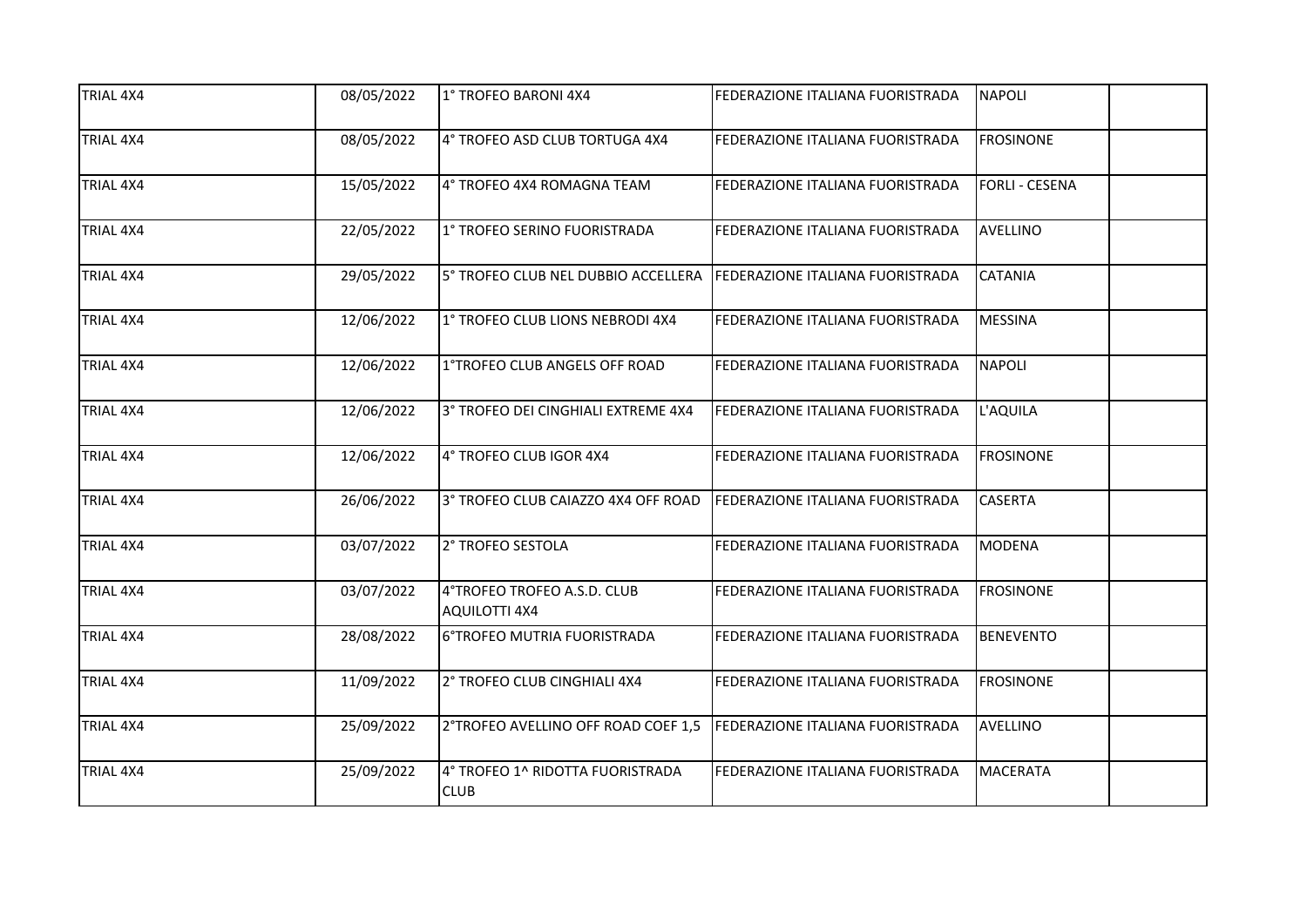| TRIAL 4X4                    | 16/10/2022 | 1° TROFEO I CLUB ORGANIZ.TRIAL REG<br>LAZIO                | FEDERAZIONE ITALIANA FUORISTRADA                | <b>FROSINONE</b> |                    |
|------------------------------|------------|------------------------------------------------------------|-------------------------------------------------|------------------|--------------------|
| TRIAL 4X4                    | 23/10/2022 | 1° TROFEO EXPERIENCE RAID 4X4 COEF<br>1,5                  | FEDERAZIONE ITALIANA FUORISTRADA                | <b>ANCONA</b>    |                    |
| TRIAL 4X4                    | 23/10/2022 | 1°TROFEO AQUILE DELL¿ETNA                                  | FEDERAZIONE ITALIANA FUORISTRADA                | PALERMO          |                    |
| TRIAL 4X4                    | 30/10/2022 | 2°TROFEO CLUB FREE ARIANO                                  | FEDERAZIONE ITALIANA FUORISTRADA                | <b>AVELLINO</b>  |                    |
| <b>TRIAL 4X4</b>             | 13/11/2022 | 1° TROFEO SAHARA CLUB                                      | FEDERAZIONE ITALIANA FUORISTRADA                | PALERMO          |                    |
| TRIAL 4X4                    | 04/12/2022 | 1° TROFEO ASD CLUB GLADIATORI 4X4<br><b>COEF 1,5</b>       | FEDERAZIONE ITALIANA FUORISTRADA                | <b>BENEVENTO</b> |                    |
| TRIAL 4X4                    | 11/12/2022 | 1° TROFEO ETNA'S ROADS 4X4 COEF 1,5                        | FEDERAZIONE ITALIANA FUORISTRADA                | PALERMO          |                    |
| <b>VELOCITA' FUORISTRADA</b> | 03/09/2022 | 36° TROFEO VEGLIO 4X4 - 4° TROFEO<br>ARCOBALENO            | ASD VEGLIO 4X4                                  | <b>BIELLA</b>    |                    |
| <b>VELOCITA' IN CIRCUITO</b> | 20/03/2022 | INDIVIDUAL RACES ATTACK/TROFEO<br><b>ITALIA CLASSICO</b>   | AMUB MAGIONE SPA                                | PERUGIA          |                    |
| <b>VELOCITA' IN CIRCUITO</b> | 08/05/2022 | TROFEO ITALIA CLASSICO                                     | AMUB MAGIONE SPA                                | PERUGIA          |                    |
| <b>VELOCITA' IN CIRCUITO</b> | 07/08/2022 | <b>TROFEO ITALIA CLASSICO 3</b>                            | AMUB MAGIONE SPA                                | PERUGIA          |                    |
| <b>VELOCITA' IN CIRCUITO</b> | 04/09/2022 | TROFEO ITALIA CLASSICO 4                                   | AMUB MAGIONE SPA                                | PERUGIA          |                    |
| <b>VELOCITA' IN CIRCUITO</b> | 02/10/2022 | TROFEO ITALIA CLASSICO 5                                   | AMUB MAGIONE SPA                                | PERUGIA          |                    |
| <b>VELOCITA' IN CIRCUITO</b> | 30/10/2022 | INDIVIDUAL RACES ATTACK/TROFEO<br><b>ITALIA CLASSICO 6</b> | AMUB MAGIONE SPA                                | PERUGIA          |                    |
| <b>VELOCITA' IN SALITA</b>   | 25/03/2022 | 1^ TROFEO COPPA DELLA CONSUMA                              | OR ACI PROMUOVE SRL                             | <b>FIRENZE</b>   | <b>TIVM CENTRO</b> |
| <b>VELOCITA' IN SALITA</b>   | 25/03/2022 | 65^ SALITA DEI MONTI IBLEI                                 | CINQUECENTISTI CHIARAMONTANI CLUB RAGUSA<br>ASD |                  | <b>TIVM SUD</b>    |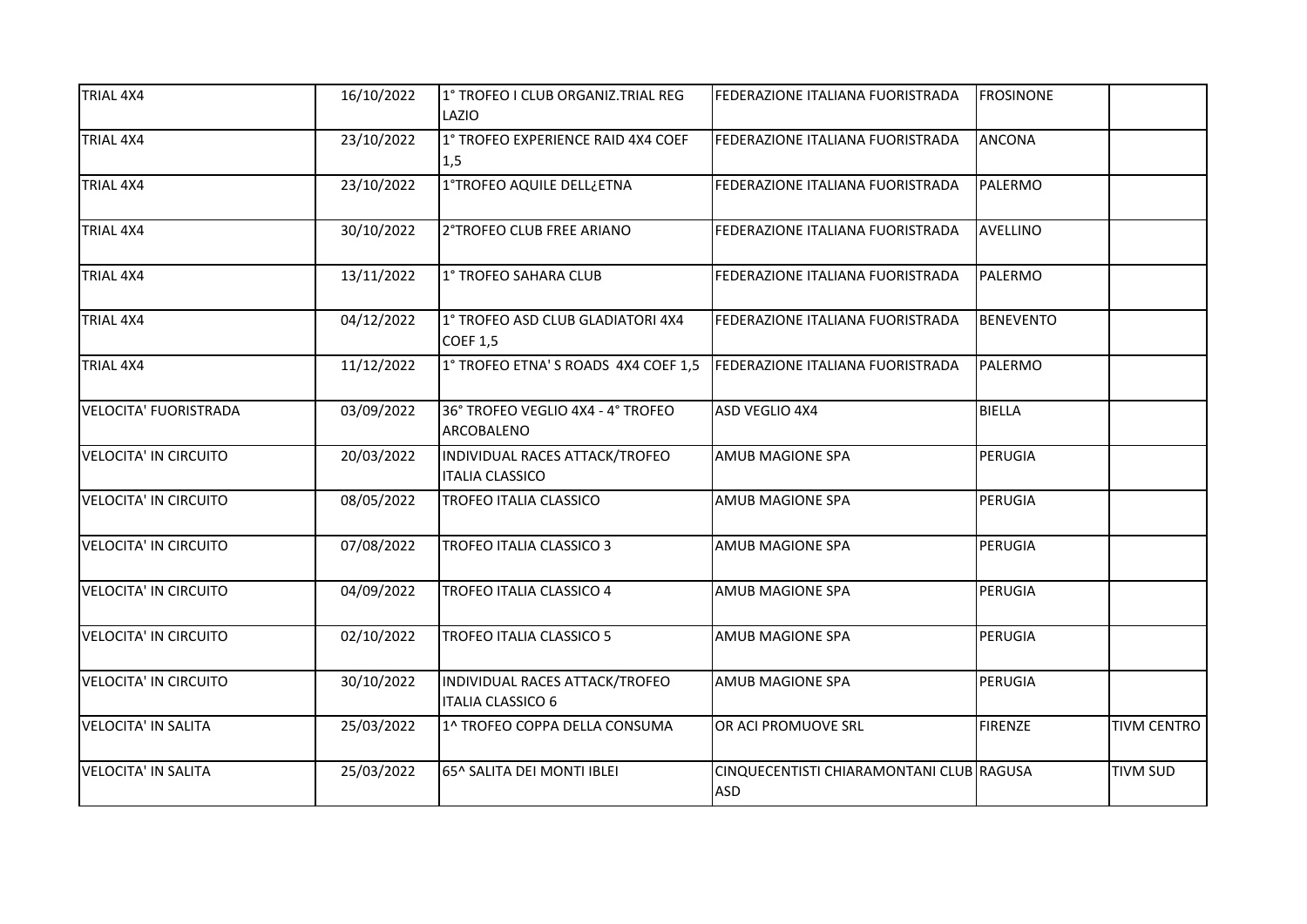| <b>VELOCITA' IN SALITA</b> | 01/04/2022 | 30^ SALITA DEL COSTO                                         | RALLY CLUB TEAM S.S.D.A R.L                                     | <b>VICENZA</b>       | <b>TIVM NORD</b>               |
|----------------------------|------------|--------------------------------------------------------------|-----------------------------------------------------------------|----------------------|--------------------------------|
| <b>VELOCITA' IN SALITA</b> | 08/04/2022 | 49.A CRONOSCALATA ""LO SPINO""                               | A.S.D. PRO SPINO TEAM                                           | <b>AREZZO</b>        | <b>TIVM CENTRO</b>             |
| <b>VELOCITA' IN SALITA</b> | 08/04/2022 | 63^ COPPA SELVA DI FASANO                                    | <b>ASSOCIAZIONE SPORTIVA</b><br><b>DILETTANTISTICA EGNATHIA</b> | <b>BRINDISI</b>      | CIVM, TASZ,<br><b>TIVM SUD</b> |
| <b>VELOCITA' IN SALITA</b> | 22/04/2022 | 2^ LINGUAGLOSSA PIANO PROVENZANA<br><b>ETNANORD TROFEO C</b> | <b>ASD PASSIONE &amp; SPORT</b>                                 | <b>CATANIA</b>       | <b>NT</b>                      |
| <b>VELOCITA' IN SALITA</b> | 29/04/2022 | 31° TROFEO LODOVICO SCARFIOTTI                               | <b>AC MACERATA</b>                                              | <b>MACERATA</b>      | CIVM, TIVM<br><b>CENTRO</b>    |
| <b>VELOCITA' IN SALITA</b> | 06/05/2022 | 1^ CRONOSCALATA AVOLA-AVOLA<br><b>ANTICA TROFEO BELMONTE</b> | A.S.D. STREET RACERS                                            | <b>SIRACUSA</b>      | <b>NT</b>                      |
| <b>VELOCITA' IN SALITA</b> | 13/05/2022 | 26^ LUZZI-SAMBUCINA - TROFEO SILVIO<br><b>MOLINARO</b>       | <b>ASD TEBE RACING</b>                                          | COSENZA              | CIVM, TIVM<br><b>SUD</b>       |
| <b>VELOCITA' IN SALITA</b> | 20/05/2022 | CRONOSCALATA SAN GREGORIO - BURCEI AUTOMOBILE CLUB CAGLIARI  |                                                                 | <b>CAGLIARI</b>      | <b>NT</b>                      |
| <b>VELOCITA' IN SALITA</b> | 27/05/2022 | 52° VERZEGNIS / SELLA CHIANZUTAN                             | A.S.D. E4RUN                                                    | <b>UDINE</b>         | CEZ, CIVM,<br>ENPEA, TASZ,     |
| <b>VELOCITA' IN SALITA</b> | 03/06/2022 | 47° CATANIA ETNA""                                           | A.S.D. STREET RACERS                                            | <b>CATANIA</b>       | <b>NT</b>                      |
| <b>VELOCITA' IN SALITA</b> | 10/06/2022 | 51° TROFEO VALLECAMONICA                                     | <b>AUTOMOBILE CLUB BRESCIA</b>                                  | <b>BRESCIA</b>       | CIVM, INT NT,<br>TASZ, TIVM    |
| <b>VELOCITA' IN SALITA</b> | 24/06/2022 | 43^ SANTO STEFANO - GAMBARIE                                 | AUTOMOBILE CLUB REGGIO CALABRIA                                 | REGGIO CALABRIA      |                                |
| <b>VELOCITA' IN SALITA</b> | 24/06/2022 | 61^ COPPA PAOLINO TEODORI                                    | <b>GRUPPO SPORTIVO DILETTANTISTICO</b><br>A.C. ASCOLI PICENO    | <b>ASCOLI PICENO</b> | CIVM, FIA<br><b>IHCC, TIVM</b> |
| <b>VELOCITA' IN SALITA</b> | 01/07/2022 | 71° TRENTO BONDONE                                           | <b>SCUDERIA TRENTINA</b>                                        | <b>TRENTO</b>        | CIVM, EHC,<br><b>TIVM NORD</b> |
| <b>VELOCITA' IN SALITA</b> | 08/07/2022 | 23^ CRONOSCALATA GIARRE<br><b>MONTESALICE MILO</b>           | <b>AUTOMOBILE CLUB ACIREALE</b>                                 | <b>CATANIA</b>       | <b>TIVM SUD</b>                |
| <b>VELOCITA' IN SALITA</b> | 15/07/2022 | 57^ RIETI TERMINILLO - 55^ COPPA<br><b>CAROTTI</b>           | Automobile Club Rieti                                           | RIETI                | CIVM, TIVM<br><b>CENTRO</b>    |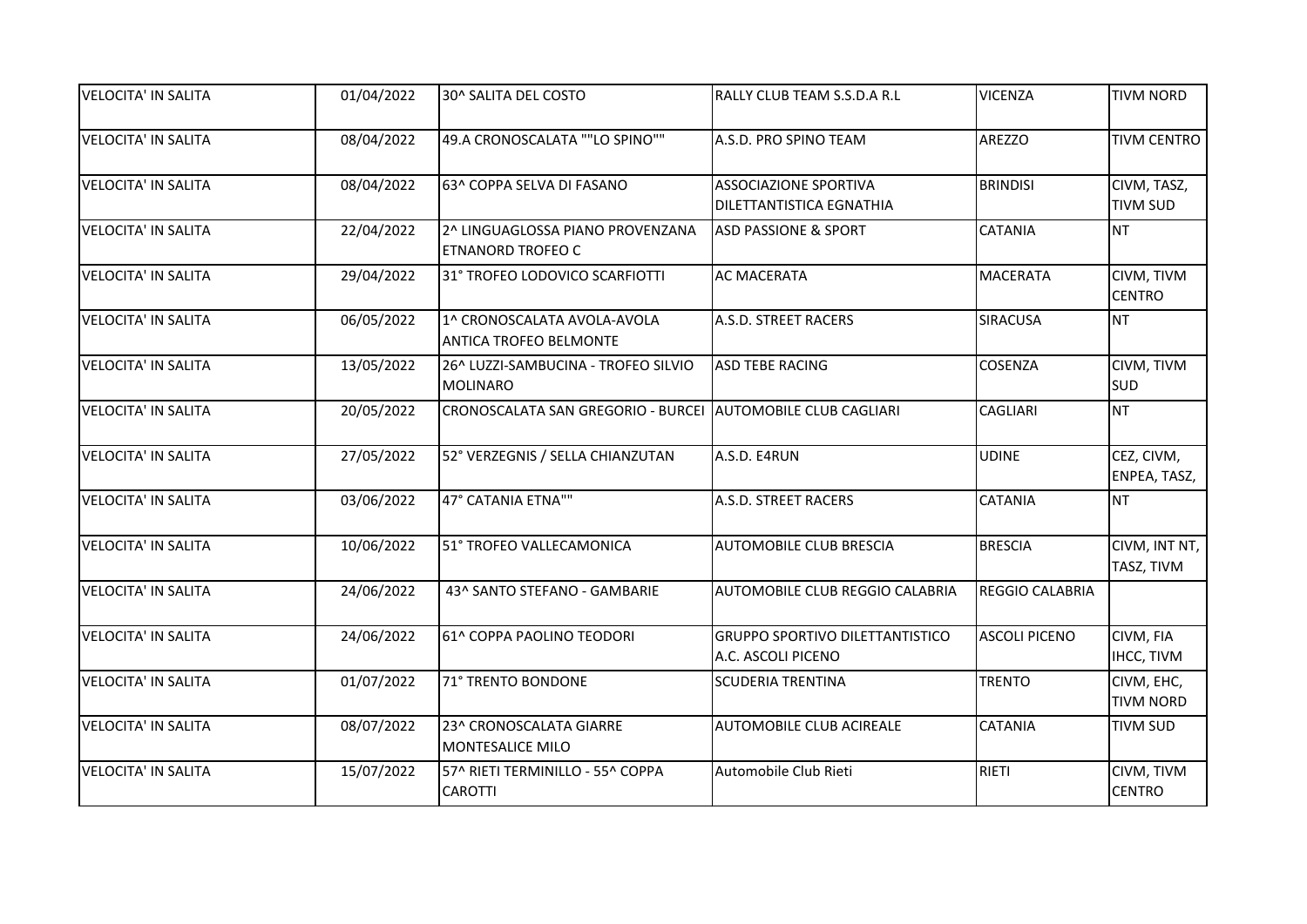| <b>VELOCITA' IN SALITA</b>       | 22/07/2022 | 41^ COPPA SILA - TROFEO DOMENICO                   | <b>AUTOMOBILE CLUB COSENZA</b>  | COSENZA               | TASZ, TIVM         |
|----------------------------------|------------|----------------------------------------------------|---------------------------------|-----------------------|--------------------|
|                                  |            | <b>SCOLA</b>                                       |                                 |                       | <b>SUD</b>         |
| <b>VELOCITA' IN SALITA</b>       | 29/07/2022 | 48^ALPE DEL NEVEGAL                                | A.S.D. TRE CIME PROMOTOR        | <b>BELLUNO</b>        | CIVM, TIVM         |
|                                  |            |                                                    |                                 |                       | <b>NORD</b>        |
| <b>VELOCITA' IN SALITA</b>       | 29/07/2022 | 61° ALGHERO SCALA PICCADA                          | Automobile Club SASSARI         | <b>SASSARI</b>        | <b>TIVM CENTRO</b> |
| <b>VELOCITA' IN SALITA</b>       | 29/07/2022 | CRONOSCALATA DEL SANTUARIO                         | <b>AC PALERMO</b>               | PALERMO               | <b>TIVM SUD</b>    |
| <b>VELOCITA' IN SALITA</b>       | 12/08/2022 | 60^ CRONOSCALATA SVOLTE DI POPOLI                  | A S D SVOLTE DI POPOLI          | <b>PESCARA</b>        | CIVM, TIVM         |
|                                  |            |                                                    |                                 |                       | <b>CENTRO</b>      |
| <b>VELOCITA' IN SALITA</b>       | 26/08/2022 | 57° TROFEO LUIGI FAGIOLI                           | C.E.C.A COMITATO EUGUBINO CORSE | PERUGIA               | CIVM, INT NT,      |
|                                  |            |                                                    | <b>AUTOM</b>                    |                       | <b>TIVM CENTRO</b> |
| <b>VELOCITA' IN SALITA</b>       | 26/08/2022 | VII CRONOSCALATA LINGUAGLOSSA<br>PIANO PROVENZANO  | <b>AUTOMOBILE CLUB ACIREALE</b> | <b>CATANIA</b>        | <b>NT</b>          |
| <b>VELOCITA' IN SALITA</b>       | 02/09/2022 | XXXIX^ PEDAVENA CROCE D'AUNE                       | AMICI PEDAVENA CROCE D'AUNE     | <b>BELLUNO</b>        | ENPEA, TASZ,       |
|                                  |            |                                                    |                                 |                       | <b>TIVM NORD</b>   |
| <b>VELOCITA' IN SALITA</b>       | 09/09/2022 | 64° MONTE ERICE                                    | <b>AUTOMOBILE CLUB TRAPANI</b>  | <b>TRAPANI</b>        | CIVM, TIVM         |
|                                  |            |                                                    |                                 |                       | <b>SUD</b>         |
| <b>VELOCITA' IN SALITA</b>       | 16/09/2022 | 67° COPPA NISSENA                                  | AUTOMOBILE CLUB CALTANISSETTA   | CALTANISSETTA         | CIVM, TIVM         |
|                                  |            |                                                    |                                 |                       | <b>SUD</b>         |
| <b>VELOCITA' IN SALITA</b>       | 30/09/2022 | 45.A CIVIDALE CASTELMONTE                          | <b>RED WHITE ASD</b>            | <b>UDINE</b>          | CEZ, ENPEA,        |
|                                  |            |                                                    |                                 |                       | <b>TIVM NORD</b>   |
| <b>VELOCITA' IN SALITA</b>       | 30/09/2022 | CRONOSCALATA IGLESIAS SANT'ANGELO                  | <b>AUTOMOBILE CLUB CAGLIARI</b> | CARBONIA - IGLESIASNT |                    |
| <b>VELOCITA' IN SALITA</b>       | 07/10/2022 | XXXVII COPPA VAL D'ANAPO SORTINO                   | Automobile Club Siracusa        | SIRACUSA              | <b>TIVM SUD</b>    |
|                                  |            |                                                    |                                 |                       |                    |
| <b>VELOCITA' IN SALITA</b>       | 21/10/2022 | 49^ CRONOSCALATA DELLA CASTELLANA                  | LA CASTELLANA A.S.D.            | <b>TERNI</b>          | <b>TIVM CENTRO</b> |
| <b>VELOCITA' NEI MINIMPIANTI</b> | 04/06/2022 | III COPPA CIRCUITO INTERNAZIONALE<br><b>NAPOLI</b> | KARTING CLUB SARNO S.S.D A R.L. | SALERNO               |                    |
| <b>VELOCITA' NEI MINIMPIANTI</b> | 08/10/2022 | XIV TROFEO VESUVIO                                 | KARTING CLUB SARNO S.S.D A R.L. | SALERNO               |                    |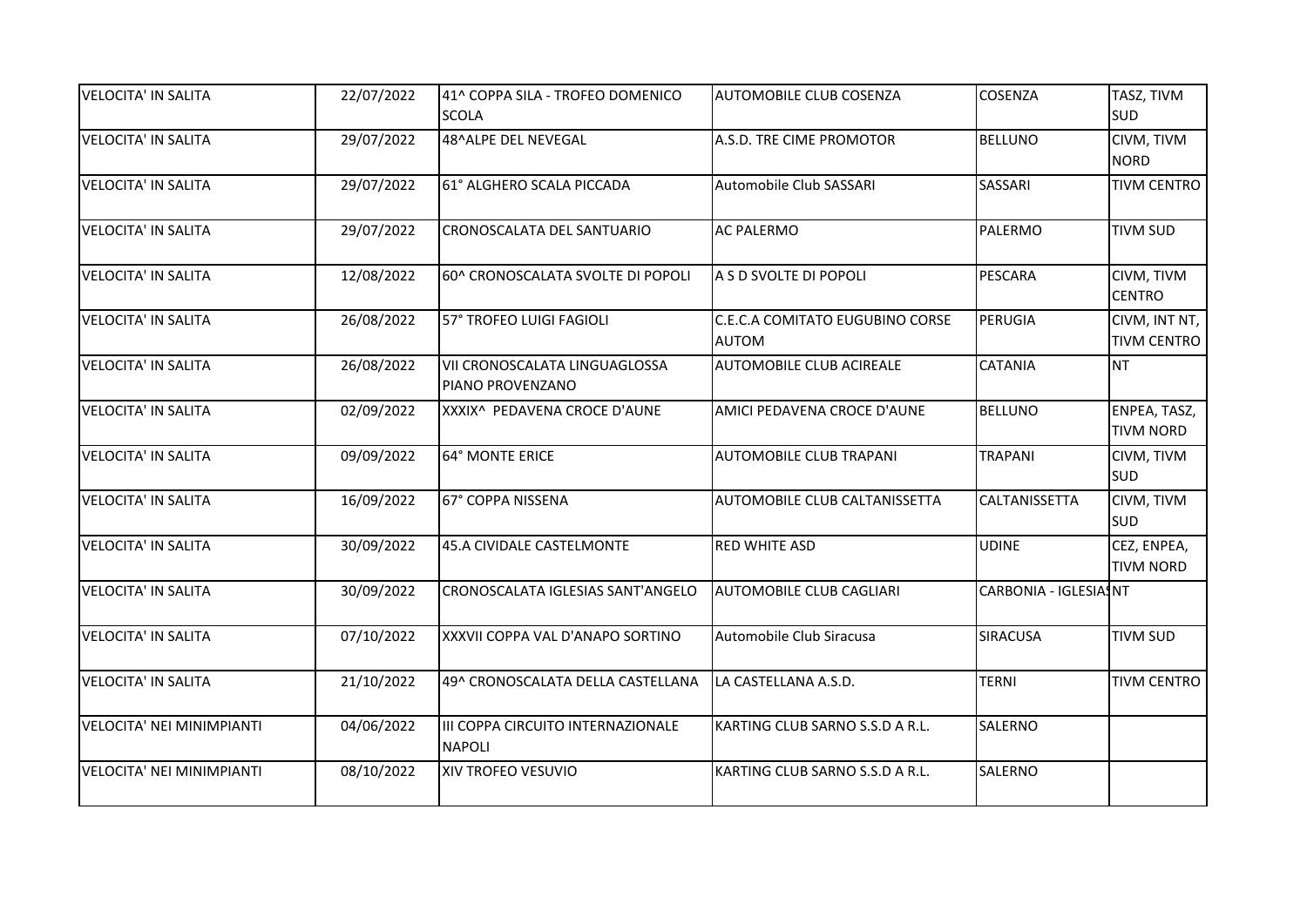| VELOCITA' NEI MINIMPIANTI             | 17/12/2022 | 18° SUPER MASTER RACING                             | KARTING CLUB SARNO S.S.D A R.L.                  | SALERNO          |              |
|---------------------------------------|------------|-----------------------------------------------------|--------------------------------------------------|------------------|--------------|
| VELOCITA' SALITA AUTO STORICHE        | 26/03/2022 | 56^ COPPA DELLA CONSUMA                             | OR ACI PROMUOVE SRL                              | <b>FIRENZE</b>   | <b>CIVSA</b> |
| <b>VELOCITA' SALITA AUTO STORICHE</b> | 03/04/2022 | 16^ BOLOGNA - SAN LUCA                              | SCUDERIA BOLOGNA SQUADRA CORSE                   | <b>BOLOGNA</b>   |              |
| <b>VELOCITA' SALITA AUTO STORICHE</b> | 30/04/2022 | 14° TROFEO STORICO L. SCARFIOTTI                    | <b>AC MACERATA</b>                               | <b>MACERATA</b>  | <b>CIVSA</b> |
| VELOCITA' SALITA AUTO STORICHE        | 13/05/2022 | 15^ SCARPERIA - GIOGO                               | C.O. SCUDERIA AUTO. CLEMENTE<br><b>BIONDETTI</b> | <b>FIRENZE</b>   | <b>CIVSA</b> |
| VELOCITA' SALITA AUTO STORICHE        | 03/06/2022 | XXV CRONOSCALATA LAGO<br><b>MONTEFIASCONE</b>       | <b>AUTOMOBILE CLUB VITERBO</b>                   | <b>VITERBO</b>   | <b>CIVSA</b> |
| <b>VELOCITA' SALITA AUTO STORICHE</b> | 11/06/2022 | CRONOSCALATA FLORIOPOLI CERDA                       | <b>AC PALERMO</b>                                | PALERMO          |              |
| VELOCITA' SALITA AUTO STORICHE        | 18/06/2022 | 34^ BOLOGNA RATICOSA                                | SCUDERIA BOLOGNA SQUADRA CORSE                   | <b>BOLOGNA</b>   | <b>CIVSA</b> |
| <b>VELOCITA' SALITA AUTO STORICHE</b> | 01/07/2022 | 71° TRENTO BONDONE AUTOSTORICHE                     | <b>SCUDERIA TRENTINA</b>                         | <b>TRENTO</b>    |              |
| <b>VELOCITA' SALITA AUTO STORICHE</b> | 08/07/2022 | 40^ CESANA SESTRIERE                                | <b>AUTOMOBILE CLUB TORINO</b>                    | <b>TORINO</b>    | <b>CIVSA</b> |
| VELOCITA' SALITA AUTO STORICHE        | 29/07/2022 | GUARCINO CAMPOCATINO 2022                           | CHIANTI CUP RACING SRLS                          | <b>FROSINONE</b> | <b>CIVSA</b> |
| <b>VELOCITA' SALITA AUTO STORICHE</b> | 10/09/2022 | 7° SALITA STORICA MONTE ERICE                       | <b>AUTOMOBILE CLUB TRAPANI</b>                   | <b>TRAPANI</b>   | <b>CIVSA</b> |
| <b>VELOCITA' SALITA AUTO STORICHE</b> | 16/09/2022 | 67° COPPA NISSENA HISTORIC<br><b>CENTENARIO</b>     | AUTOMOBILE CLUB CALTANISSETTA                    | CALTANISSETTA    | <b>TASZ</b>  |
| VELOCITA' SALITA AUTO STORICHE        | 23/09/2022 | 43^ COPPA CHIANTI CLASSICO UBERTO<br><b>BONUCCI</b> | CHIANTI CUP RACING SRLS                          | <b>SIENA</b>     | <b>CIVSA</b> |
| VELOCITA' SALITA AUTO STORICHE        | 30/09/2022 | 45.A CIVIDALE CASTELMONTE HISTORIC                  | <b>RED WHITE ASD</b>                             | <b>UDINE</b>     |              |
| <b>VELOCITA' SALITA AUTO STORICHE</b> | 07/10/2022 | 5° COPPA FARO                                       | PEG RACING SRLS                                  | PESARO-URBINO    | <b>CIVSA</b> |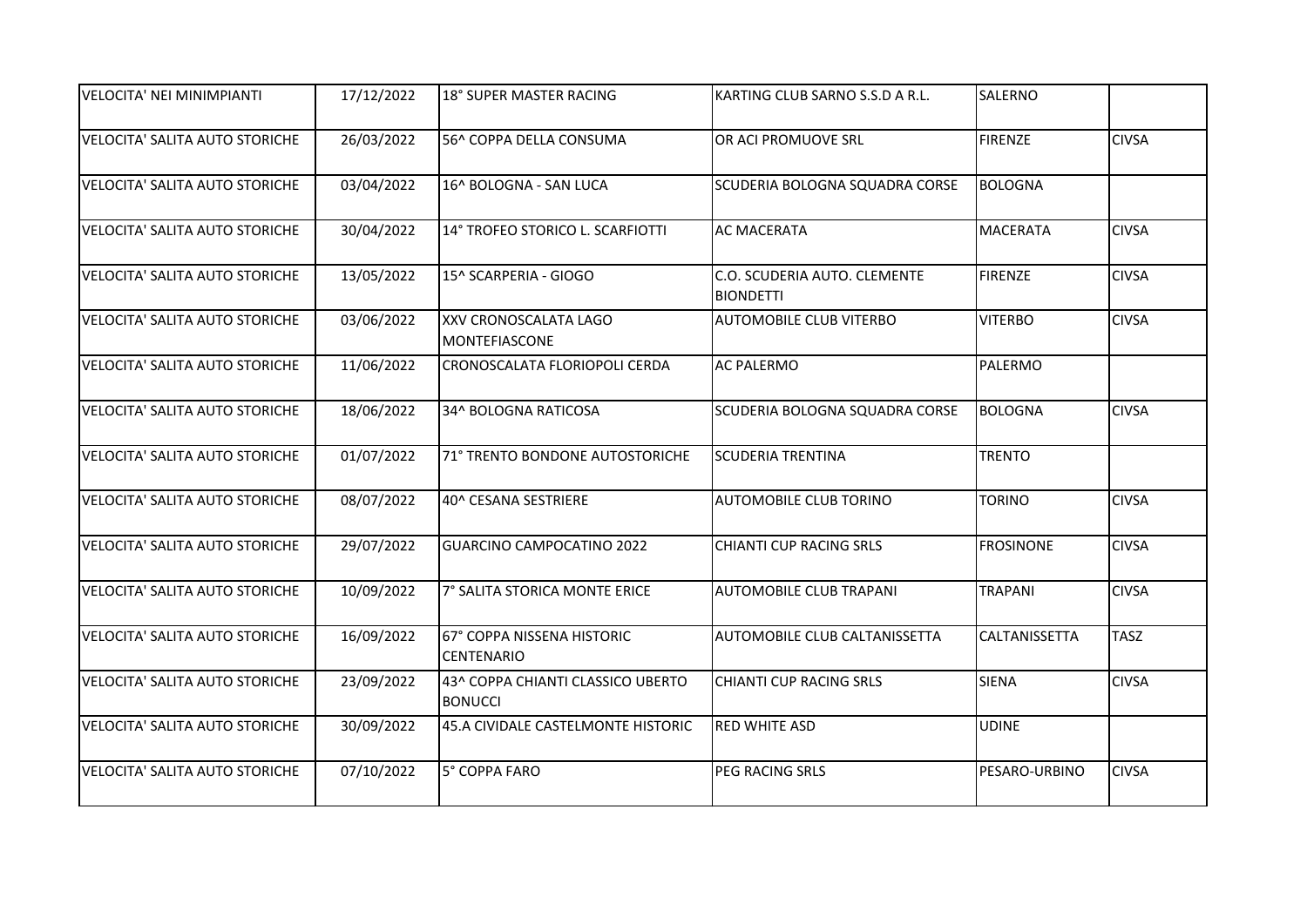| <b>VELOCITA' STORICA</b> | 20/03/2022 | TROFEO ITALIA STORICO (E F.850) 1                                        | <b>AMUB MAGIONE SPA</b>                            | PERUGIA        |              |
|--------------------------|------------|--------------------------------------------------------------------------|----------------------------------------------------|----------------|--------------|
| <b>VELOCITA' STORICA</b> | 09/04/2022 | GP RACING WEEKEND HISTORIC 1 -<br><b>MUGELLO</b>                         | <b>GRUPPO PERONI RACE SRL</b>                      | <b>FIRENZE</b> | <b>CIVCA</b> |
| <b>VELOCITA' STORICA</b> | 30/04/2022 | GP RACING WEEKEND HISTORIC 2 -<br>VALLELUNGA                             | <b>GRUPPO PERONI RACE SRL</b>                      | ROMA           |              |
| <b>VELOCITA' STORICA</b> | 07/05/2022 | TROFEO ITALIA STORICO (E F.850) 2                                        | <b>AMUB MAGIONE SPA</b>                            | PERUGIA        |              |
| <b>VELOCITA' STORICA</b> | 14/05/2022 | 2° TROFEO CITTA' DI ENNA - ACI RACING<br>WEEKEND                         | CONSORZIO ENTE AUTODROMO<br>PERGUSA                | <b>ENNA</b>    | <b>CIVCA</b> |
| <b>VELOCITA' STORICA</b> | 28/05/2022 | <b>GP RACING WEEKEND HISTORIC 3 -</b><br><b>MONZA</b>                    | <b>GRUPPO PERONI RACE SRL</b>                      | MILANO         | <b>CIVCA</b> |
| <b>VELOCITA' STORICA</b> | 18/06/2022 | GP RACING WEEKEND HISTORIC 4 -<br><b>MISANO</b>                          | <b>GRUPPO PERONI RACE SRL</b>                      | RIMINI         | <b>CIVCA</b> |
| <b>VELOCITA' STORICA</b> | 09/07/2022 | <b>GP RACING WEEKEND HISTORIC 5 -</b><br>VARANO                          | <b>GRUPPO PERONI RACE SRL</b>                      | PARMA          | <b>CIVCA</b> |
| <b>VELOCITA' STORICA</b> | 24/07/2022 | TROFEO DEL LEVANTE - AUTOSTORICHE                                        | ASD Scuderia Automobilistica Driving<br>Experience | <b>BARI</b>    | <b>CIVCA</b> |
| <b>VELOCITA' STORICA</b> | 07/08/2022 | TROFEO ITALIA STORICO (E F.850) 3                                        | <b>AMUB MAGIONE SPA</b>                            | PERUGIA        |              |
| <b>VELOCITA' STORICA</b> | 03/09/2022 | TROFEO ITALIA STORICO (E F.850) 4                                        | <b>AMUB MAGIONE SPA</b>                            | PERUGIA        |              |
| <b>VELOCITA' STORICA</b> | 10/09/2022 | GP RACING WEEKEND 300 KM HISTORIC 6 GRUPPO PERONI RACE SRL<br>VALLELUNGA |                                                    | <b>ROMA</b>    | <b>CIVCA</b> |
| <b>VELOCITA' STORICA</b> | 01/10/2022 | TROFEO ITALIA STORICO (E F.850) 5                                        | <b>AMUB MAGIONE SPA</b>                            | PERUGIA        |              |
| <b>VELOCITA' STORICA</b> | 15/10/2022 | GP RACING WEEKEND HISTORIC 7 -<br><b>MUGELLO</b>                         | <b>GRUPPO PERONI RACE SRL</b>                      | <b>FIRENZE</b> |              |
| <b>VELOCITA' STORICA</b> | 05/11/2022 | GP RACING WEEKEND HISTORIC 8 -<br><b>MISANO</b>                          | <b>GRUPPO PERONI RACE SRL</b>                      | RIMINI         |              |
| <b>VELOCITA' STORICA</b> | 19/11/2022 | 2 ORE STORICHE DI MAGIONE                                                | <b>AMUB MAGIONE SPA</b>                            | PERUGIA        | <b>CIVCA</b> |